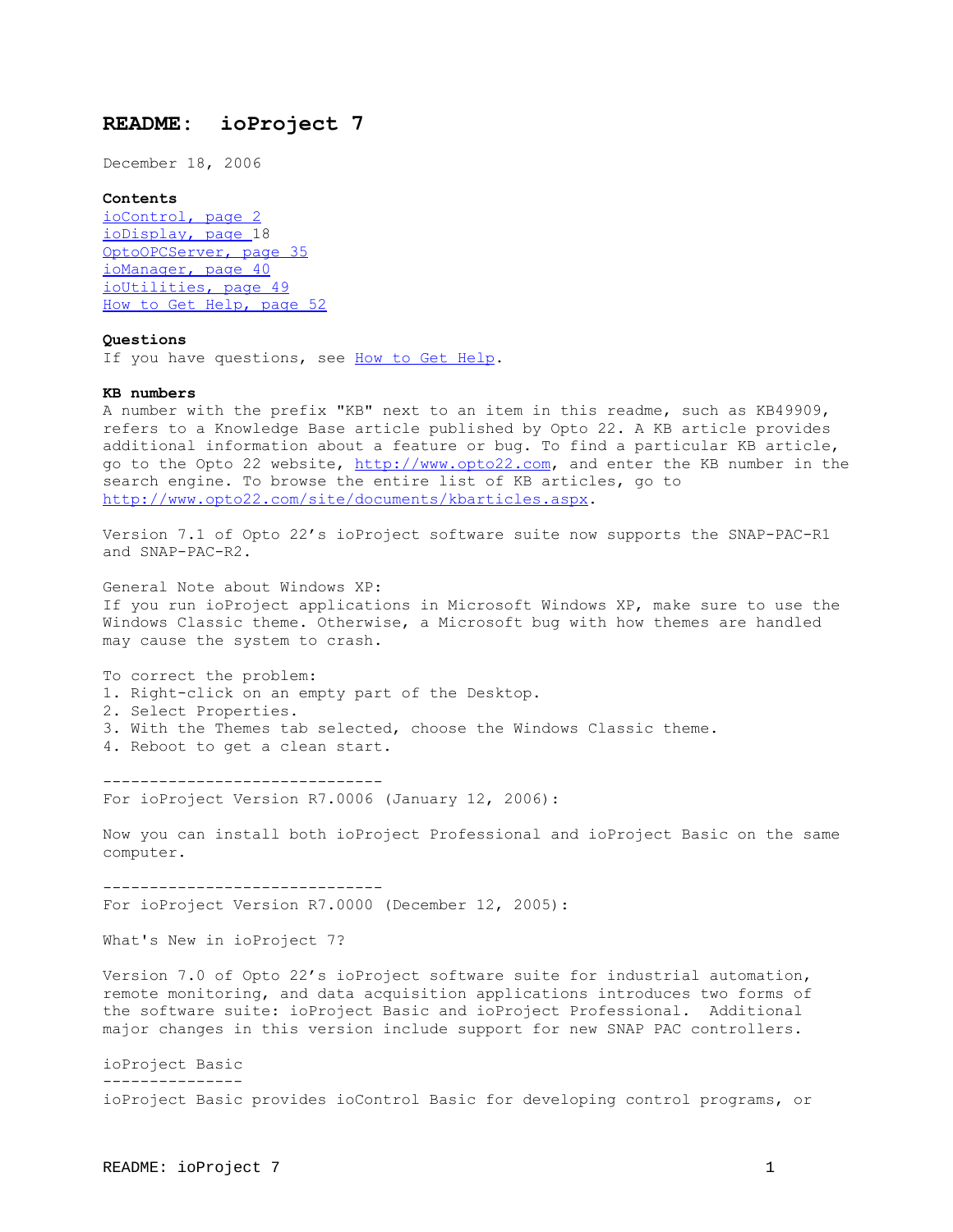strategies, and ioDisplay Basic for developing operator interfaces (HMIs). ioManager software is also included for configuration.

ioProject Basic comes with your purchase of a SNAP PAC or SNAP-LCE controller, or a SNAP Ultimate, SNAP Ethernet, or SNAP Simple brain. It can also be downloaded from our website, www.opto22.com. Full documentation is provided in Adobe Acrobat PDF format.

ioProject Professional

----------------------

ioProject Professional includes ioControl Professional for developing control strategies, ioDisplay Professional for developing operator interfaces (HMIs), and OptoOPCServer for communicating with OLE for Process Control (OPC) 2.0 clients. ioManager software is also included for configuration.

ioProject Professional is designed for more complex projects, especially those requiring OPC, multiple protocol, multiple network, or legacy hardware support. ioProject Professional is designed for use with SNAP PAC controllers and takes advantage of their features, including dual independent Ethernet network interfaces for redundant Ethernet links or segmented networking.

ioProject Professional can be purchased as a complete suite or as individual applications. It can be downloaded from our website for immediate use and is also shipped to you on a CD with full documentation in both PDF and printed form.

Information in this README file applies to both versions of ioProject unless otherwise indicated with [BAS] or [PRO].

# <span id="page-1-0"></span>**ioControl**

**Version R7.1e**  (October 23, 2006):

New Features: -------------

Added the following conditions: Bit Off in Numeric Table Element? Bit On in Numeric Table Element?

Bug Fixes: ----------

\* (KB51958) A problem has been resolved where in Action blocks, the "Convert Number to Formatted Hex String" and "Convert Number to String Field" commands did not work properly when an Integer 64 was passed in.

"Convert Number to Formatted Hex String" will work in PAC products, but there is a different bug in the UIO firmware which causes incorrect results regardless of this ioControl bug fix.

\* (KB52178) A problem as been resolved where the following OptoScript commands could cause a control engine to reset or have other strange behavior if an Integer 64 was passed to any of the parameters named "Module #", "Point #", "Start Index", "Start Table Index", or "Clear Mask". GetHddModuleStates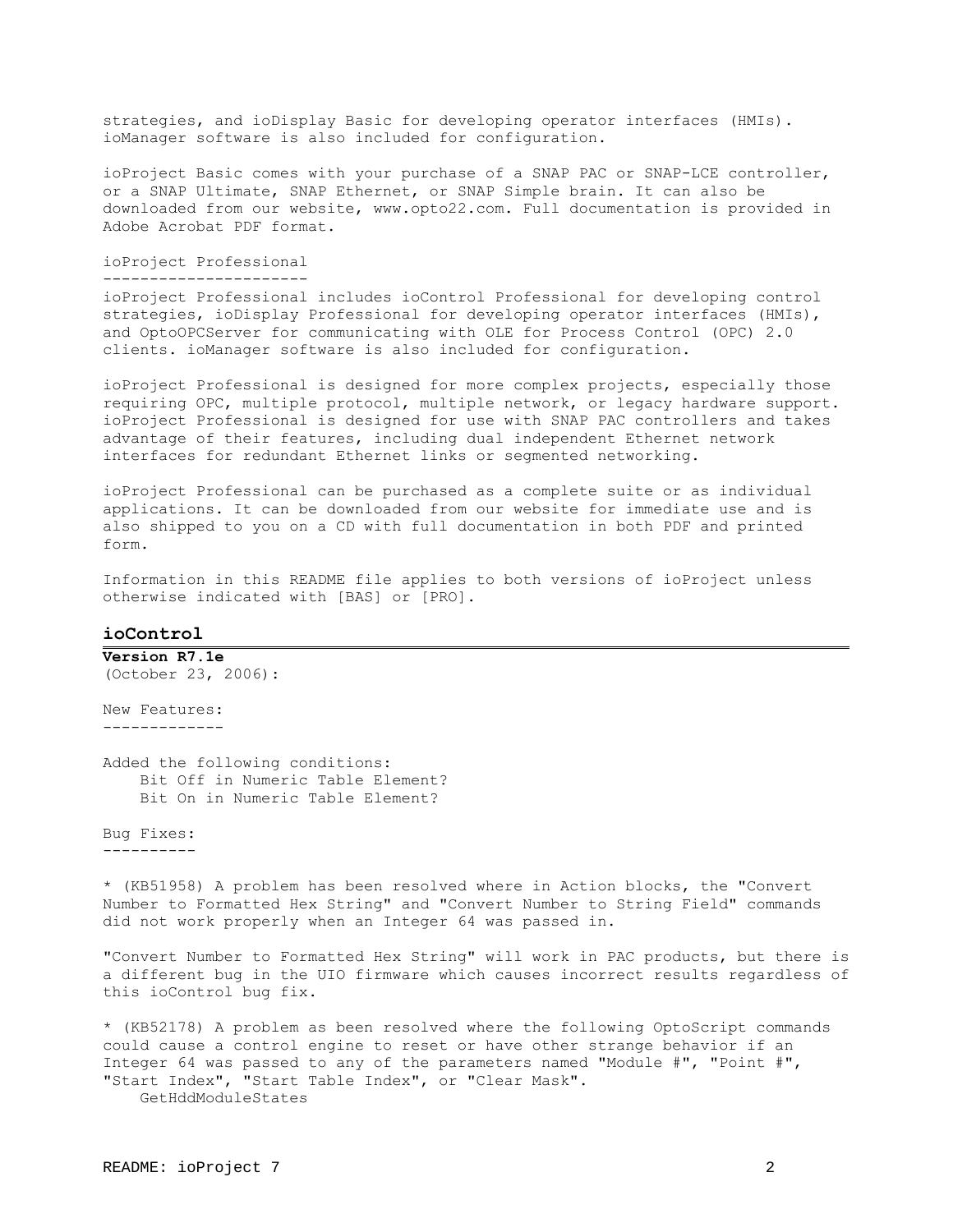GetHddModuleOnLatches GetHddModuleOffLatches GetClearHddModuleOnLatches GetClearHddModuleOffLatches GetAllHddModuleStates GetAllHddModuleOnLatches GetAllHddModuleOffLatches GetClearAllHddModuleOnLatches GetClearAllHddModuleOffLatches ClearHddModuleOnLatches ClearHddModuleOffLatches SetHddModuleFromMomo TurnOnHddModulePoint TurnOffHddModulePoint GetHddModuleCounters GetClearHddModuleCounters GetClearHddModuleCounter

\* (KB52680) A problem has been fixed where ioControl could crash if all of the following conditions were met:

- + The Configure->Options...->Debugger->"When stepping, make sure the active block is visible" option was set.
- + ioControl was in Debug mode and the loaded strategy was running.
- + The loaded strategy had large charts that were closed.
- + The Find dialog was used to find something.

\* (KB52544) A memory leak when using the Find dialog has been fixed.

\* (KB53999) A problem has been fixed where an ioControl archived strategy stored to the control engine did not survive a power cycle.

------------------------------

**For Version R7.1d**  (May 4, 2006):

Information in this README file applies to both versions of ioControl unless otherwise indicated with [BAS] or [PRO].

NOTE: See the release notes for the SNAP controller firmware for changes at the firmware level.

Bug Fixes: ----------

\* (KB51461) A problem has been fixed where ioControl would become unresponsive after removing a variable from two or more charts and then deleting the variable. The next time the strategy was saved (either manually or automatically as the result of another user action), ioControl would become unresponsive and have to be terminated manually by the user.

\* (KB51393) A problem with exporting charts has been resolved. Items only within OptoScript blocks were sometimes not exported. The behavior would depend upon the exact nature of the chart.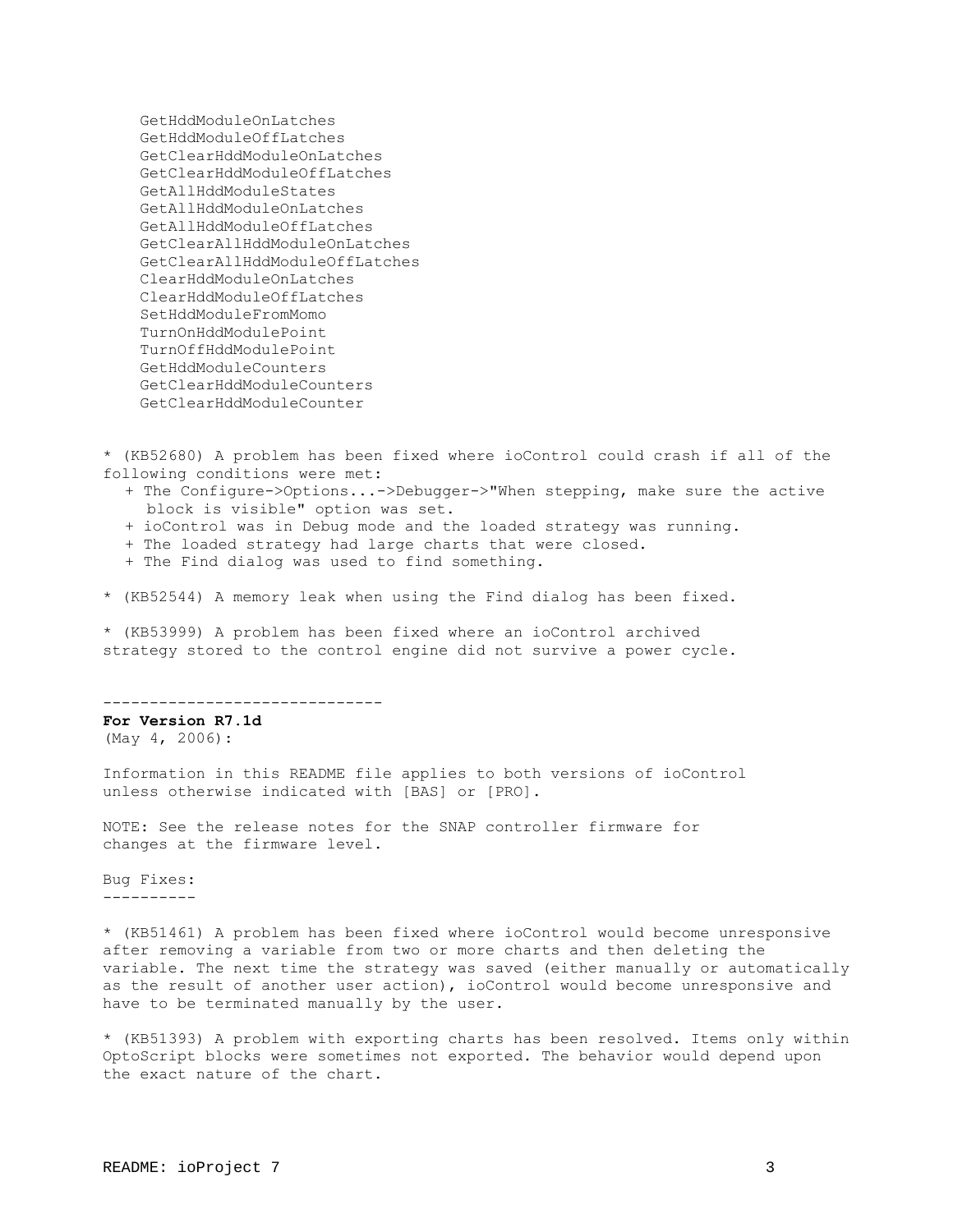------------------------------ **For Version R7.1c**  (April 20, 2006) : Bug Fixes: ---------- [PRO] \* (KB51055) Corrected a problem with inspecting pointer tables that were passed parameters in a subroutine. Opening the inspect dialog would cause a -12 "Invalid table index" error to be put into the control engine's message queue. \* (KB51159) Corrected a problem with inspecting PID loops. When double-clicking on a PID folder in the strategy tree, the I/O unit inspect dialog would incorrectly show the list of points and not the PID loops. ------------------------------ **For Version R7.1b**  (April 7, 2006) : Bug Fixes: ---------- [BAS] \* (KB50851) A problem has been fixed where the following commands did not allow counters from the SNAP-PAC-R1 or SNAP-PAC-R2: Clear Counter Get & Clear Counter Start Counter Stop Counter [PRO] \* (KB50824) Problems with moving a point on a B3000 Analog brain have been corrected. In some situations, ioControl did not allow a point to be moved to all available positions. In other situations, it incorrectly allowed a point to be moved into a module with a different measurement type (e.g. moving a voltage input into a current input). ------------------------------ **For Version R7.1a**  (March 8, 2006) : New Features: ------------- Added support for SNAP-PAC-R1 and SNAP-PAC-R2. Enhancements: ------------- ٭ Added the following commands: Set I/O Unit from MOMO Masks IVAL Set I/O Unit from MOMO Masks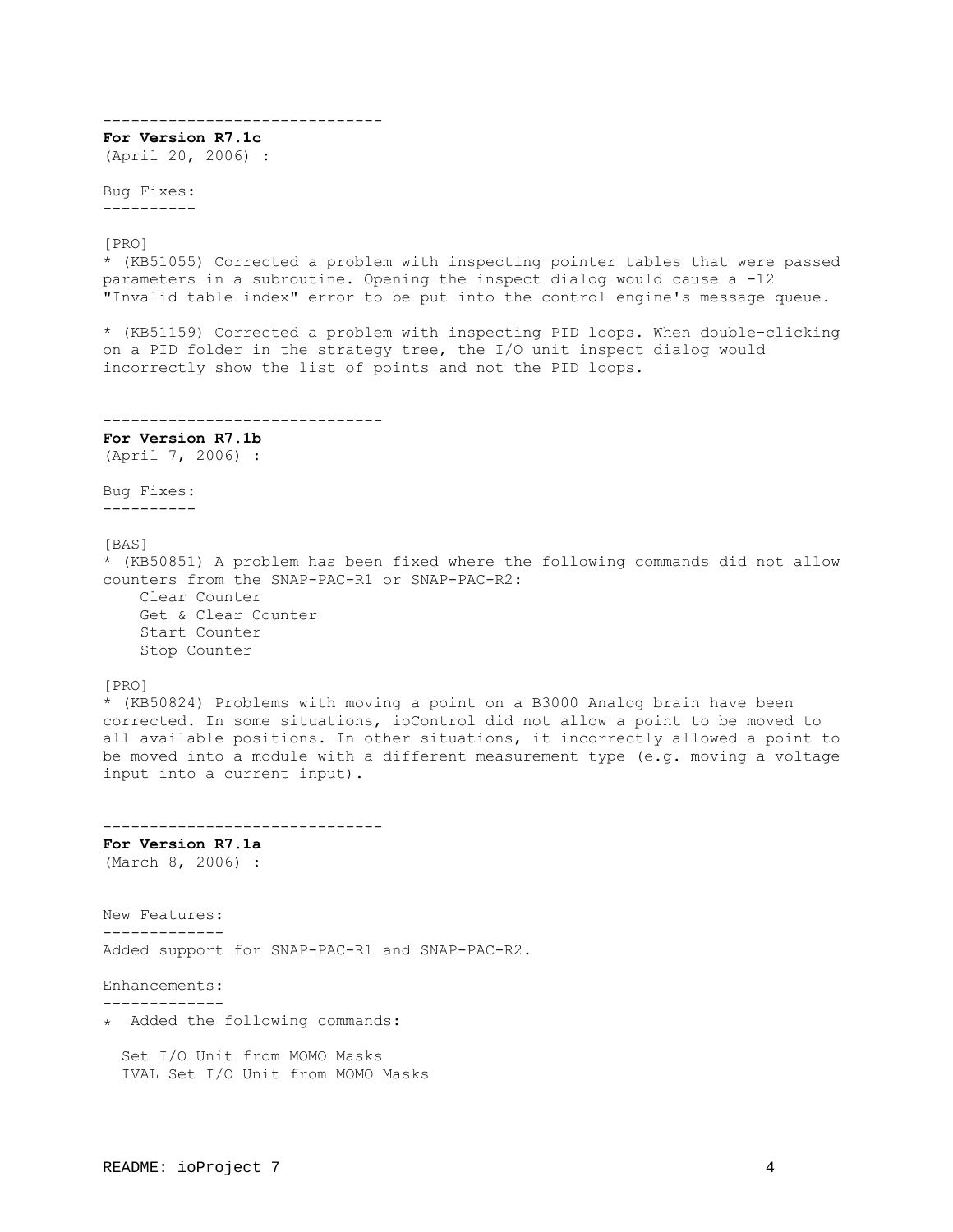These commands will work for all I/O units that allow digital points. They replace and deprecate the following commands:

 Set Digital I/O Unit from MOMO Masks Set Digital-64 I/O Unit from MOMO Masks Set Mixed I/O Unit from MOMO Masks Set Mixed 64 I/O Unit from MOMO Masks Set Simple 64 I/O Unit from MOMO Masks IVAL Set Digital Binary IVAL Set Digital-64 I/O Unit from MOMO Masks IVAL Set Mixed I/O Unit from MOMO Masks IVAL Set Mixed 64 I/O Unit from MOMO Masks IVAL Set Simple 64 I/O Unit from MOMO Masks

These old commands will continue to work. They have been moved to a new group called "Deprecated".

٭ The generic names for I/O units have been replaced with the actual part numbers.

| OLD NAME                                 | NEW NAME                       |
|------------------------------------------|--------------------------------|
| SNAP Mixed Ultimate I/O                  | $SNAP-UP1-ADS$                 |
| SNAP Mixed 64 Ultimate I/O               | $SNAP-UP1-M64$                 |
| SNAP Mixed 64 Simple I/O                 | $SNAP-ENET-S64$                |
| SNAP Mixed Ethernet I/O                  | SNAP-B3000-ENET, SNAP-ENET-RTC |
| SNAP D64 Ultimate I/O                    | $SNAP-UP1-D64$                 |
| SNAP D64 Ethernet I/O                    | $SNAP-ENET-D64$                |
| B3000 SNAP Digital                       | B3000 (Digital portion)        |
| B3000 SNAP Analog                        | B3000 (Analog portion)         |
| SNAP Remote Simple Digital               | SNAP-BRS                       |
| G4 Digital Multifunction I/O Unit        | G4D16R                         |
| G4 Digital Remote Simple I/O Unit        | G4D32RS                        |
| G4 Analog Multifunction I/O Unit         | G4A8R, G4RAX                   |
| B100 Digital Multifunction I/O Unit B100 |                                |
| B200 Analog Multifunction I/O Unit       | B200                           |

Bug Fixes: ----------

- ٭) KB49830) A problem has been fixed where in very rare circumstances, ioControl would crash when opening inspect windows in debug mode.
- $\star$  (KB50224) A problem has been fixed where numeric or string tables that were in a watch window and expanded would cause errors if the table's name had been changed. This could potentially prevent switching to debug mode.

------------------------------ **For Version R7.0d** 

(January 19, 2006) :

Bug Fixes: ----------

README: ioProject 7 5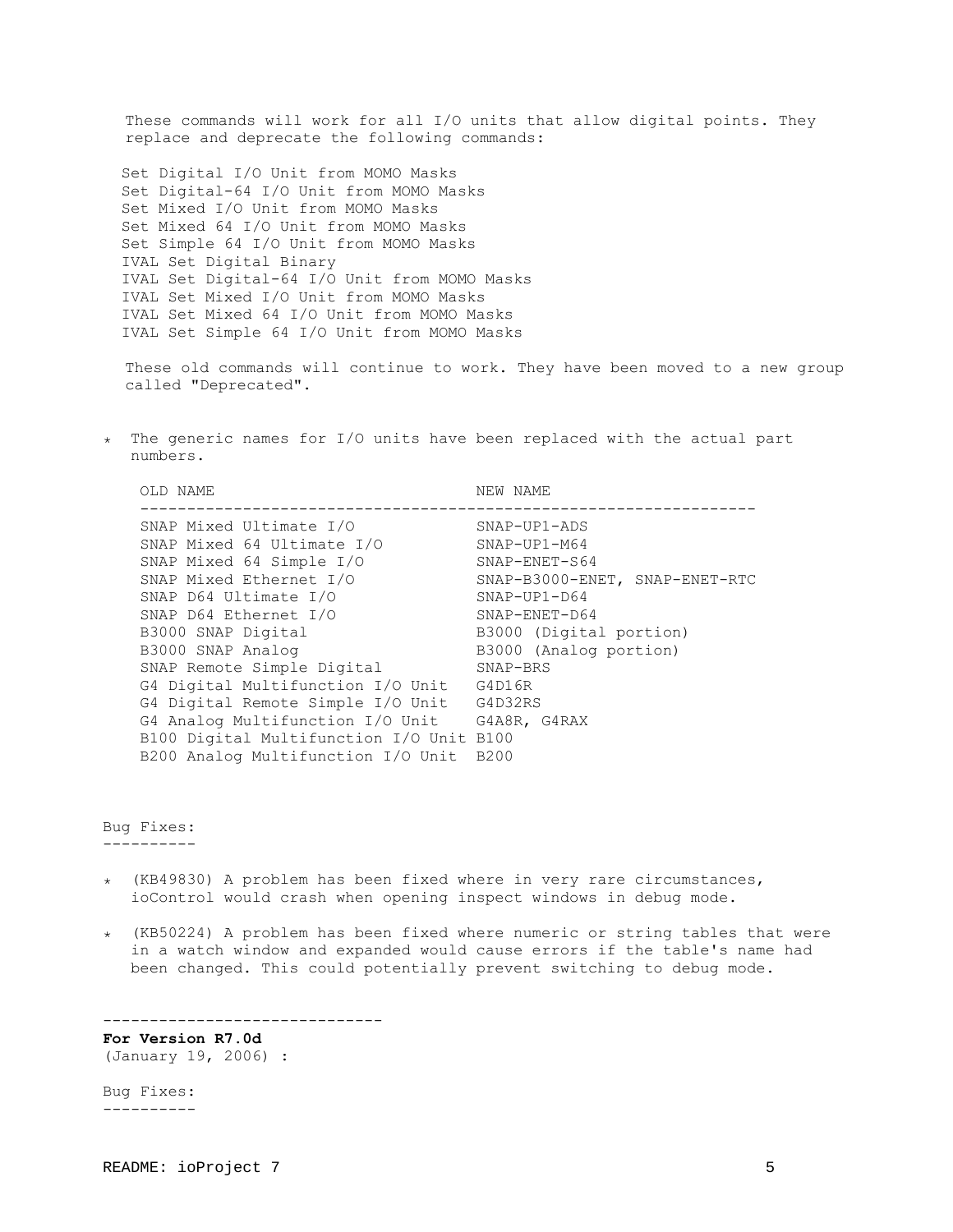- ٭ A problem has been fixed where the Output Maximum Change for any existing PID Loops would change to 0 when opening a pre-7.0 strategy.
- ٭ A problem has been fixed where the Replace function would not work correctly if an OptoScript block had lines that ended with just a newline character, not the normal Windows carriage-return and newline pair. This was most likely to happen if OptoScript code was copied from another program, like an email client.
- ٭ A problem has been fixed where a chart was not marked as being modified and needing to be compiled when using the Replace function and changes to the chart only occurred in OptoScript blocks.

------------------------------ **For Version R7.0c**  (January 1, 2006) :

Bug Fixes: ----------

[PRO] (KB49424) The "Set Analog Load Cell Fast Settle Level" and "Set Analog Load Cell Filter Weight" commands change to the "Set All Target Address States" and "Get Target Address State" commands, respectively, when OK is clicked from the Add Instruction dialog window. Also, the code will not compile.

------------------------------ **For Version R7.0b** 

(January 22, 2005) :

 Bug Fixes: ----------

 [PRO] ioControl would crash when opening an OptoControl strategy that called a subroutine.

When exporting I/O units, it was possible that the incorrect IP address would be written to the OTG file. This was most likely to happen after previously importing the configuration from an ioManager-generated OTG file.

------------------------------

**For Version R7.0a**  (December 19, 2005):

 New Features: -------------

[PRO] Added the ability to import OptoControl strategies.

[PRO] Added support for serial mistic brains.

[PRO] Added secondary target addresses for Ethernet-based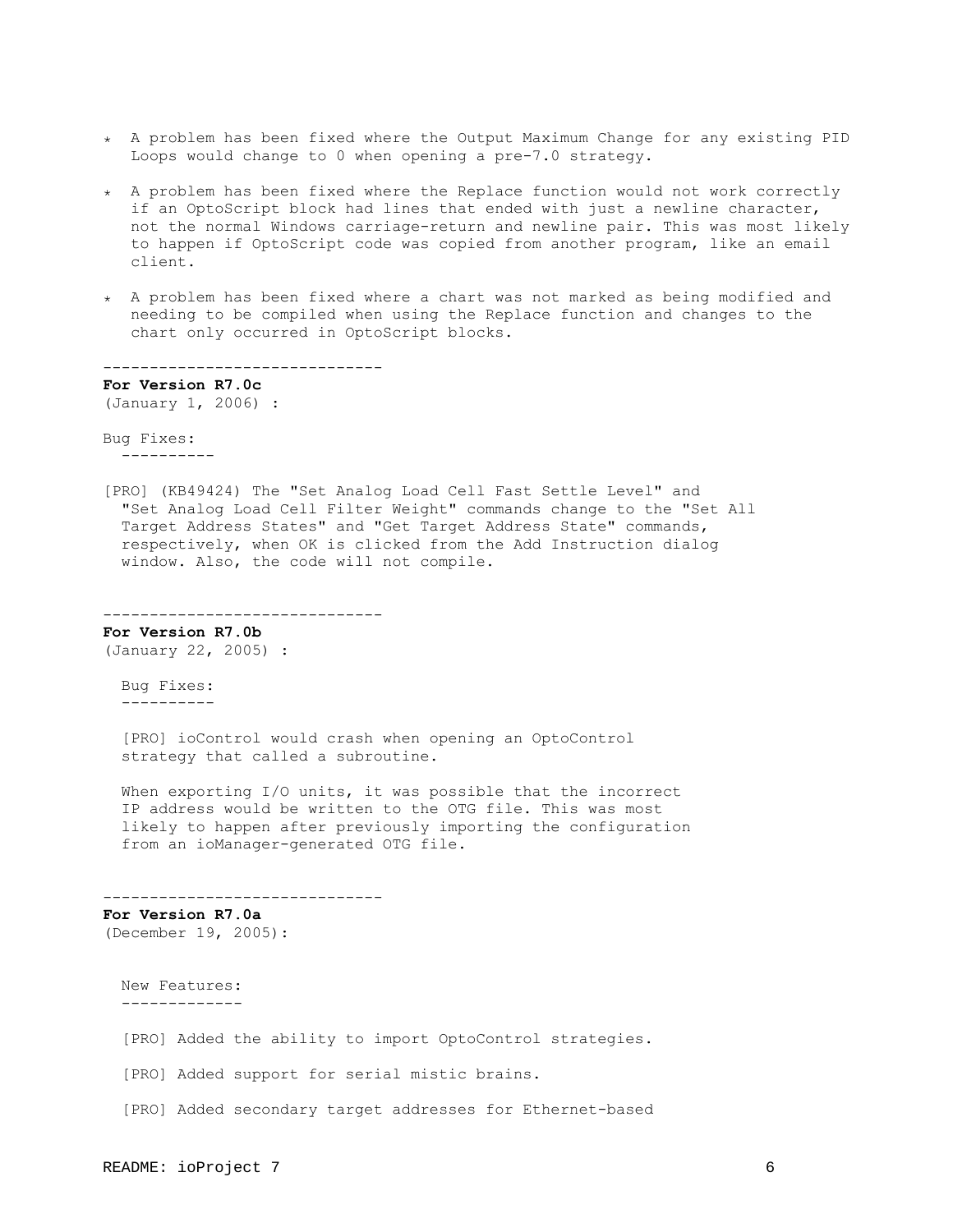I/O units.

 [PRO] Added I/O units, digital points, analog points, and pointer tables as possible passed-parameter types for subroutines. Pointer variables were added as a possible local variable type for subroutines.

 Added support for the following modules (see also R6.1c): SNAP-AIARMS-i SNAP-AIVRMS-i

 Enhancements: -------------

 Added an option to control if the active block is always visible when stepping through a chart. The behavior was changed in R5.1a. This option lets you choose old or new behavior. The option is under Configure -> Options -> Debugger.

When exporting a chart or copying blocks, items only within OptoScript blocks are now included.

 Bug Fixes: ----------

 When entering debug mode, existing breakpoints in the control engine were not being displayed in ioControl.

 (KB1428) - When inspecting an action block while in Online mode, the AND/OR operators would incorrectly appear as an option within the window. These operators are only for a Condition block.

 (KB48089) - In the Edit PID Loop dialog, the range checking for forced output values was incorrect.

 (KB47922) - In commands, ioControl would allow the user to enter an integer literal that was out of range. A -13 overflow error would occur when the strategy was downloaded to a controller.

 Invalid numeric literals could be entered in the Add Instruction dialog.

 ioControl would crash if an ActiveX control was not loaded. The dialogs affected are View PID Loop and Inspect Table, both in the debugger.

 When stepping through OptoScript blocks with 'case' statements, the 'break' keyword had incorrect line information.

------------------------------

**For Version R6.1c**  (July 28, 2005):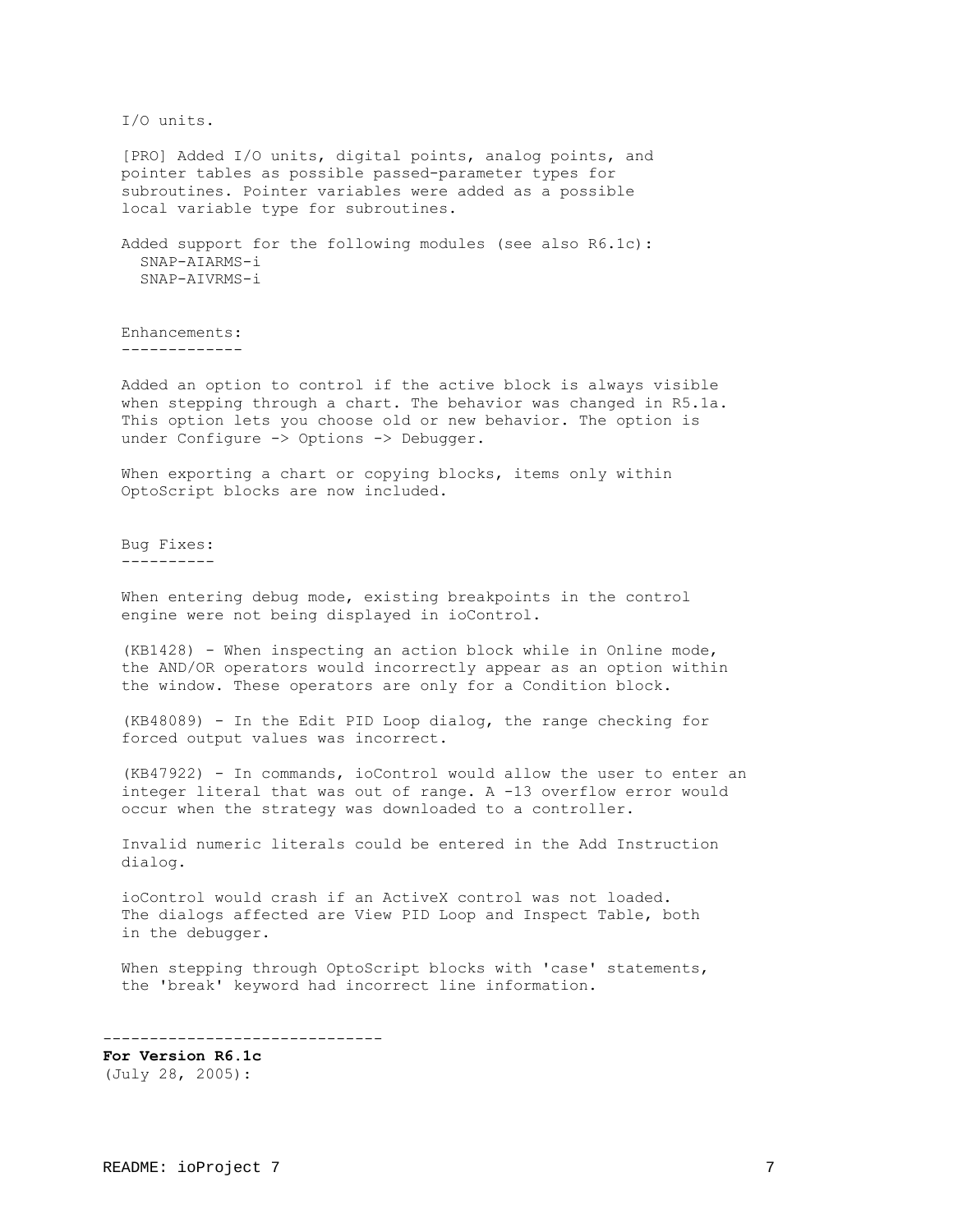New Features: ------------- Added support for the following modules: SNAP-AOA-23-i SNAP-AIMA2-i modules. SNAP-AILC module. Added the following commands: Set Analog Load Cell Fast Settle Level Set Analog Load Cell Filter Level Enhancements: ------------- UIO now supports up to 32 PID loops. ------------------------------ **For Version R6.1a**  (February 14, 2005): New Features: ------------- Added support for new HDD modules. Bill of Materials tool. Added the following commands: Get HDD Module States Get HDD Module On-Latches Get HDD Module Off-Latches Get & Clear HDD Module On-Latches Get & Clear HDD Module Off-Latches Get All HDD Module States Get All HDD Module On-Latches Get All HDD Module Off-Latches Get & Clear All HDD Module On-Latches Get & Clear All HDD Module Off-Latches Clear HDD Module On-Latches Clear HDD Module Off-Latches Get HDD Module Counters Get & Clear HDD Module Counters Get & Clear HDD Module Counter Set HDD Module from MOMO Masks Turn On HDD Module Point Turn Off HDD Module Point Enhancements: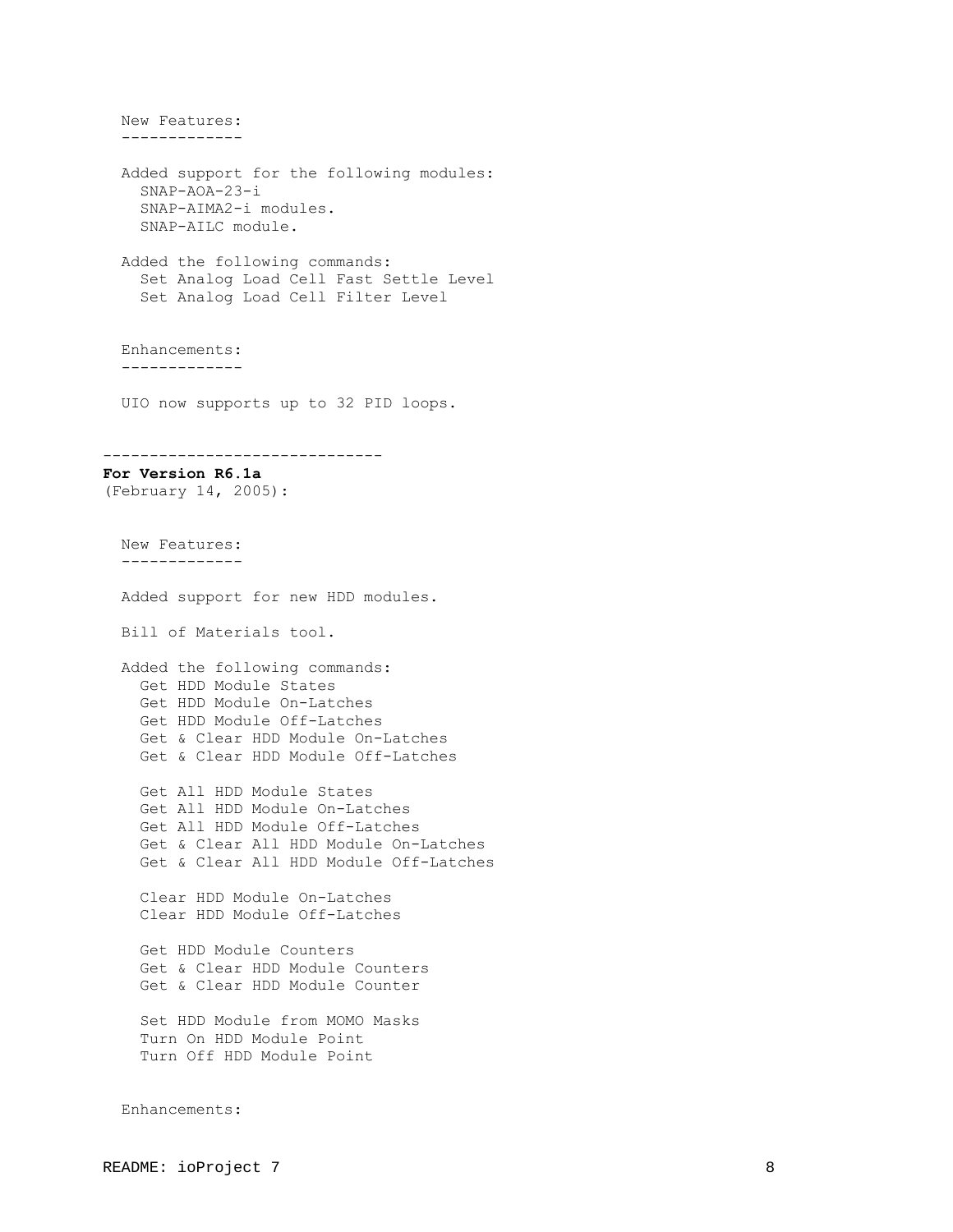Bug Fixes:

-------------

----------

 In the ioControl debugger, when changing the value of a string variable or string table element, strange behavior could happen if another application (such as ioDisplay) was also communicating with the control engine's host port.

 The following OptoScript for/next loop would execute once, when it should not have looped at all. This would result with x being 1 when it should be 0.

```
x = 0;for n = 0 to -1 step 1
 x = x + 1; next
```
#### ------------------------------

**For Version R6.0b:**

 Bug Fixes: ----------

 In the debugger, if an analog point's XVAL was out of range, it was not possible to change the IVAL. You would get an error that the XVAL was not valid. This bug was introduced in version 5.0.

 In the debugger, in binary view mode, it was not possible to change the bits of an integer 64 variable.

 When adding or editing analog temperature points, the dialog showed their units as being Celsius, even if the I/O unit was set Fahrenheit. This was a display problem and did not affect the compiler or debugger.

When copying a block from a chart into a subroutine, it was possible to copy types that are not allowed in subroutines. This included pointer variables, pointer tables, and PID loops. This would causes various types of strange behavior, including items showing up at the top of the strategy tree and problems when running the strategy on a device. ioControl will now check for this when pasting blocks into a subroutine. I/O units, points and charts were already being checked.

 The following commands did not allow points which were on a Mixed 64 I/O unit: Calculate & Set Analog Gain Calculate & Set Analog Offset Get & Clear Analog Maximum Value Get & Clear Analog Minimum Value Get Analog Maximum Value Get Analog Minimum Value IVAL Set Analog Point Set Analog Filter Weight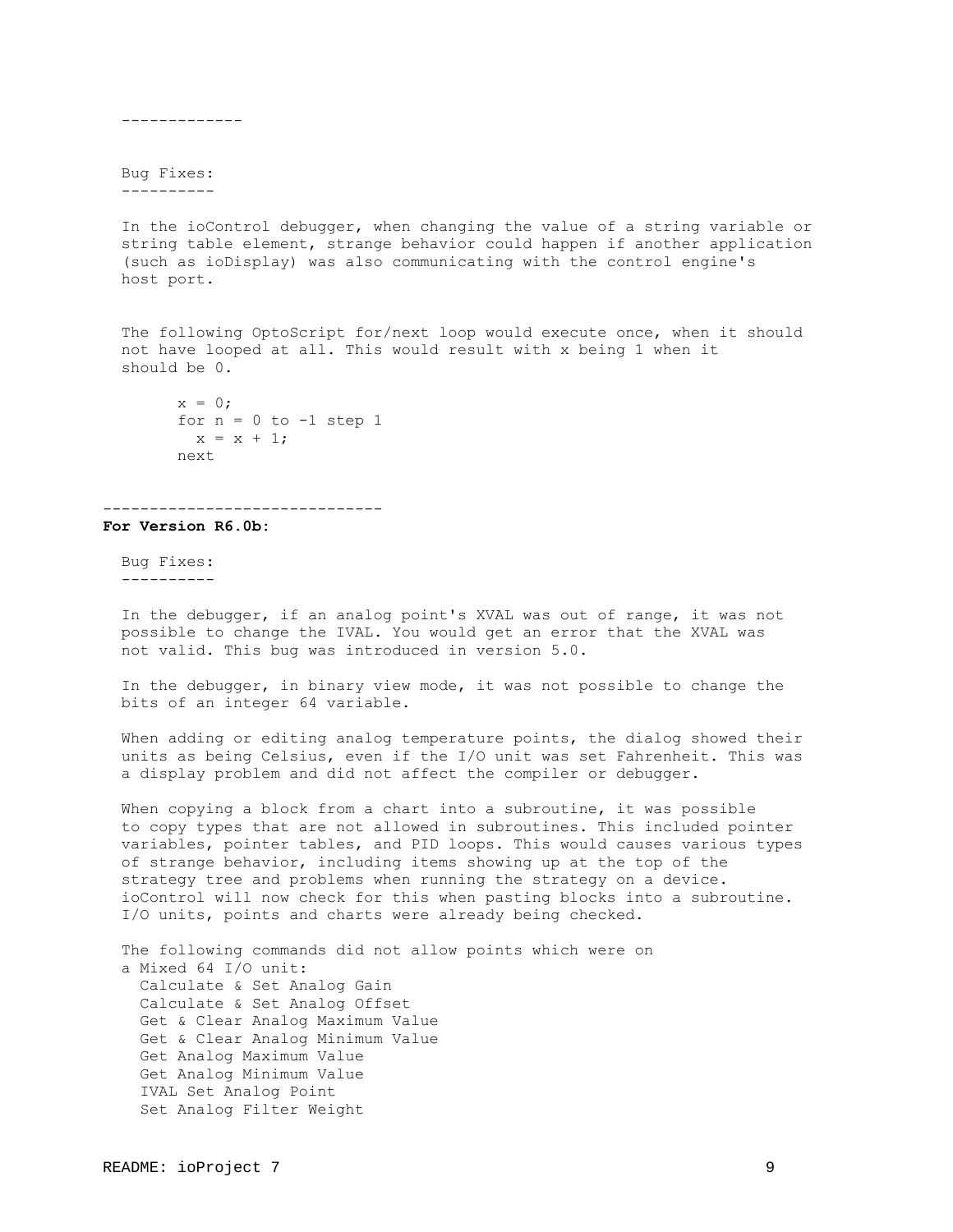Set Analog Gain Set Analog Offset Set Analog TPO Period

------------------------------

**For Version R6.0a**  (October 1, 2004):

 New Features: -------------

Added subroutines to allow greater flexibility in building flowcharts.

 Added the following commands: Set Analog Filter Weight Float Valid? Get Available File Space

 Enhancements: -------------

I/O units may now share an IP address if their ports are different.

 Bug Fixes: ----------

 Digital points in slot #63 with the watchdog turned on no longer cause an overflow error when downloading the strategy.

 Using timers with mathematical and comparison commands now reliably returns accurate results. Some mathematic and comparison results were sometimes inaccurate when used in Action and Condition blocks with commands such as Add, Subtract, Divide, Multiply, Maximum, Minimum, Equal?, Greater Than or Equal?, Greater?, Less?, Less Than or Equal?, Not Equal?.

 I/O unit watchdog timeout values are now sent to I/O units only when configured to do so.

 ioControl no longer negatively affects mouse behavior in other running applications, as it sometimes did previously. The effect was noticed with a two-wheel mouse, but could have caused other problems, too.

 A PID loop with a setpoint type coming from another PID's output is now correctly compiled.

 ioControl no longer tends to lock up while inspecting PID loops with unplugged input points. A new version of the iPlotLibrary.ocx plot control fixed the problem.

 The "Command Help" button in an OptoScript dialog box will now reliably bring up the Command Reference Help, even if the command is completely highlighted.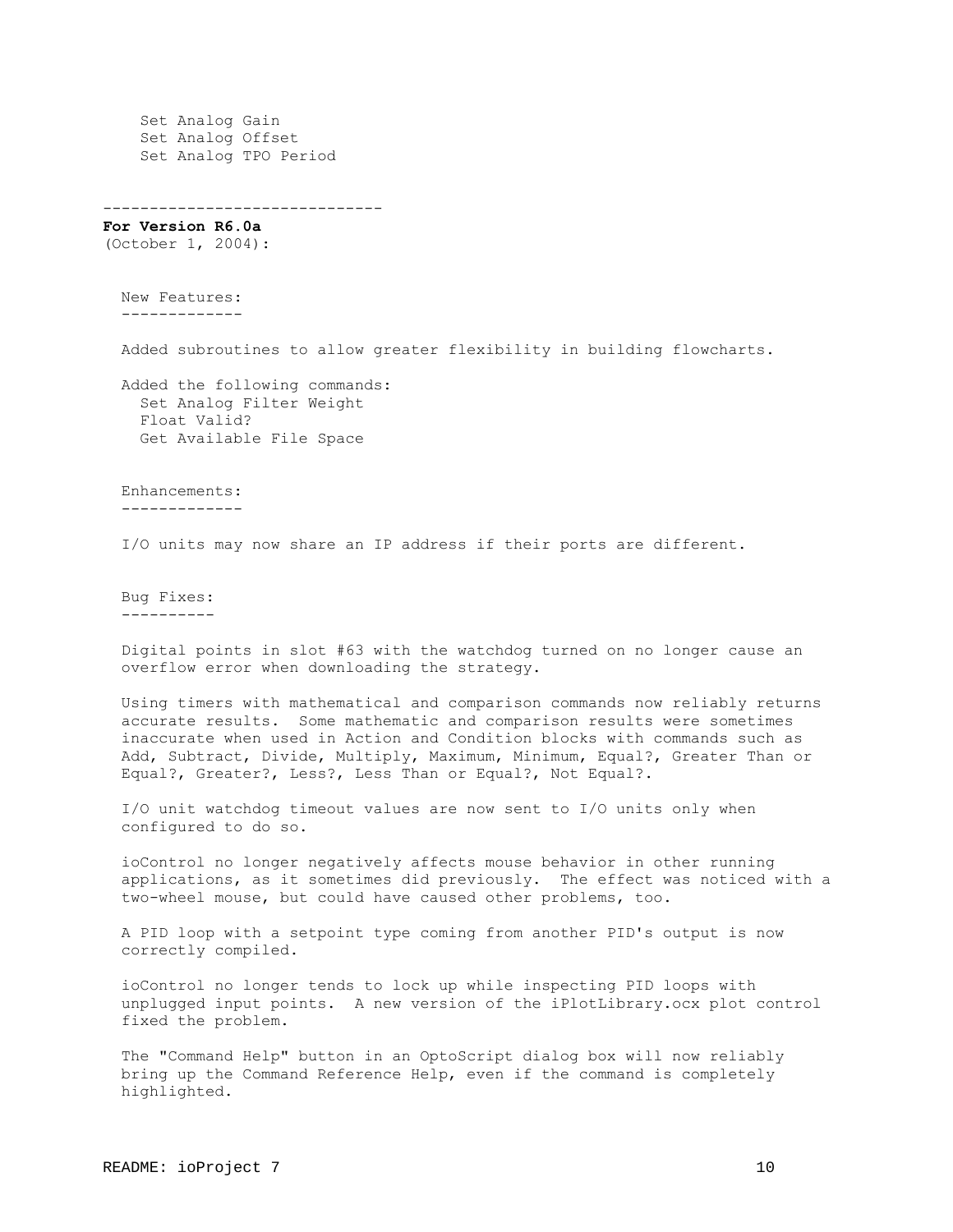The I/O Unit Inspect dialog now correctly displays all bits from the last letter in the version. For instance, an Ethernet I/O unit with a R3.0q kernel was displayed as "R3.0a". The following commands now compile correctly when using D64-type brains as a parameter. Read Number from I/O Unit Memory Map Write Number to I/O Unit Memory Map Numeric Table Element Bit Test Get I/O Unit as Binary Value Bit Clear Bit Rotate Bit Set Bit Test Bit On? Bit Off? The IVAL Set Analog Point command now compiles correctly when an integer is used as the source value. Using the AddMessageToQueue command in an OptoScript block no longer causes a download error. ------------------------------ **For Version R5.1b**  (February 11, 2004): Bug Fixes: ---------- It was not possible to add PID loops to Ethernet I/O units created in pre-5.1 versions of ioControl. This version will both fix and prevent the problem. A bug fix in R5.1a regarding 'for' loops with a negative step was not correct. The command "Convert Number to Hex String" didn't work correctly for Integer 64s. ------------------------------ **For Version R5.1a**  (December 1, 2003): New Features: ------------- PID loops Added support for the SNAP-ENET-S64 product, known in ioControl as SNAP Mixed 64 Simple I/O. Added the following commands: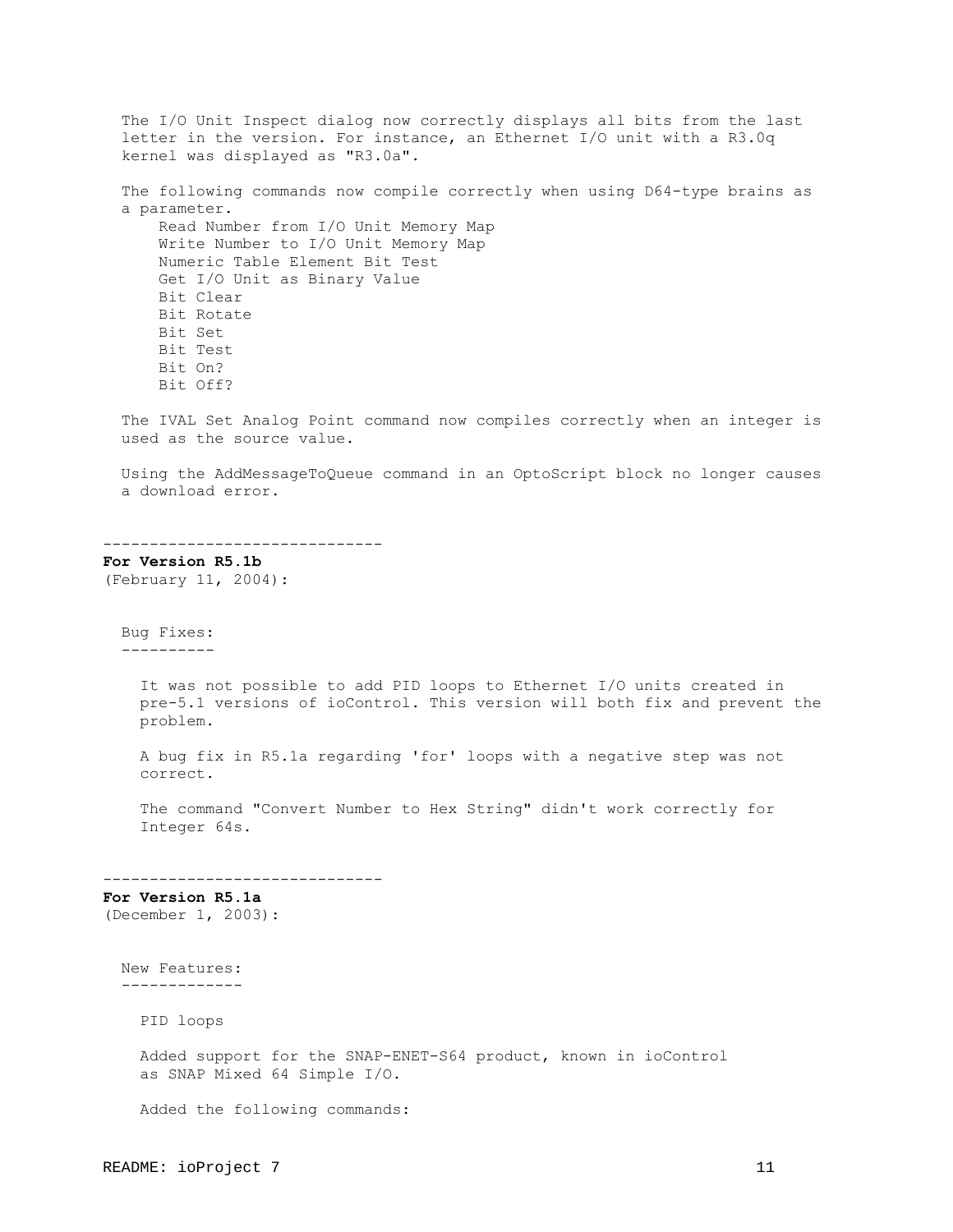Copy Current Error to String Add Message to Queue Get Severity of Current Error Get PID Input Get PID Current Input Get PID Setpoint Get PID Current Setpoint Get PID Feed Forward Get PID Output Get PID Gain Get PID Tune Integral Get PID Tune Derivative Get PID Feed Forward Gain Get PID Max Output Change Get PID Min Output Change Get PID Input Low Range Get PID Input High Range Get PID Output Low Clamp Get PID Output High Clamp Get PID Scan Time Get PID Forced Output When Input Under Range Get PID Forced Output When Input Over Range Get PID Mode Get PID Configuration Flags Get PID Status Flags Set PID Input Set PID Setpoint Set PID Feed Forward Set PID Output Set PID Gain Set PID Tune Integral Set PID Tune Derivative Set PID Feed Forward Gain Set PID Max Output Change Set PID Min Output Change Set PID Input Low Range Set PID Input High Range Set PID Output Low Clamp Set PID Output High Clamp Set PID Scan Time Set PID Forced Output When Input Under Range Set PID Forced Output When Input Over Range Set PID Mode Set PID Configuration Flags Disable Communication to PID Loop Enable Communication to PID Loop PID Loop Communication Enabled? Set Simple 64 I/O Unit from MOMO Masks IVAL Set Simple 64 I/O Unit from MOMO Masks

Enhancements: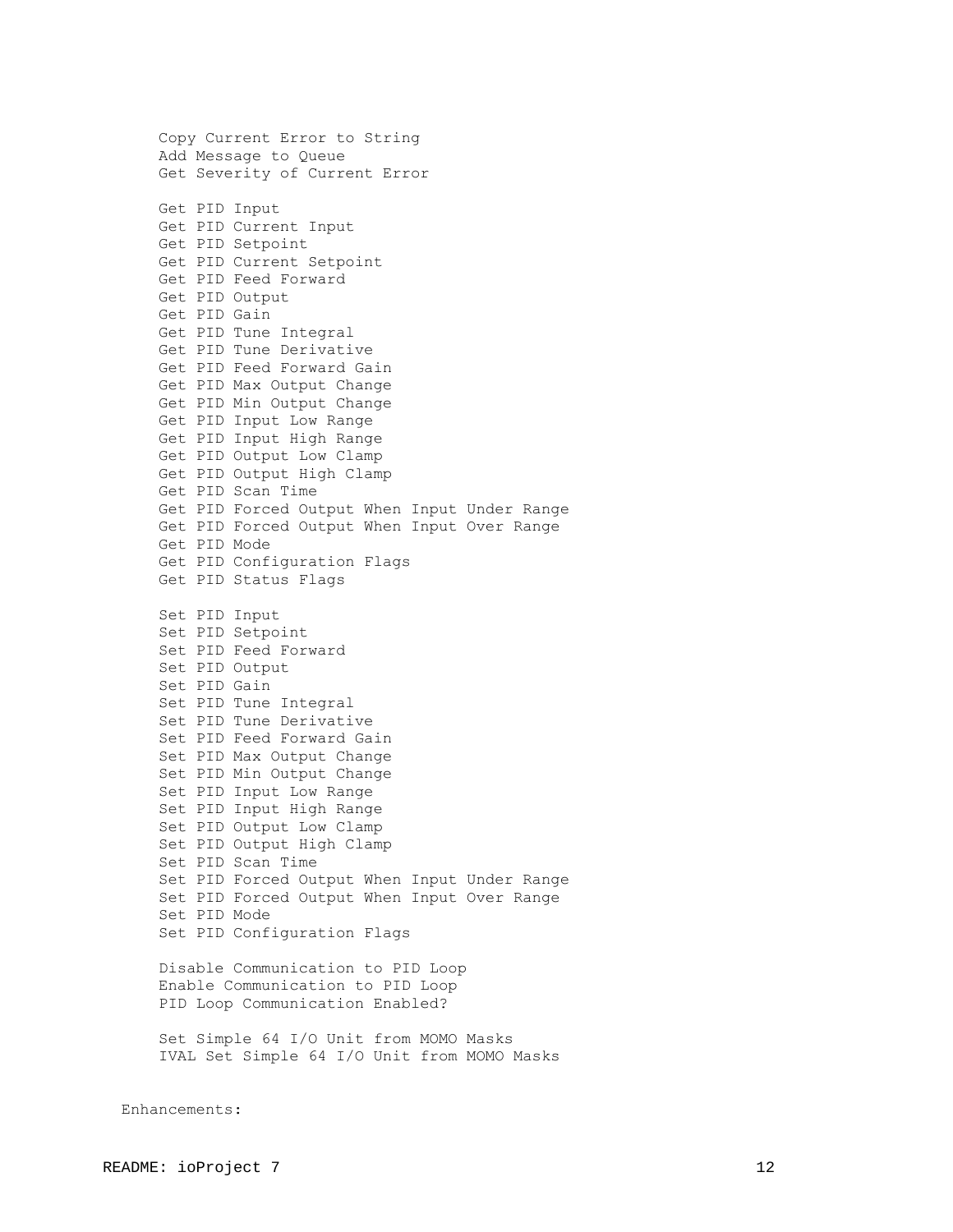-------------

Info and warning messages have been added to the error queue.

The Add Module dialog has been improved.

 Dialogs in the Configurator now know if a change has actually been made when the OK button is used to close the dialog. This should help prevent many cases of inadvertently making a change that would then require a download before entering Debug mode.

 In the debugger, the "Step Line" and "Step Block" buttons have been replaced with "Step In", "Step Over", and "Step Out" buttons.

 The "Command Help" button in the OptoScript dialog is now smarter.

 Keyboard and mouse standard shortcuts were added: When a block is selected, the F2 key brings up the Name Block dialog.

 When a flowchart window is selected, holding the CTRL key while scrolling the mouse wheel will change the zoom setting.

While stepping through a chart, if the active step block is not visible, it will be scrolled into view.

Added the ability to clamp analog output points.

 When archiving a strategy to a control engine and then uploading the archive back to a PC with ioTerm, you can now go directly into debug mode without downloading.

Resolved several issues with idle session timeouts.

#### Bug Fixes: ----------

 In a flowchart, making multiple object selections with the Shift key was not working.

 Some combo boxes in the Find and Replace dialogs were not wide enough to show all of their content.

 For SNAP-AOA-23 and SNAP-AOV-25 modules, the "Custom..." scaling button was incorrectly enabled in the Edit Analog Point dialog.

 Communication Handles were not being created when Action and/or Condition blocks were pasted between strategies.

In watch windows, pointer variables were not displaying properly.

 When opening a chart window, it was possible that it would be placed outside of the viewable area.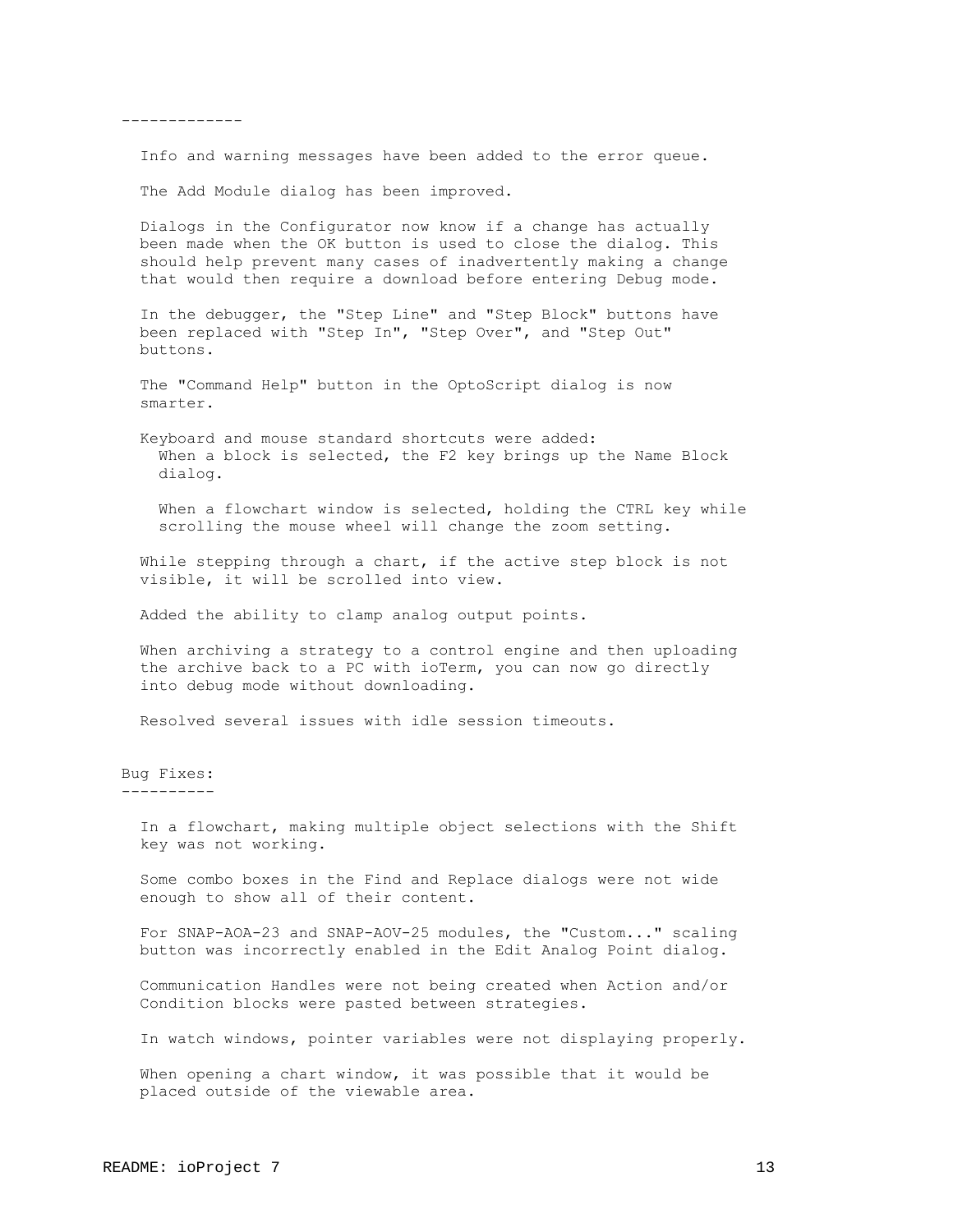String Tables with long initialization strings could cause download errors. String Tables using the "Initialize on strategy download" option were not being initialized correctly. In OptoScript blocks, some float literals were being truncated when compiled. For instance, 5.335004e-7 was being truncated to 0.000001. In OptoScript blocks, 'for' loops with a negative step did not work properly. They did one less iteration than they should. Adding I/O points on-the-fly would not work if a type-mismatch occurred. ------------------------------ **For Version R5.0a** (August 1, 2003): New Features: ------------- Added support for the SNAP-UP1-M64 product, known in ioControl as SNAP Mixed 64 Ultimate I/O. Two new communication handle drivers: "file" and "ftp". Added the following command(s): Get Type From Name Get Value From Name Send Communication Handle Command Transfer N Characters Convert IP Address String to Integer 32 Convert Integer 32 to IP Address String Erase Files in Permanent Storage Save Files To Permanent Storage Load Files From Permanent Storage Set Mixed 64 I/O Unit from MOMO Masks IVAL Set Mixed 64 I/O Unit from MOMO Masks Bug Fixes: ---------- In some situations, unnecessary downloads were being required when changing to debug mode. To reproduce: 1. Download a strategy 2. Go to Config mode 3. Change a chart (like adding an empty block) 4. Go to Debug mode. It will do a normal download 5. Go to Config mode 6. Close the strategy 7. Open the strategy 8. Go to Debug mode. It will require a download, even though it shouldn't.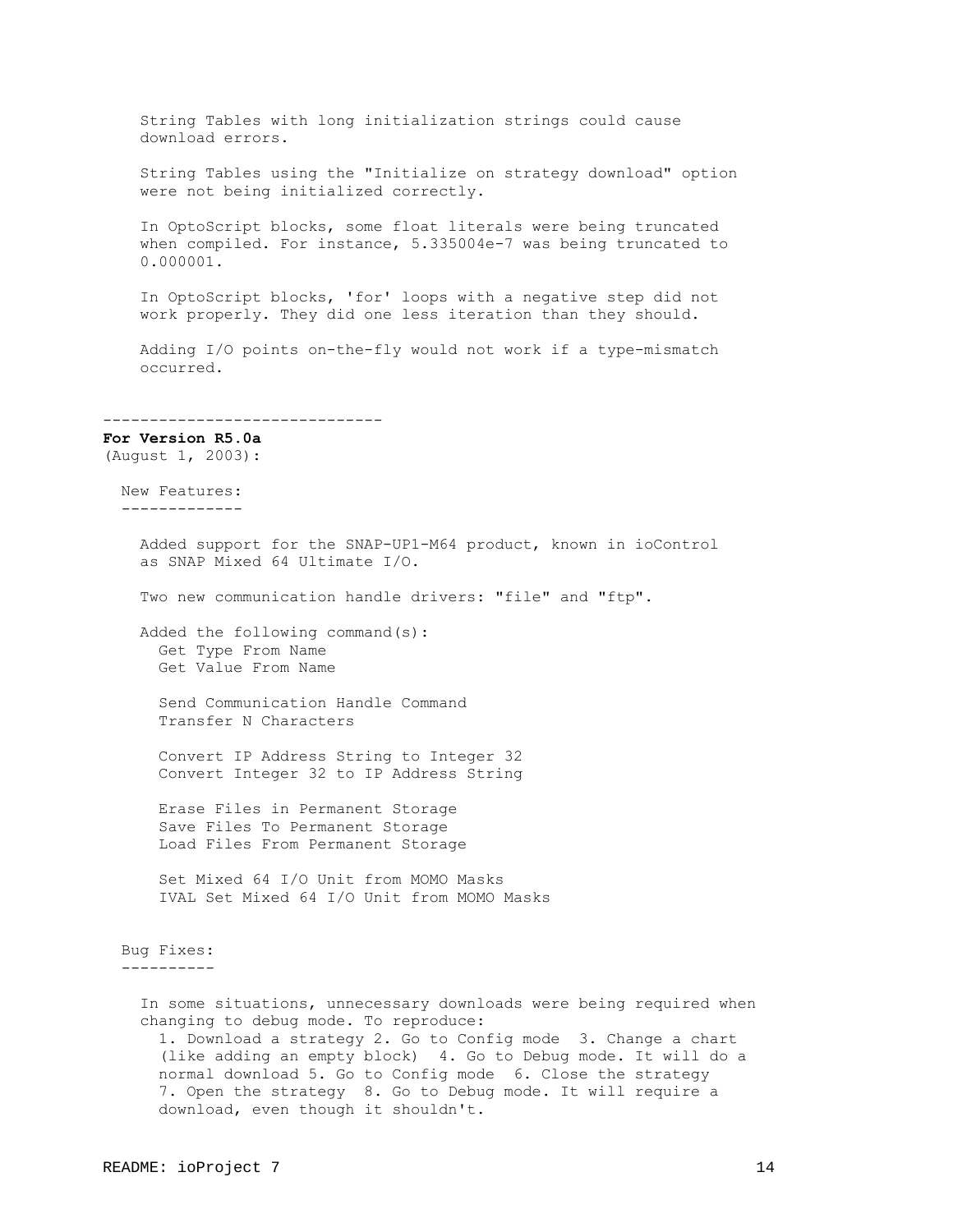------------------------------ **For Version R1.0d** (April 4, 2003): Bug Fixes: ---------- Duplicate variables could be created in the strategy database when removing a variable from two or more charts and then deleting the variable. ------------------------------ **For Version R1.0c** (August 15, 2002): New Features: ------------- Added the following command(s): Get End-Of-Message Terminator Set End-Of-Message Terminator Clear Communication Receive Buffer Compare Strings Move to Numeric Table Elements Move to String Table Elements Added the ability to make a "control engine download file". This makes it easy to download a compiled strategy for a specific control engine using ioTerm. Enhancements: ------------- Object selection and interaction using the mouse is now much closer to Windows standards. In the debugger, controller busy errors will now be retried several times before posting a message. In the debugger, the error field in the status bar is now highlighted red and will display the Inspect Controller dialog when clicked. An "A " is no longer prepended to the beginning of a name when naming an object. The name will be checked either when the focus has changed or the dialog is closed. When adding an I/O unit, Ultimate I/O is now the default, not Ethernet I/O. The time it takes to record a variable or I/O name change has been decreased in large strategies that have charts without OptoScript blocks.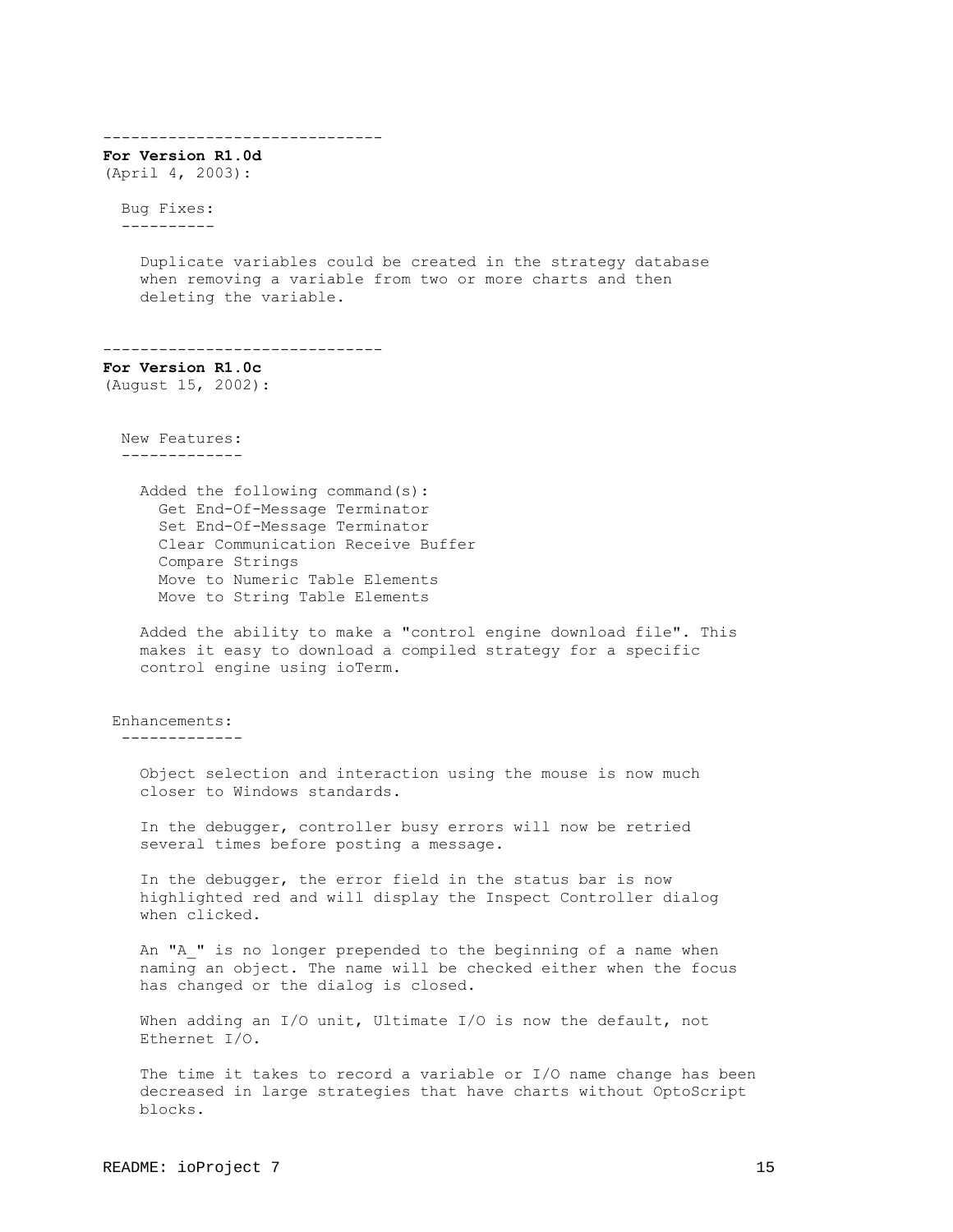The time it takes to initialize a table has been greatly improved.

 Bug Fixes: ----------

> Pointer variables using the "Initialize on strategy download" option were not being properly initialized.

 In strategies that have OptoScript blocks, the Find and Replace dialogs were occasionally having problems and showing the "Could not open OptoScriptTemp.txt for the OptoScript compiler" error message.

OptoScript blocks with unterminated comment blocks (i.e.  $/*$  and  $*/$  ) would cause the OptoScript lexical analyzer to enter an incorrect state, causing unexpected behavior.

When moving an I/O point referenced in an OptoScript block to a different location, the reference count for the item would become incorrect.

 The debugger's string table inspect dialog was not properly displaying tables that were wider than 127 characters.

Focusing issues in the "Add Instruction" dialog have been addressed.

 The Find and Replace dialogs were not finding instances of communication handles in OptoScript blocks.

 When using the Replace All button in the Replace dialog to replace items in OptoScript blocks, neither the old or new items would have their reference counts updated.

------------------------------

**For Version R1.0b** (November 21, 2001):

 New Features: -------------

> Added an "Inspect Communication Variable" dialog for inspecting communication handles in the debugger.

Added a "Command Help" button to the OptoScript editor dialog.

 Added a "Strategy Information" menu item for displaying the open strategy's file name and path.

 Added the following commands: Receive String Table Receive Pointer Table Transmit String Table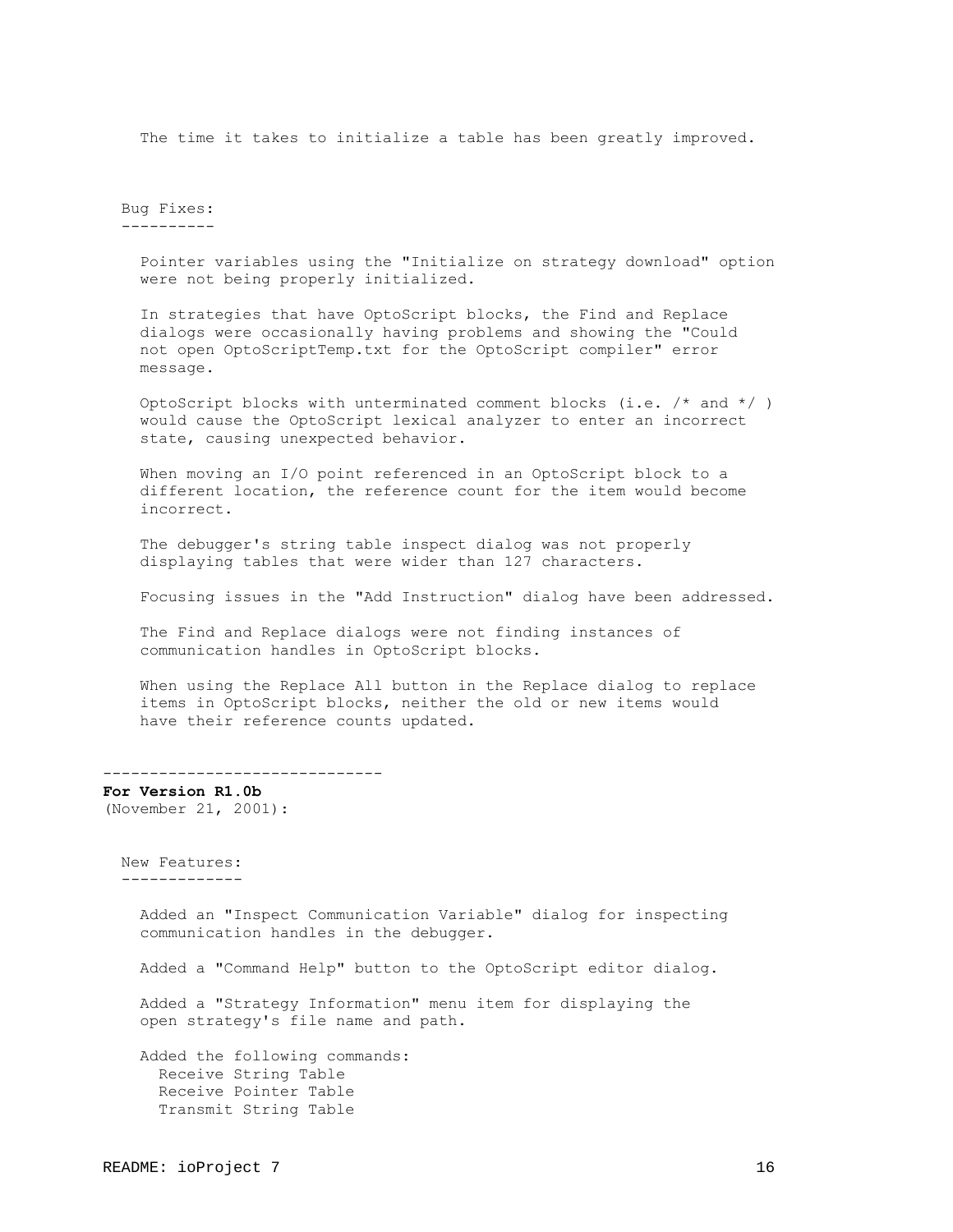Transmit Pointer Table Get Pointer From Name

#### Enhancements: -------------

 The "Inspect Control Engine" dialog has been improved. The "Persistent RAM" and "Revision Time" fields are new.

 The "Inspect Control Engine" dialog now uses a different method for determining the communications loop time. It now displays the time taken for one single transaction, rather than several.

 The "Move Numeric Table to Numeric Table" command now checks for valid table lengths and indexes.

 Automatically saving a strategy to flash memory after making an online change has been enabled.

 The commands "Receive Numeric Table" and "Transmit Numeric Table" now support Integer 64 Tables.

Bug Fixes: ----------

- ٭ The "Move To" feature in the "Configure I/O Points" dialog was incorrectly allowing points to be moved to the wrong location.
- ٭ The "Select Continue Block Destination" dialog was not showing OptoScript blocks.
- ٭ Syntax errors in OptoScript code involving a table would not display the correct error line number.
- ٭ String assignments in OptoScript would not work correctly if the same item was on both sides of the assignment operator.
- ٭ It was possible to copy or import a chart with a name that already existed in the strategy database.
- ٭ Importing charts with I/O units in them could lead to multiple I/O units having the same address. An added I/O unit will now have an initial IP address of 0.0.0.0.
- ٭ When importing charts or copying block, I/O points that needed to be added were not being added in the proper location.
- ٭ When importing charts, integer 64 variables and tables were not being matched correctly.
- ٭ In the debugger, setting a string variable or table element to be empty would cause the control engine to lock up.
- ٭ Any OptoScript or Instruction dialogs opened because of line stepping were not being automatically closed when leaving the debugger.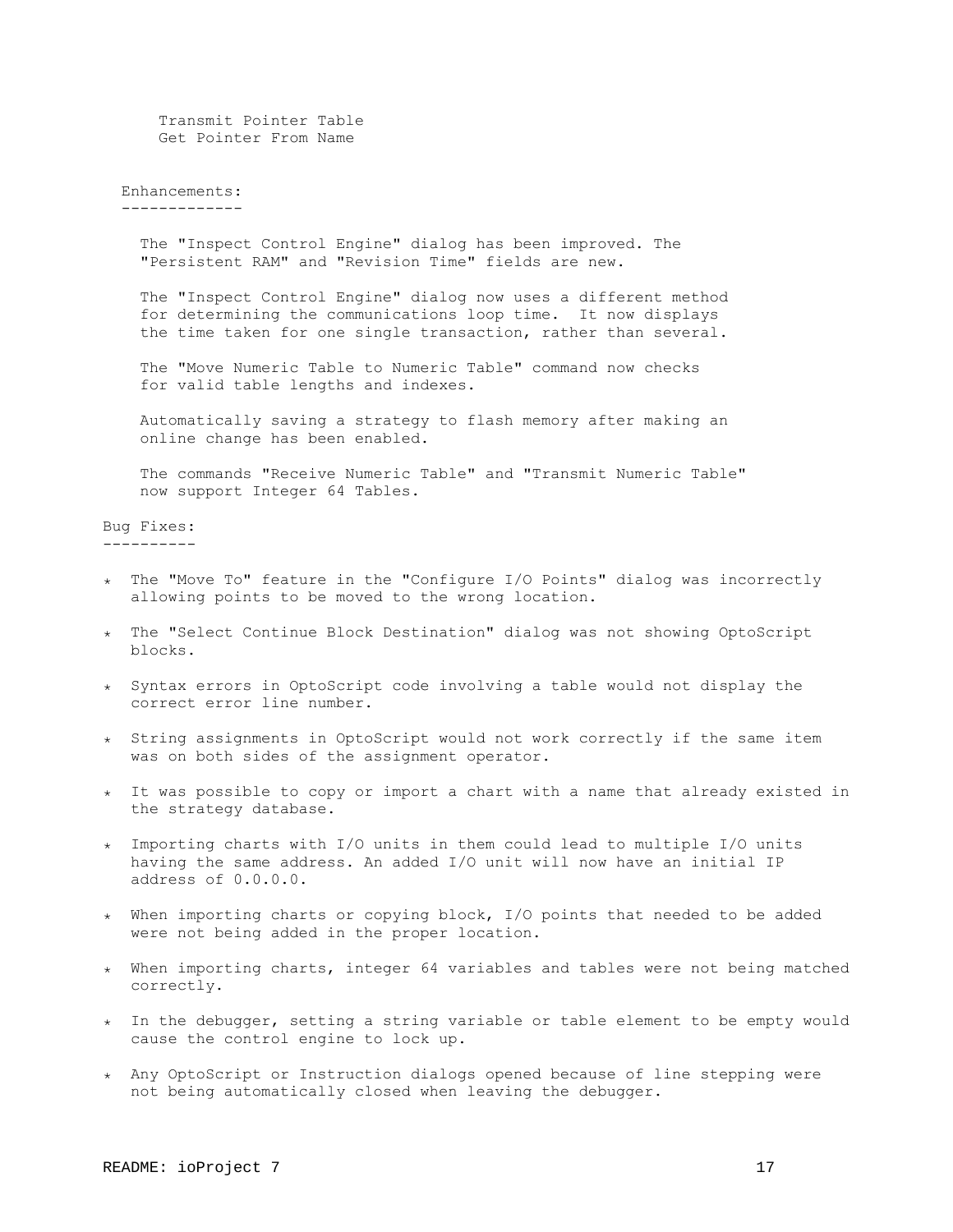- ٭ The command "Get Nth Character" was returning a -42 error for a string with non-printable characters even though the index was valid.
- ٭ The command "Convert IEEE Hex String to Number" was not always returning the correct value. For example, the manual uses the example of 418E666 converting to 17.8, but the command was returning 18 instead.

=====================================================================

## **Uninstallation of this Product:**

------------------------------

A utility is provided to uninstall this product. The utility will remove all registry entries and files previously installed. Exceptions to this are:

- Previously configured control engines are not removed from the registry.
- The installation directory tree is not removed if any user-created files exist in it.
- The program folder or group is not removed if any icons have been added by the user.

## <span id="page-17-0"></span>**ioDisplay**

**ioDisplay Professional R7.1j ioDisplay Basic R7.1j** December 18, 2006

Bug Fixes – Configurator

٭) KB55256) A problem inadvertantly introduced in ioDisplay 7.1i has been corrected where functions that had to write to the hard drive would fail. This included historic logs, SuperTrends, alarms, etc.

=============================================================

**ioDisplay Professional R7.1i ioDisplay Basic R7.1i** December 11, 2006

Bug Fixes – Configurator

- $\star$  (KB55175) Fixed a bug where, when configuring an XY-Plot, the "Show Legends In Runtime" checkbox would always be selected, causing the legends to always appear in Runtime.
- ٭) KB55016) A problem has been corrected where if you try to set the priority of the Lo alarm point it would not stick when you exited and returned.

#### Bug Fixes – Runtime

- $\star$  (KB55177) Fixed a bug where alarms, if configured with a Conditional tag would not always show the correct state. They wouldn't always appear if alarmed, and would still show if the condition evaluated to false.
- ٭) KB55178) Fixed a bug introduced in R7.1g where if an Alarmpoint value was set by a tag, the alarmpoint never went into alarm.
- ٭) KB54490) A problem has been corrected where if you created a short cut on your PC to run ioDisplay Runtime with a specific project, and the project's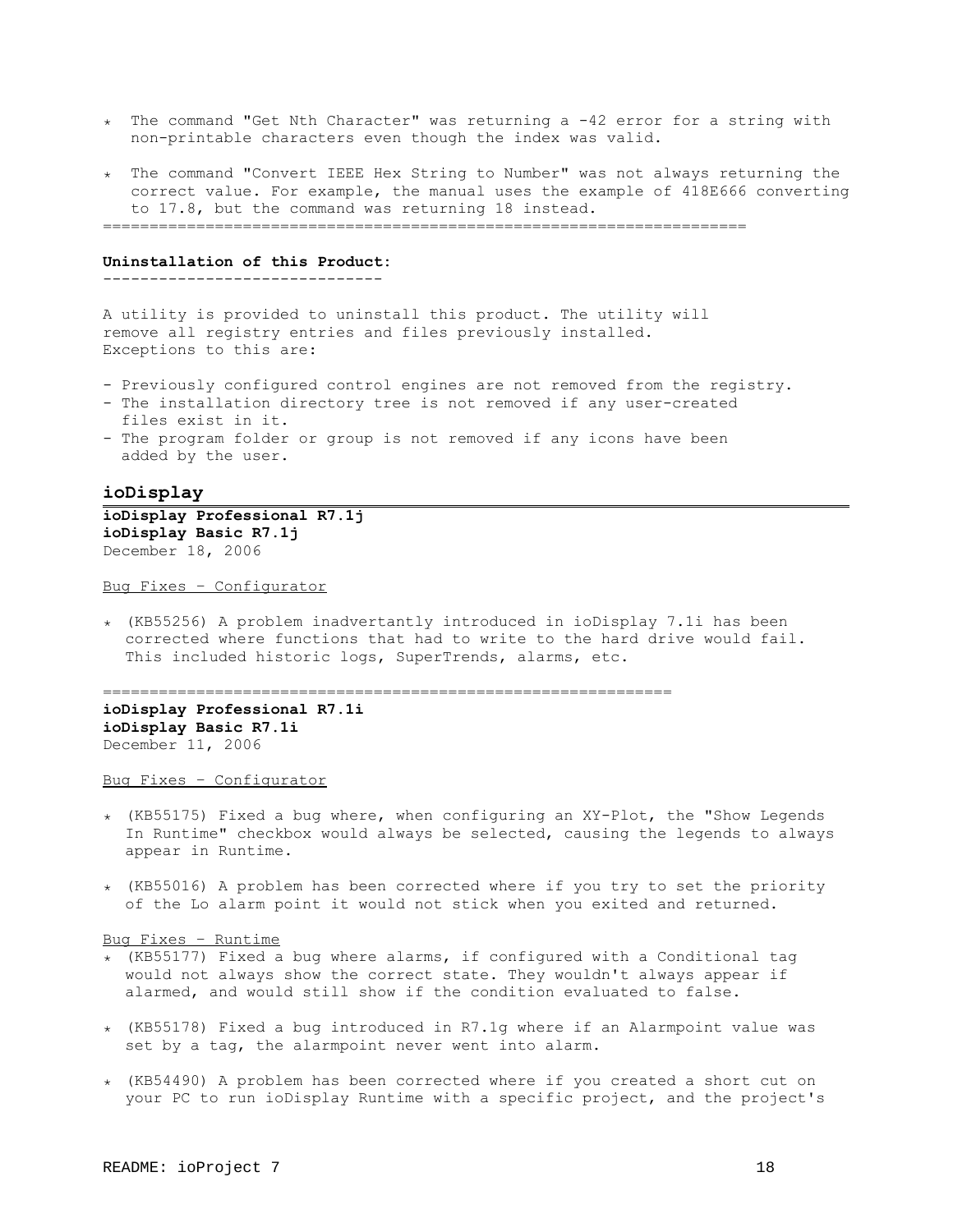Alarming Setup was configured to locate the sound file in the project directory, the sound would not activate when the alarm was triggered.

Enhancement - Runtime

٭) CR55179) Added enhancement where, if alarmpoints are in a NORMAL state at Runtime startup, they are NOT added to the History alarm. The NORMAL state now only appears in the History Alarm once the Alarmpoint returns from an alarmed state.

=============================================================

**ioDisplay Professional R7.1h ioDisplay Basic R7.1h** November 22, 2006

Internal release only.

=============================================================

**ioDisplay Professional R7.1g ioDisplay Basic R7.1g** October 23, 2006

Bug Fixes – Configurator

- ٭) KB51157) A problem has been fixed where ioDisplay might become unresponsive after importing a corrupt "Tocpidfp.smb" file from the \Support\3dSymbol folder.
- ٭) KB51758) A problem has been fixed where the Offset feature in the Send Value dynamic attribute did not work as expected. The 'offset' value should be added to the tag's current value, but instead the current value plus the offset was added each time.
- ٭) KB52368) A problem has been fixed where ioDisplay Configurator crashed when a SuperTrend was configured to collect one point of data once a day, and then configured to display seven days of data.

Bug Fixes – Runtime

٭) KB52200) A problem has been fixed where an ioDisplay project with a trend that has not been configured caused ioDisplay Runtime to crash when the project was run.

============================================================= **ioDisplay Professional R7.1f ioDisplay Basic R7.1f** August 15, 2006

ioDisplay 7.1f was an internal release only.

=============================================================

**ioDisplay Professional R7.1e ioDisplay Basic R7.1e** May 18, 2006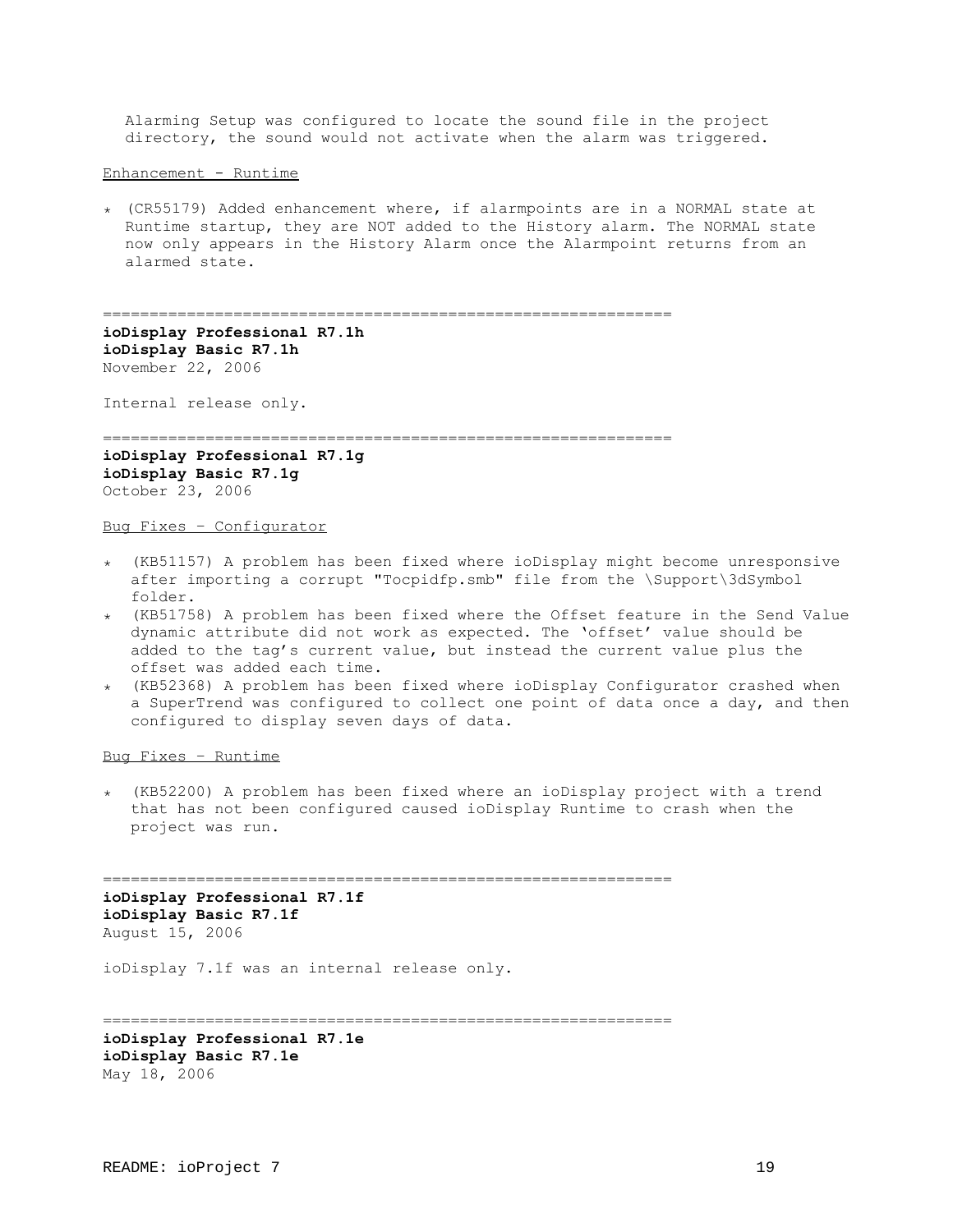## Bug Fixes - Runtime

٭) KB51612) A problem has been fixed where if the Alarming Setup was configured as "Play sound continuously while any alarm is active", and a .wav file longer than 1-2 seconds was chosen, the sound would not play until the alarm was acknowledged, and then play only once.

============================================================= **ioDisplay Professional R7.1d ioDisplay Basic R7.1d** May 4, 2006

# Bug Fixes – Configurator

- ٭) KB51184) A problem has been corrected where copying a metafile within ioDisplay could cause Configurator to crash or the metafile to disappear when the metafile is pasted or the undo feature is used.
- $\star$  (KB51157) Opto 22 is currently looking into a problem where a bad symbol file in the Symbols subfolder causes Configurator to crash. The problem has been solved temporarily by removing the symbol, which will be returned when a permanent solution is found.

#### [PRO]

- ٭ A problem has been corrected where the I/O Unit Tags tab of Configure- >Runtime wasn't adding D64 I/O units.
- ٭ A problem has been corrected where the I/O Unit Tags tab of Configure- >Runtime was adding pointer types.

# Enhancements - Configurator

## [PRO]

- ٭ A new Uncheck All / Check All button has been added to the I/O Unit Tags tab of Configure->Runtime.
- ٭ The I/O Unit Tags tab of Configure->Runtime has been enlarged.

## Bug Fixes - Runtime

٭ A problem has been corrected where the Alarm Log file was not including the year.

## Enhancements - Runtime

- ٭ Upload Recipe Results file no longer has square brackets around indexes.
- ٭ Upload Recipe Results file no longer has trailing space after last entry for a table.

=============================================================

# **ioDisplay Professional R7.1c ioDisplay Basic R7.1c** April 20, 2006

#### Bug Fixes – Configurator

٭ The Preserve OptoDisplay compatibility checkbox in the Trend dialog has been removed. It was nonfunctional. To make trends display as they did in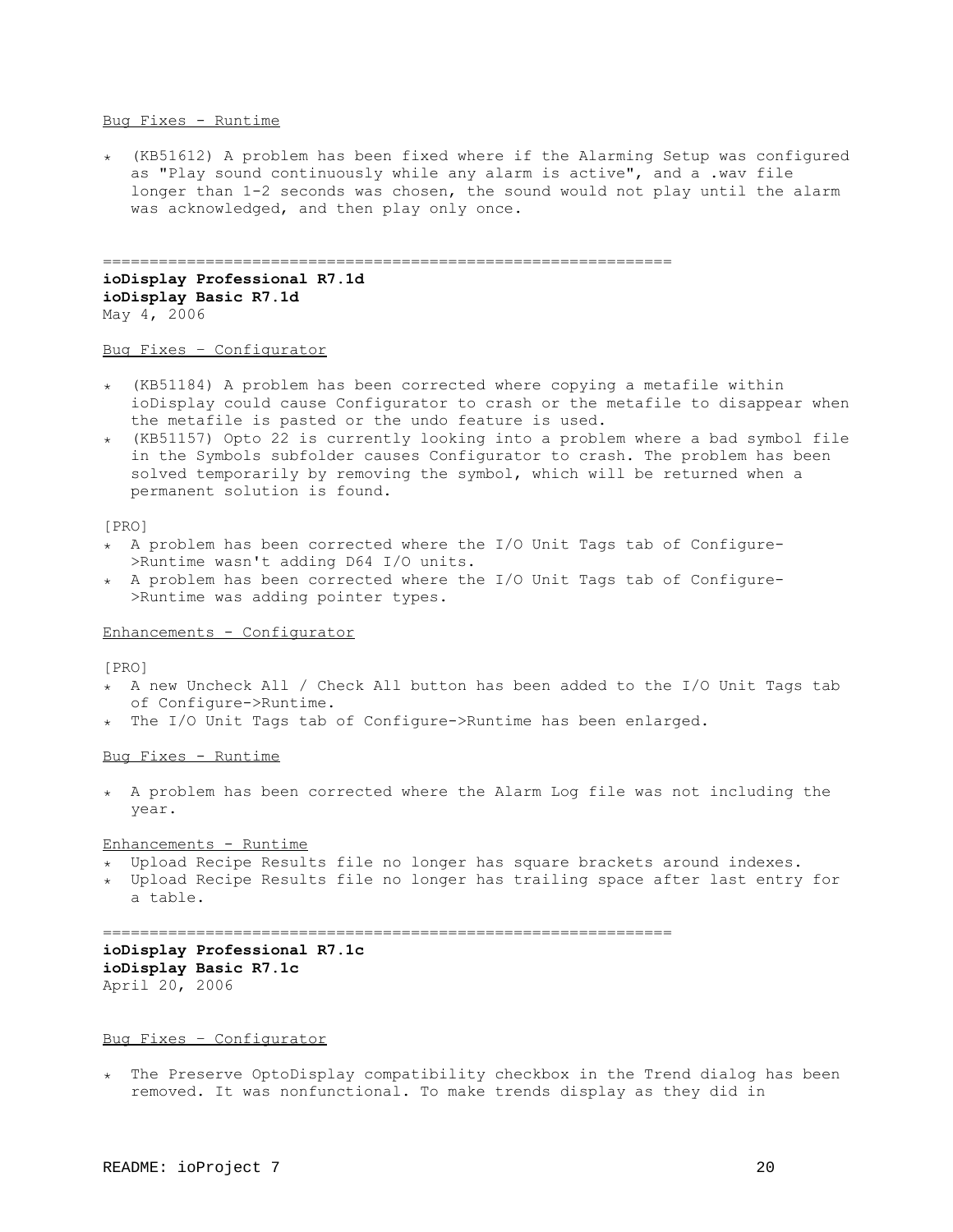OptoDisplay, use Trend Backward Compatibility in the Runtime Setup dialog (Configure->Runtime).

٭ Corrected a problem where metafiles were disappearing for two reasons: 1) Once the Undo buffer limit was reached, the oldest redo item was deleted. If this redo item contained a reference to a metafile, the metafile was deleted; 2) (KB51150) Dragging and dropping a metafile from SymbolFactory or another application, and then modifying the attributes of the metafile was causing it to disappear.

## New Features – Configurator

٭ Configuring automatic synching of control engines to PC time has been added in the Configure->Runtime dialog under the Control Engines tab.

#### [PRO]

٭ There is now an option in the Execute Menu Item Operator Driven Dynamic Attribute to display the Configuation Status dialog in Runtime.

# Bug Fixes - Runtime

- ٭ Corrected a problem where the Sync control engine to PC time command would sometimes fail.
- ٭ Corrected a problem where on startup, occasionally there were erroneous messages stating that "AddItems failed" but no item names were shown.
- $*$  (KB51005)Corrected a problem where if AlarmPoints were configured to use a Discrete Conditional tag, the alarmpoint was ignoring the condition.
- ٭ Corrected a problem where if AlarmPoints were configured to use conditional tags, and the alarmpoint was triggered, and then the condition went false, the alarmpoint was not removed from the alarm graphics.
- ٭ Corrected a problem where if a Text Color attribute was set for a graphic, and then the text was changed (either by the strategy or a Send String command), the text was displaying as black, rather that retaining the previous color.
- ٭ Corrected a problem where the Alarm Graphics were not displaying the year when alarmpoints were added.

=============================================================

**ioDisplay Professional R7.1b ioDisplay Basic R7.1b** April 7, 2006

# Bug Fixes - Configurator

- ٭) KB50840) Corrected a problem where if pasting a graphic into a window failed, Configurator was not properly releasing the clipboard. Configurator had to be closed to release the clipboard.
- ٭ Corrected a problem where the Tools->Regenerate IO Scanner Tags command was not generating tags for the Upload Recipe Destination File tag if "Mistic String" was selected.
- ٭ Fixed a problem where clicking Cancel while the Tools->Regenerate IO Scanner Tags command was running would cause Configurator to hang.

New Features - Configurator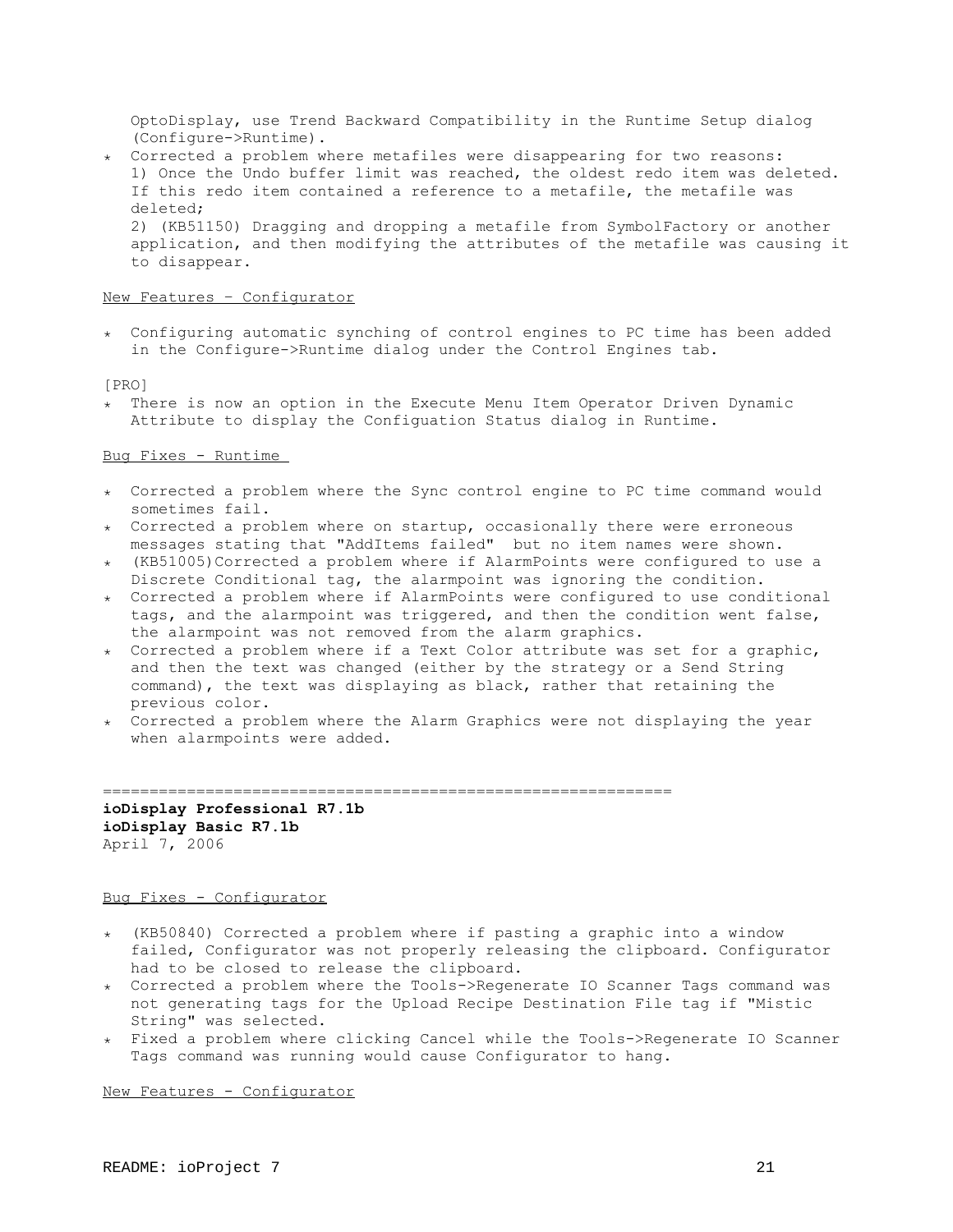- ٭ Multiple alarmpoints may now be deleted at one time.
- ٭ The Configure->Runtime dialog now has two new options: -"Format Value Data With Commas" now allows the user to choose whether commas are displayed for value data. This option is selected by default. -"Trend Backward Compatibility" - This option displays Trend (not SuperTrend) data the same as OptoDisplay. OptoDisplay graphed Trend data as if the "Y-Axis" Label Position had been set to "None", even if labels were present. Selecting this option displays ioDisplay Trends the same way. This option is disabled by default.

## Bug Fixes - Runtime

٭ A problem has been corrected where on rare occasions, if a project contained large numbers of alarmpoints, not all of the alarmpoints were being added to the OPC Server.

[PRO]

- ٭ A problem has been fixed where the Window Menu would occasionally still display closed windows as being open, and vice versa.
- ٭ A problem has been corrected where the View->Configuration Status dialog was not showing all IO Units.
- ٭ A problem has been corrected where some Windows tags were not being added to the scanner when they belonged to the same group as other tags in the same window.

=============================================================

# **ioDisplay Professional R7.1a ioDisplay Basic R7.1a**

March 8, 2006

Information in this README file applies to both versions unless otherwise indicated with [BAS] or [PRO].

New Feature – Configurator and Runtime

Added support for SNAP-PAC-R1 and SNAP-PAC-R2.

# Bug Fix - Configurator

٭ A problem has been remedied where High Density Digital I/O Scanner Tags were being generated incorrectly.

[PRO]

٭ When selecting a element of a string scratchpad table, Configurator now correctly limits the maximum element to 63. Previous versions allowed selecting elements up to 10,239.

=============================================================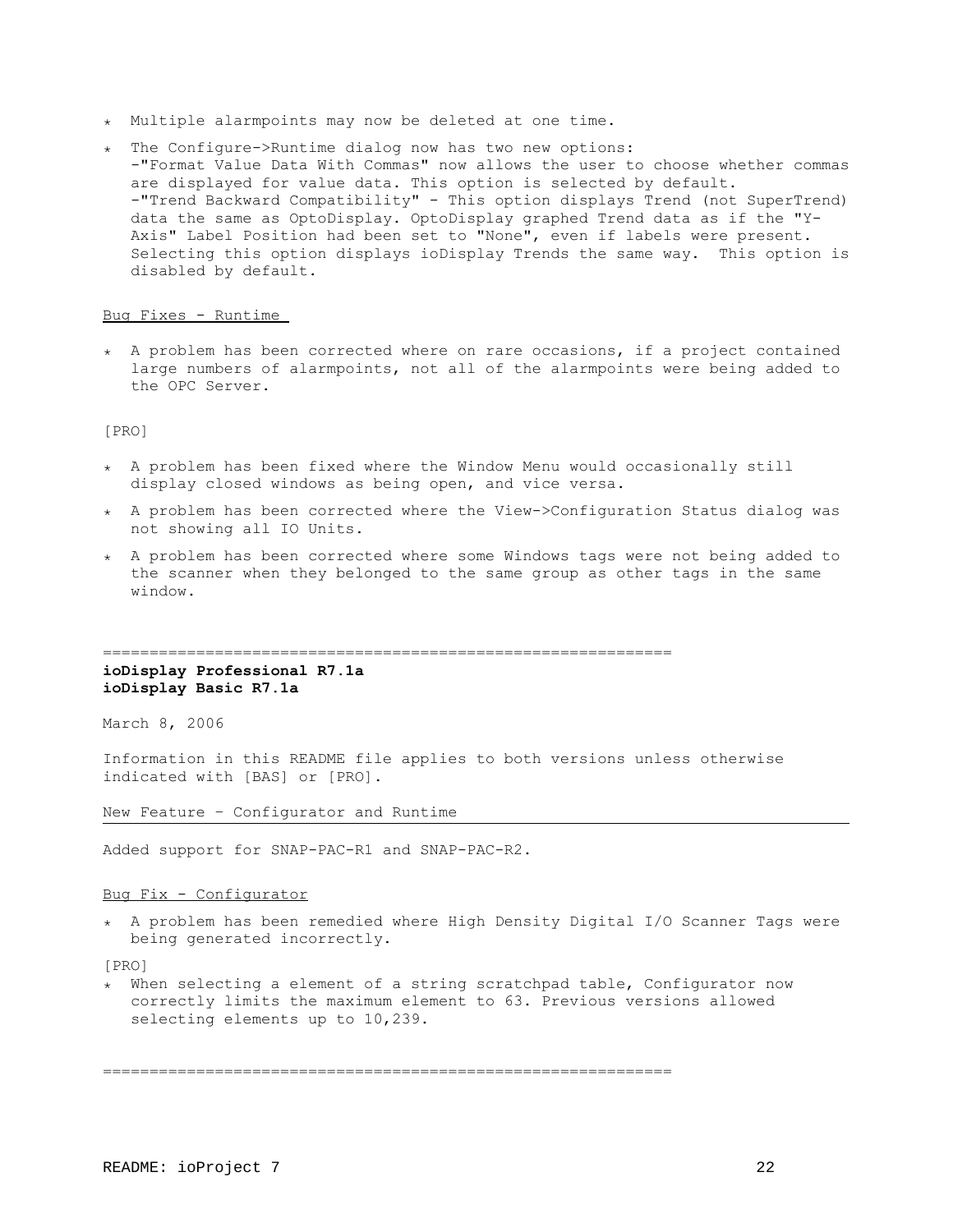**ioDisplay Basic R7.0d** February 2, 2006 Bug Fixes – Runtime ------------------------ [PRO] ٭) KB49885) A problem has been corrected where enabling or disabling a SuperTrend pen in Runtime was causing ioDisplay to crash. ٭ A problem has been corrected where ioDisplay Runtime would either fail to connect to the backup server, or randomly crash. This would occur if a redundant OPC Server had been configured, and the primary OPCServer was not available at Runtime start-up. [BAS] (KB49872) Trends would stop graphing data if all monitored tag values remained unchanged for a period of time. Enhancements – Runtime ------------------------ ٭ Trend scaling has now been modified as follows: If the Y-Axis "Label Position" is set to "None", all pens are displayed and are scaled proportionally to the height of the Trend graphic; if the "Label Position" is set to any other setting, only pen data falling in the Y-Axis "Label Range" of values is displayed. [PRO] ٭ Failure to remove groups or items from the OPCServer now only displays error messages in the Event Log if ioDisplay is able to communicate with the server. ============================================================= **ioDisplay Professional R7.0d ioDisplay Basic R7.0c** January 26, 2006 Additions - Configurator ------------------------ [PRO] The "Sync All Control Engines to PC Time" is now available under the "Execute Menu Item" Operator Driven Dynamic Attribute. Note: This command syncs all controllers / control engines to the time of the PC that is running the OPCServer, not the PC that is running ioDisplay Runtime (if different). Also, this command is not available in ioDsrX.pro.exe.

Additions - Runtime

**ioDisplay Professional R7.0e**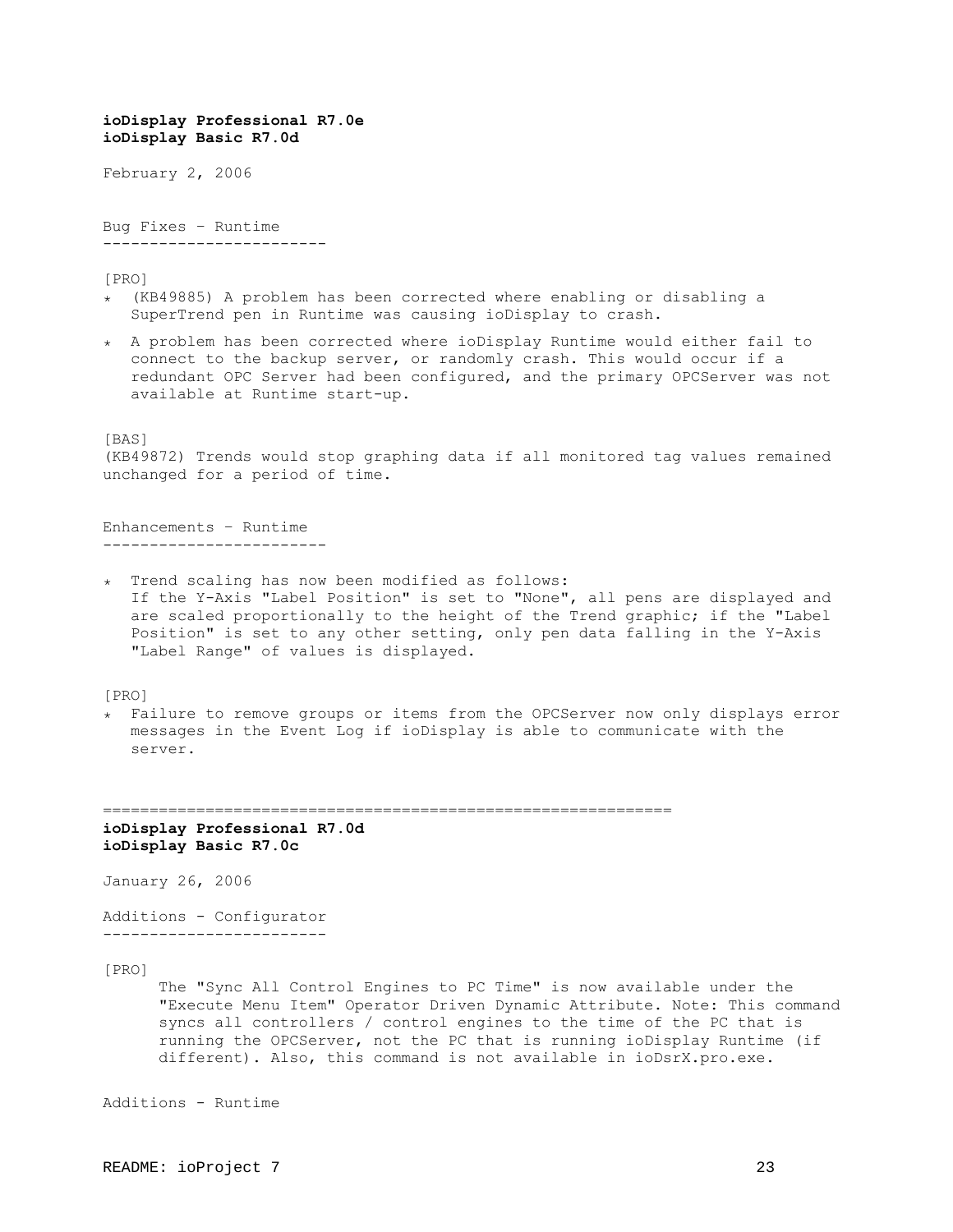A menu item under the "View" menu allows syncing all control engines to the PC time; Note: this command syncs all controllers / control engines to the time of the PC that is running the OPCServer, not the PC that is running ioDisplay Runtime (if different). Also, this command is not available in ioDsrX.pro.exe. Bug Fixes - Configurator ------------------------ A problem has been fixed where tags in table controls were not getting properly updated when executing the "Tools > Regenerate IO Scanner Tags" command. Bug Fixes - Runtime ------------------------ [PRO] ٭) KB49757) A problem has been fixed where the time display in Alarms was displaying only minutes and seconds, and omitting the hour. [BAS] ٭ The "Sync All Control Engines to PC Time" Operator Driven Dynamic Attribute now works correctly when multiple control engines are configured. ============================================================= **ioDisplay Professional R7.0c ioDisplay Basic R7.0b** January 19, 2006 Enhancement – Configurator ------------------------ ٭ The AutoCorrect Tags feature now uses substantially less memory and GDI resources. Bug Fixes - Configurator ------------------------ ٭) B50630) The AutoCorrect Tags feature no longer repeatedly misses some tags. [BAS] ٭ A problem fixed where displaying negative numbers would sometimes add an extra comma before the number. Bug Fix - Runtime ------------------ ٭) KB50631) A problem has been resolved where periodically a "TValue::Get" error message would be displayed indicating a NULL value type had been requested. This would occur when both Send Discrete and Send Value dynamic

------------------------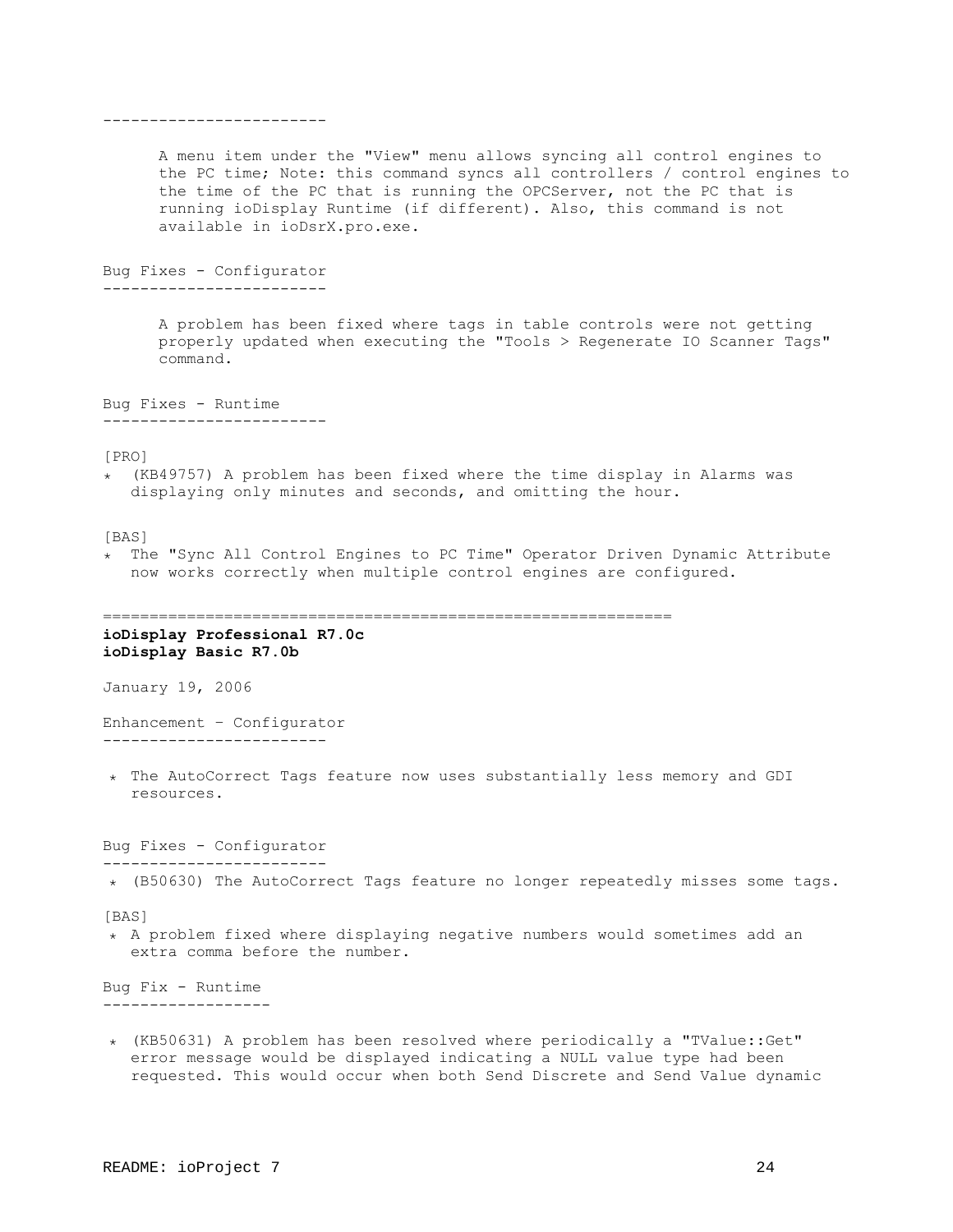```
attributes were configured for a graphic, and the Runtime Operator Action
   Logging feature was enabled. 
=============================================================
ioDisplay Professional R7.0b
ioDisplay Basic R7.0a
------------------------------
January 12, 2006
Enhancements
------------------
* Metafile drawing code has been enhanced to minimize the appearance of random
 lines appearing on some metafiles.
[PRO]
٭ The application executables have been renamed to:
  ioDisC.pro.exe
  ioDisR.pro.exe
  ioDsrX.pro.exe
* Performing a Operator Driven Discrete Set now mimics previous versions of
  ioDisplay in setting an integer value where no bit index was specified to a
  +1 instead of a -1.
[BAS]
٭ Application executables have been renamed to:
  ioDisC.basic.exe
  ioDisR.basic.exe
  ioDsrX.basic.exe
Bug Fix
------------------
[BAS]
٭ A problem has been resolved where the message, "Unable to Load PID Objects"
  would appear when configuring tags in certain projects in ioDisplay
  Configurator Basic.
=============================================================
ioDisplay Professional (R7.0a)
ioDisplay Basic (R6.2a)
------------------------------
December 8, 2005
ioDisplay software is now available in two versions: ioDisplay
Basic and ioDisplay Professional. Information in this README file
applies to both versions unless otherwise indicated with [BAS] or
[PRO].
For information about the differences between Basic and Professional
```
versions of ioProject software applications, see the ioProject Professional 7.0 Release Notes (Opto 22 form 1599). This document is included with all ioProject software and can also be downloaded from the Opto 22 website at www.opto22.com.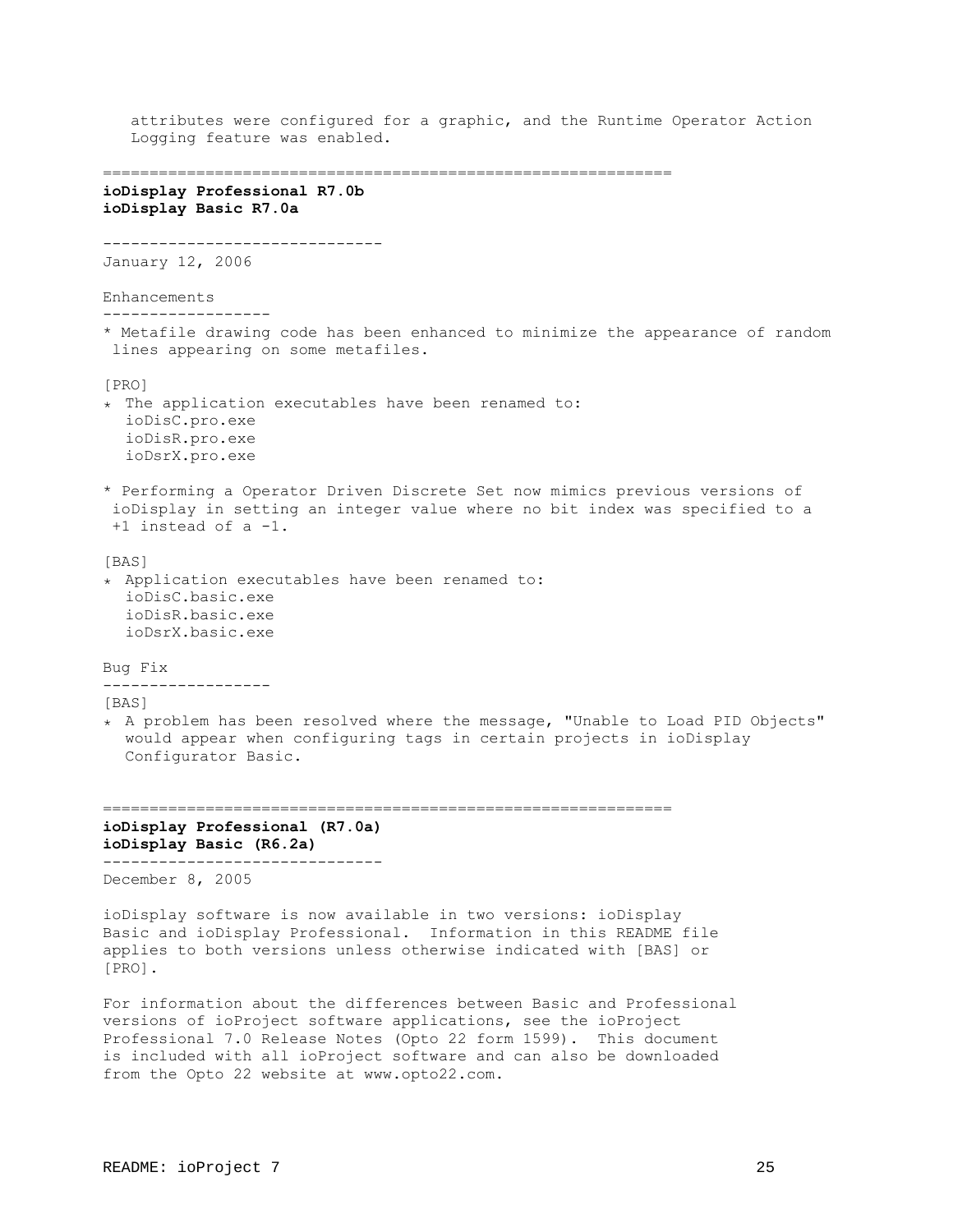[PRO] ioDisplay Professional adds several new features:

- \* Support for Ethernet link redundancy using the dual Ethernet network interfaces on SNAP PAC controllers. You can designate primary and secondary control engines; if the primary is not available, ioDisplay Pro will switch to the secondary control engine. For maintenance or testing, you can also manually switch control engines.
- \* Conversion of OptoDisplay projects to ioDisplay projects.
- \* Connection to FactoryFloor controllers running OptoControl strategies. (SNAP-LCM4 with M4SENET-100 adapter card only.)
- \* Ability to read and write I/O unit data through the control engine as well as directly from the I/O unit itself. This ability means you can set up segmented networks using a SNAP PAC controller, with one Ethernet interface used for the control network and one to communicate with hosts. (ioDisplay Basic, in contrast, must talk directly to I/O units.)
- \* Primary and secondary scanners. As with control engines, if the primary is not available, ioDisplay Pro will switch to the secondary. You can also manually switch scanners.
- \* Real-time overview of control engine and I/O unit status.
- \* Access to Scratch Pad bits, integers, floats and strings; pointer variables; PIDs; event/reactions; and limited support for Integer 64 variables.
- \* The ability to replace controllers, item names, table and bit indices for windows, alarm points, historic logs, sounds, triggers, and so on, for the entire project.

[BAS] Enhancements

------------------

\* ioDisplay Basic is very similar to the previous ioDisplay version 6.1, with the addition of support for new SNAP PAC controllers.

Bug Fixes ---------

The following issues have been resolved:

- \* Digital input and output points are visible and can now be added to a Historic Data Log.
- \* ioDisplay will not unexpectedly terminate for some Runtime windows containing Windows metafile graphics (.wmf or .emf).
- \* Some bitmaps were focus-frame and beep enabled inadvertently; this problem has been fixed.
- \* RAM used for a SuperTrend is now correctly shown in kilobytes (KB)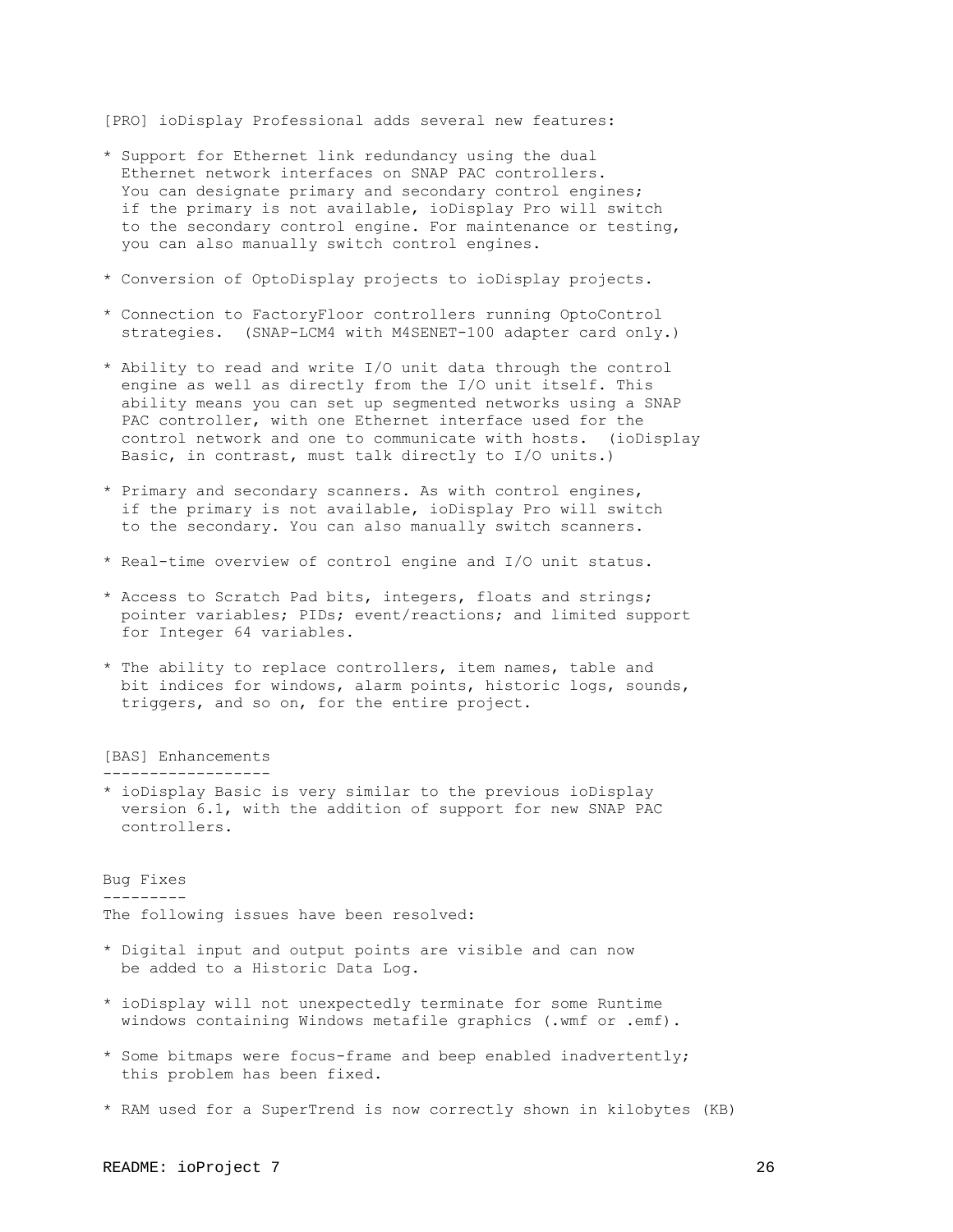rather than megabytes (MB).

- \* Negative values in ioDisplay windows are correctly shown. (Previously, some had an extra comma.)
- \* Lo alarms associated with a tag under Setup By Current Value are triggered correctly.
- \* Historic logging works correctly. (The problem occurred when a new control engine was used and the log file name was created from a String Name.)
- \* An erratic good/bad data state associated with a 64-bit integer tag or a 64-bit integer table element has been fixed.

=============================================================

**ioDisplay Software R6.1a** May 31, 2005

#### Enhancements ------------

- \* Support for SNAP high-density digital input and output modules:
	- \* SNAP-IDC-32
	- \* SNAP-ODC-32-SRC
	- \* SNAP-ODC-32-SNK

 Each of these modules provides 32 digital input (SNAP-IDC-32) or 32 digital output (SNAP-ODC-32-SRC and SNAP-ODC-32-SNK) points, for a total of up to 512 digital points on a 16-module mounting rack. Features differ from those in standard digital modules; for details, see Opto 22 form #1556, the SNAP High-Density Digital Module Data Sheet.

 \* There is a new operator-driven "Read and Clear" dynamic attribute for reading a tag value and then clearing (reset) it. The following values can be read and cleared:

- \* Counts (returns an integer value and then clears counts)
- \* On time total
- \* Off time total
- \* Latch (ON)
- \* Latch (OFF)
- \* On pulse measure
- \* Off pulse measure
- \* Period

 \* In the operator-driven "Send Value" dynamic attribute, values can now be formatted as hexadecimal numbers.

\* A SuperTrend object's y-axis can now be scaled logarithmically.

 \* An individual draw window in an ioDisplay project can now be exported, saved as a file, and then imported into another ioDisplay project. The exported window file contains all the objects and tags that were in the original window. Exporting and importing draw windows is a convenient way to reuse the same window in different ioDisplay projects.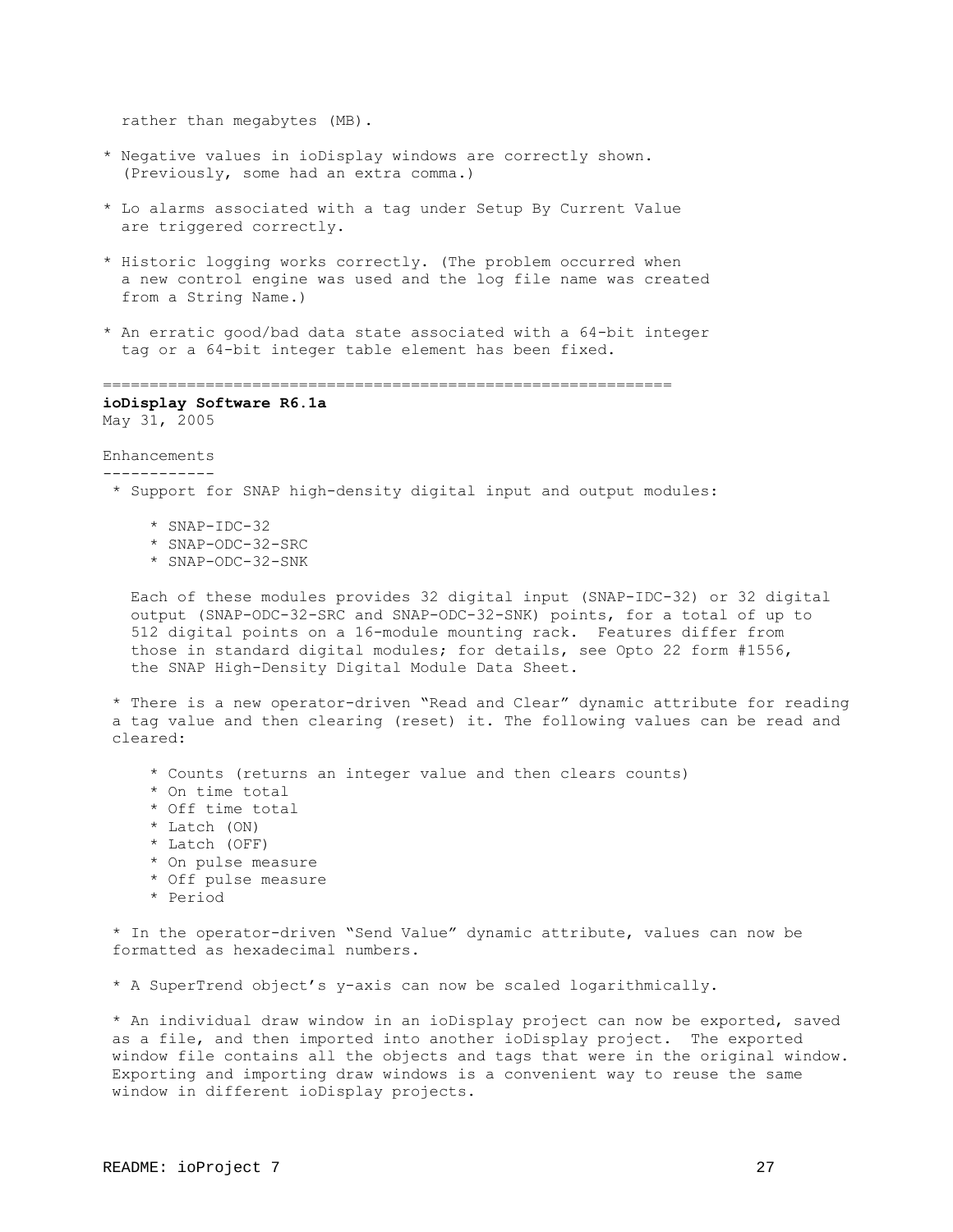\* Each drawing tool in the toolbox now has a shortcut key associated with it to make selecting and switching between tools easier and faster. To choose a tool, just press the corresponding key on the keyboard. Hold the cursor over a tool to find out which shortcut key is associated with it.

- \* Added "Regenerate IO Scanner Tags" item to Tools menu.
- \* Space and NULL characters are now removed from an Upload Recipe results file.
- \* Vertical and horizontal spacing of objects has been improved.

 \* The "Disk Full" error message is now more specific. This error is now also reported in the Event Log.

## Bug Fixes

---------

The following problems were addressed in this release of ioDisplay:

- ٭ ioDisplay Configurator would crash if the user security group(s) and/or user(s) specified in the project were not present on the local domain.
- ٭ Alarmpoints were not always correctly added to the Runtime scanner.
- ٭ If an alarm sound was removed from an alarm and "Play until Acknowledged" was selected, the sound removed still played for that alarm.
- ٭ The "Alarmpoint Controller Status" tag is now sent to the Runtime scanner.
- ٭ For a PID loop, the IP address and port can now be configured correctly.
- ٭ Incorrect PID Item Names were being generated occasionally
- ٭ For a PID loop, the "Out Hi Clamp" and "Out Lo Clamp" values were being sent to "Input Under Range" and "Input Over Range".
- ٭ The auto/manual flag for a PID loop was not toggleable or settable.
- ٭ The "opening window" message is now only displayed if Runtime is the active application.
- ٭ When logging value changes, the operator action log file would incorrectly indicate that the "previous value" was always zero.
- ٭ In Configurator, the "Save Metafile As" command did not correctly save metafiles to disk.
- ٭ String writes with space or NULL strings were not working.
- ٭ SymbolFactory location is now predefined to reduce possible installation problems.
- ٭ Autocorrect tags now checks for available display resources on the computer.
- ٭ Historic log triggers were not added to the correct scanner group.
- ٭ Historic logs did not perform an initial scan when a trigger event occurred. Subsequent scans functioned correctly.
- ٭ Selecting and moving a large number of metafiles (usually 50 or more) on screen sometimes caused display problems.

# ===============================================================================

# **ioDisplay Software R6.0a**

October 1, 2004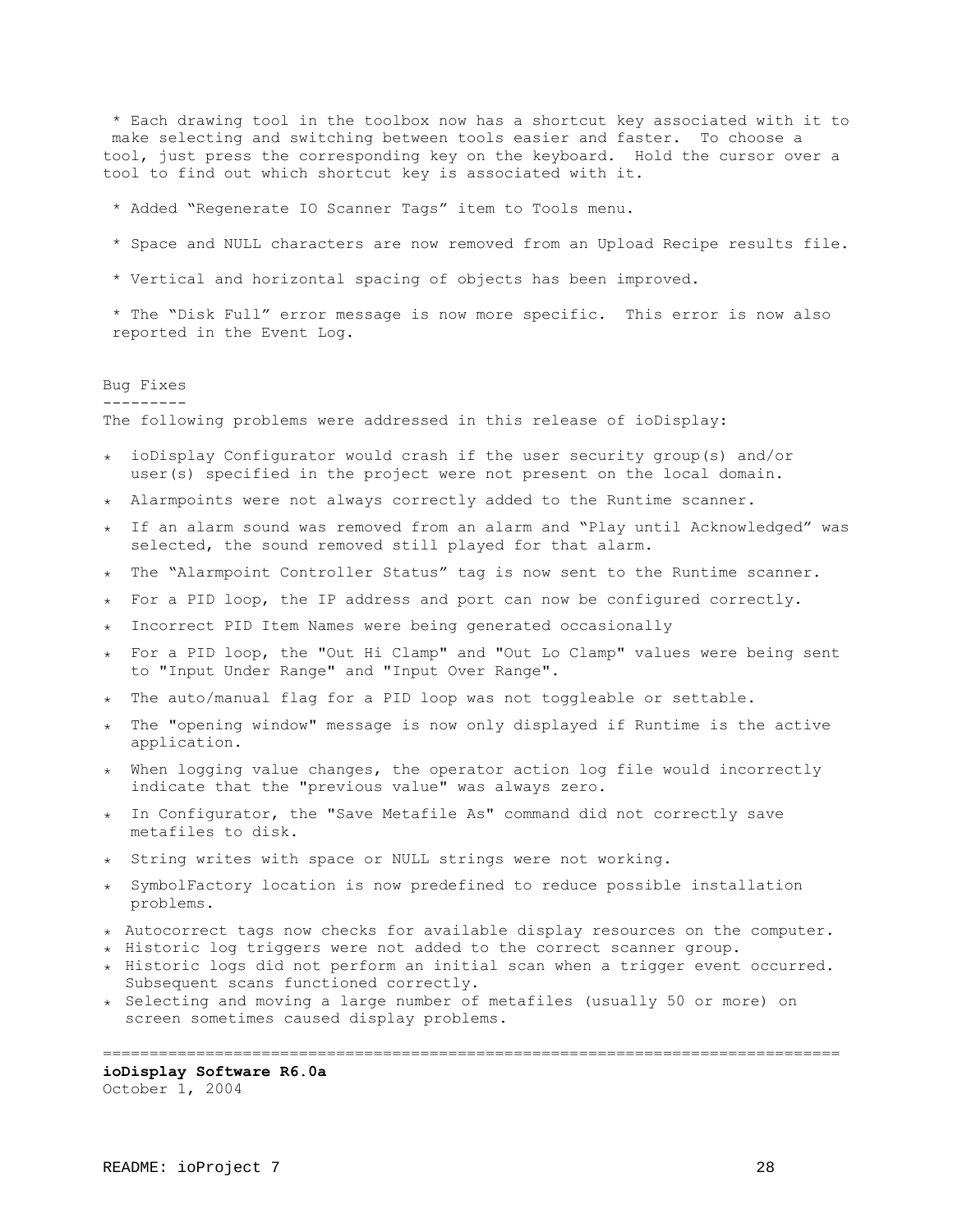Enhancements

------------

 \* An expanded testing regimen has improved both the reliability and performance of the software over the previous version, ioDisplay 5.1. In particular, ioDisplay Runtime now opens and starts large ioDisplay projects much faster than before.

\* Recipes now support up to 2048 entries per table.

\* Numeric table objects now support up to 500 elements per table.

 \* When configuring a SuperTrend, the estimated amount of memory the SuperTrend will use is now shown.

 \* When using an ioDisplay project in Runtime, individual SuperTrend pens can now be either hidden or disabled.

Bug Fixes - Configurator ------------------------

 \* Fixed a problem in the Configure Tag dialog box where, if the backspace key was pressed when the cursor was in the Element field, the Start Index and Number of Elements fields would become active. This would allow table ranges to be entered where they are not allowed.

 \* Corrected an error that occurred where a duplicate control engine ID was sometimes used when a new control engine was added to an ioDisplay project.

\* Fixed a bug where trigger names sometimes did not appear in dialog boxes.

 \* Fixed a problem in the Configure Dynamic Attributes dialog box where, when using the Tab key to move between the location fields, objects would move around on the screen.

 \* Corrected a problem where AutoCorrect tags did not include cleared tags that were imported from a project created in ioDisplay 1.0.

 \* Fixed a bug where column widths for numeric table controls were not saved correctly.

Bug Fixes - Runtime -------------------

 \* Corrected the following problems in using recipes: - Float tables in a recipe download didn't work. - Recipe downloads and uploads would fail if ioDisplay wasn't monitoring any tags for the control engine specified in the recipe file. - When uploading and downloading recipes, a control engine string couldn't be used for the name of the destination file. - Notifications were not working after uploading or downloading a recipe. - Recipes weren't working if comment lines were embedded throughout the file. In the upload results file, any comment lines were written at the top of the file before the actual data instead of in their correct locations. - An uploaded file could not be subsequently downloaded if brackets [] were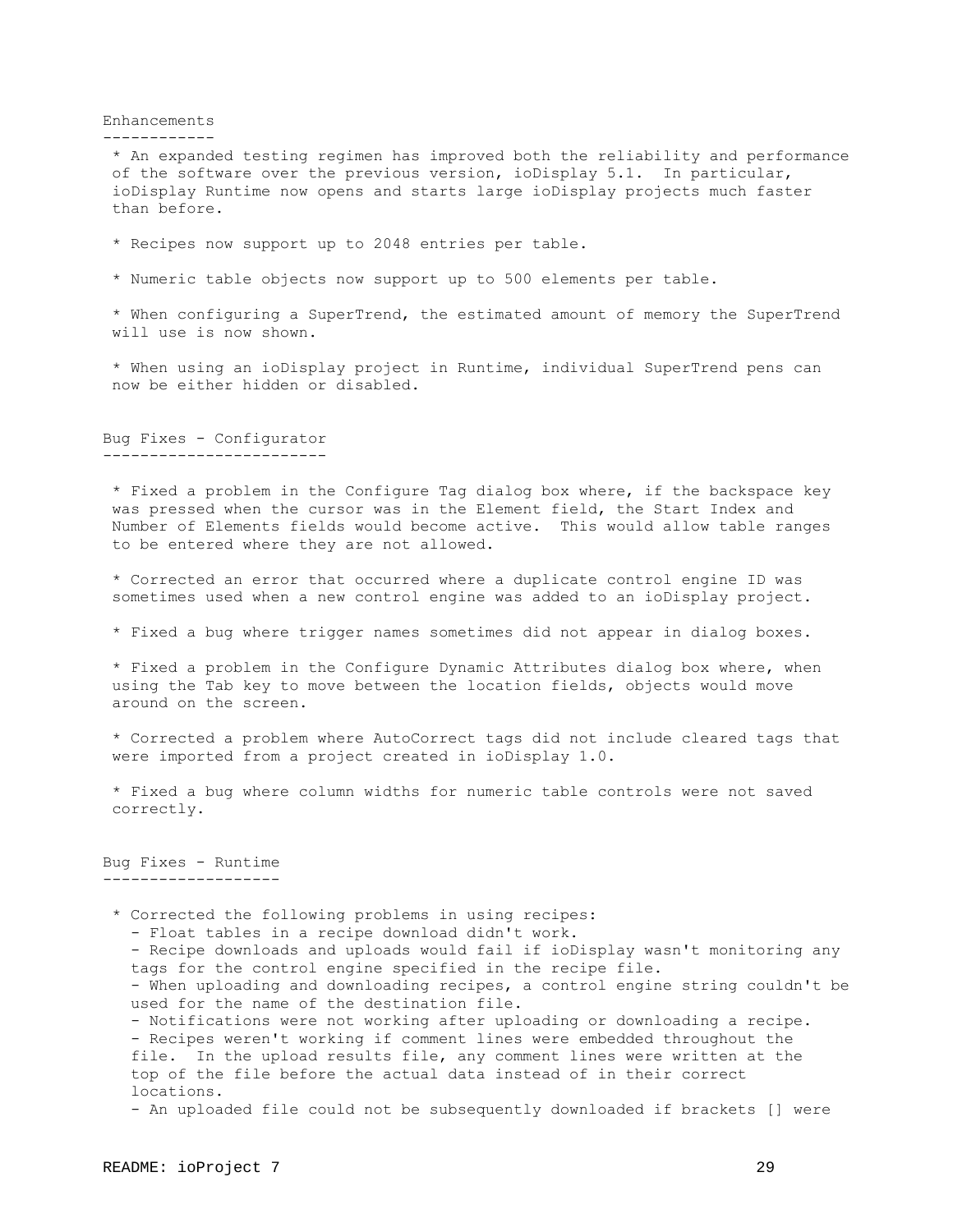used around indices. - A blank line at the end of a file could cause Runtime to freeze.

\* Fixed the Silence/Unsilence alarm feature to operate correctly.

 \* Corrected a problem where alarm sounds did not work correctly when combined with the Silence/Unsilence alarm feature.

\* Fixed the Offset feature to operate correctly.

\* Fixed the alarm point notifications to operate correctly.

 \* Corrected a problem where historic logging did not work correctly when choosing the option From Strategy.

 \* Fixed a bug where historic logs would sometimes display only commas for data, and display data at twice the refresh time or faster.

 \* Fixed a problem when triggering an external application that used an appended string in the command line (for example, "C:/notepad.exe myfile.txt").

\* Corrected a problem where a backup controller would sometimes not operate.

 \* Corrected a problem where the Toggle Discrete dynamic attribute would not work correctly when the object also had other dynamic attributes configured.

 \* Fixed a problem where notifications were not working correctly for the Application Manager and Historic Logs.

- \* Fixed a bug where SuperTrend historic logs started with the date 1601.
- \* Fixed a bug where XY plots did not correctly display graphed data.

 \* Corrected a problem with color text in a graphic where, if the text was changed but the Color dynamic attribute for the text was not changed, the new text would display in default Configurator black.

#### Known Issue -- Runtime ----------------------

Some customers set up ioDisplay Runtime to run automatically on a technician's PC with no other applications available. In some cases, Windows operating services that must run on the PC before ioDisplay Runtime opens may take too long to launch. If this happens, a dialog box will appear stating that a necessary service is unavailable, and ioDisplay will not open. If this situation occurs, you need to add a delay to the ioDisplay launch.

Here's how:

 1. Right-click on the ioDisplay Runtime icon in the Startup menu or folder, and choose Properties from the pop-up menu.

 2. In the Properties dialog box, add a delay in seconds at the end of the Target field (outside the quotation mark), in the format <space><delay value>. For example, to add a 20-second delay, you would type a space and then 20 as shown below:

"C:\Program Files\. . .\ioDispR.exe" 20

 3. Check how Runtime launches to make sure the delay is the right length, and adjust the delay value if necessary.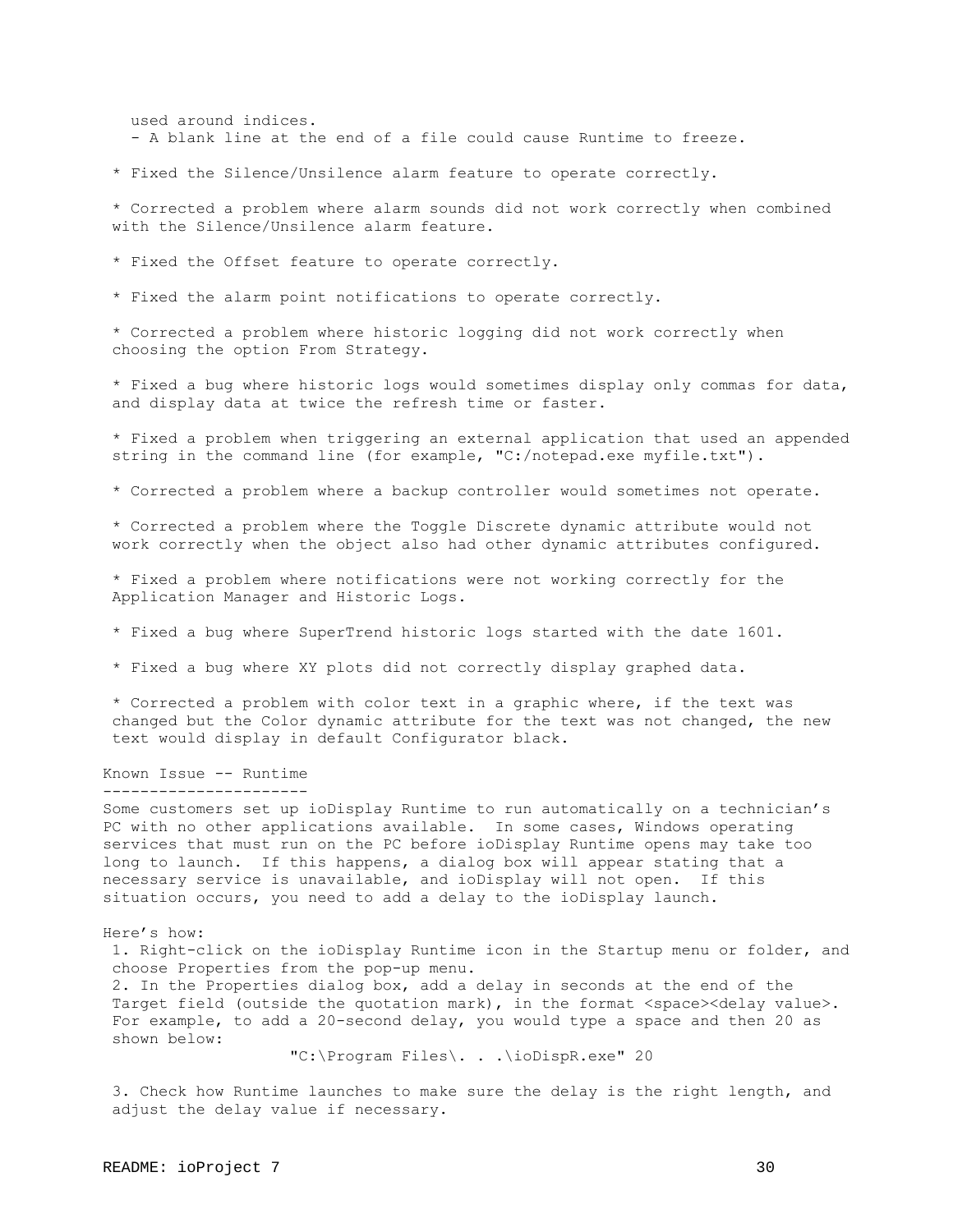===============================================================================

# **ioDisplay Software R5.1d**

June 23, 2004

## \*\*\*\*\*\*\*\*\*\* IMPORTANT \*\*\*\*\*\*\*\*\*\*\* IMPORTANT \*\*\*\*\*\*\*\*\*\* IMPORTANT \*\*\*\*\*\*\*\*\*\*\*

ioDisplay R5.1d is distributed as a software patch, not as a standalone installation program. To use this patch, ioDisplay 5.1b must already be installed on your computer. See the instructions below for more information.

\*\*\*\*\*\*\*\*\*\* IMPORTANT \*\*\*\*\*\*\*\*\*\*\* IMPORTANT \*\*\*\*\*\*\*\*\*\* IMPORTANT \*\*\*\*\*\*\*\*\*\*\*

Installing ioDisplay R5.1d if ioDisplay R5.1b Is Already Installed ------------------------------------------------------------------ Do the following:

 1) Exit ioDisplay Configurator and ioDisplay Runtime applications if they are currently running.

2) Download the file ioDisplay patch R51d.zip from the Opto 22 Web site at the following link:

 http://www.opto22.com/support/softwareDrillDown/softwaredrilldown.aspx?Softwar  $eID=84$ 

 3) Uncompress the ZIP archive using WinZip or a similar program. The three .EXE files in this archive will replace three older files (R5.1b) with the same filenames.

 4) Now find the ioDisplay directory on your computer. By default, ioDisplay is installed in the following location:

c:\Program Files\Opto22\ioProject Software\ioDisplay

 5) Drag or copy the three files you uncompressed into the ioDisplay directory. When a prompt asks if you want to replace existing files, click Yes.

ioDisplay R5.1d installation is complete.

Installing ioDisplay R5.1d if ioDisplay R5.1b Is Not Installed -------------------------------------------------------------- Do the following:

 1) Exit ioDisplay Configurator and ioDisplay Runtime applications if they are currently running.

 2) Install ioDisplay R5.1b on your computer. If necessary, download the installer from the Opto 22 Web site at the following location:

 http://www.opto22.com/support/softwareDrillDown/softwaredrilldown.aspx?Softwar  $eID=4$ 

NOTE: You must purchase and register ioDisplay software if you have not already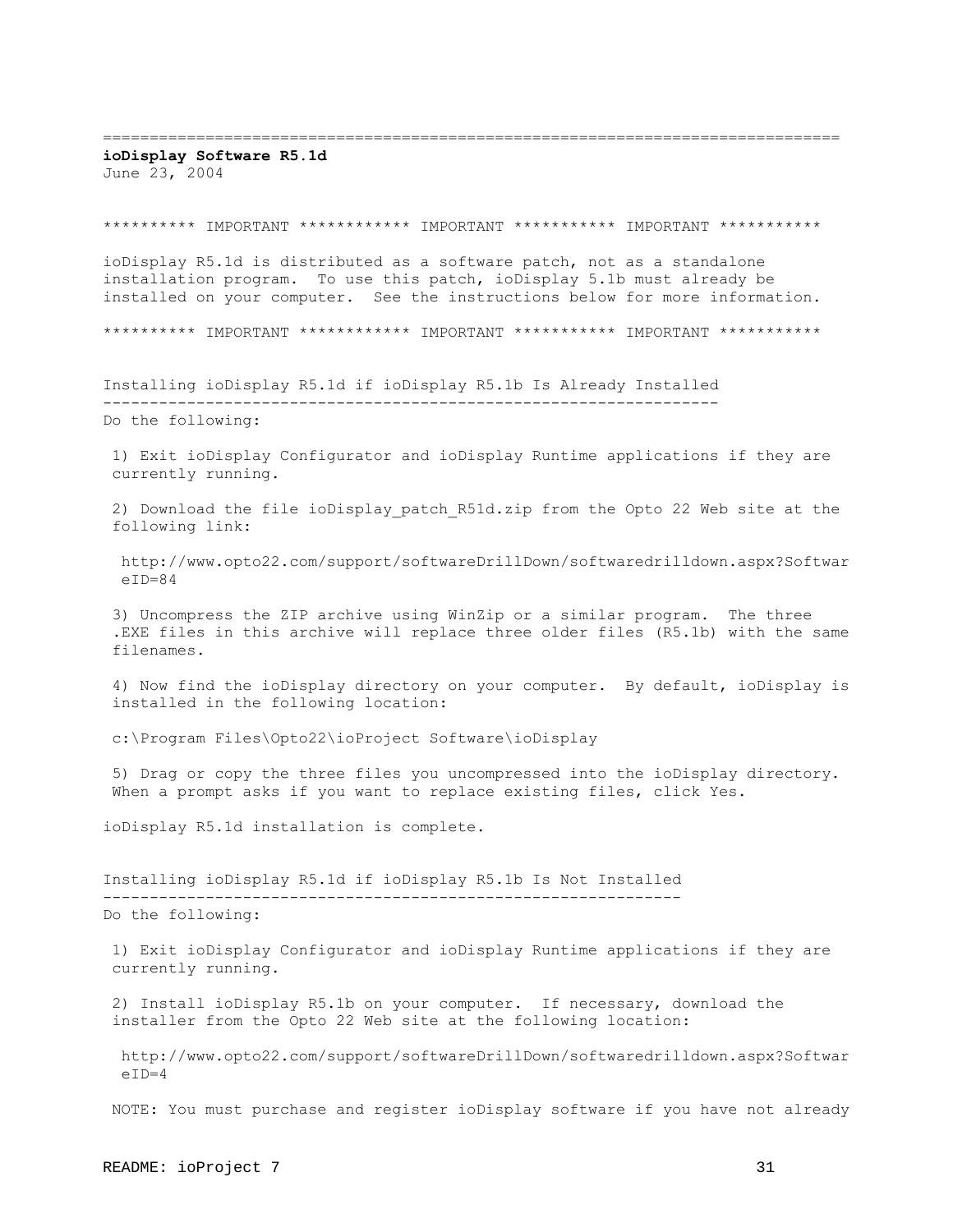done so. Once registered, you can request a password from the Opto 22 Product Support group at support@opto22.com.

3) Download the file ioDisplay patch R51d.zip from the Opto 22 Web site at the following link:

 http://www.opto22.com/support/softwareDrillDown/softwaredrilldown.aspx?Softwar  $e$ TD=84

 4) Uncompress the ZIP archive using WinZip or a similar program. The three .EXE files in this archive will replace three older files (R5.1b) with the same filenames.

 5) Now find the ioDisplay directory on your computer. By default, ioDisplay is installed in the following location:

c:\Program Files\Opto22\ioProject Software\ioDisplay

 6) Drag or copy the three files you uncompressed into the ioDisplay directory. When a prompt asks if you want to replace existing files, click Yes.

ioDisplay R5.1d installation is complete.

Bug Fixes -- Configurator

-------------------------

 \* Corrected a "duplicate control engine ID" error that occurred when a control engine was added to an ioDisplay project.

\* Corrected a problem where tags that had been cleared weren't included when using AutoCorrect Tags on a project imported from ioDisplay R1.0.

 \* Fixed a bug that caused trigger names to sometimes be displayed incorrectly in dialog boxes.

 \* Corrected a problem in the Tag Configuration dialog box where pressing the Backspace key when the cursor was in an element field would make the Start Index and Number of Elements fields active. This allowed table ranges to be configured, even if the tag being configured was not a table.

 \* Fixed a bug in the Configure Dynamic Attributes dialog box that occurred when using the Tab key to move between controls.

Bug Fixes -- Runtime -------------------- \* Multiple fixes to recipe handling:

 - Corrected a problem where recipe float tables were not downloaded correctly to the control engine running the ioControl strategy.

 - Fixed a bug where recipe downloads and uploads would fail if ioDisplay was not currently monitoring tags for the control engine specified in the recipe file.

 - Corrected a problem where uploading recipes with didn't work correctly if the option Filename from String Name was selected.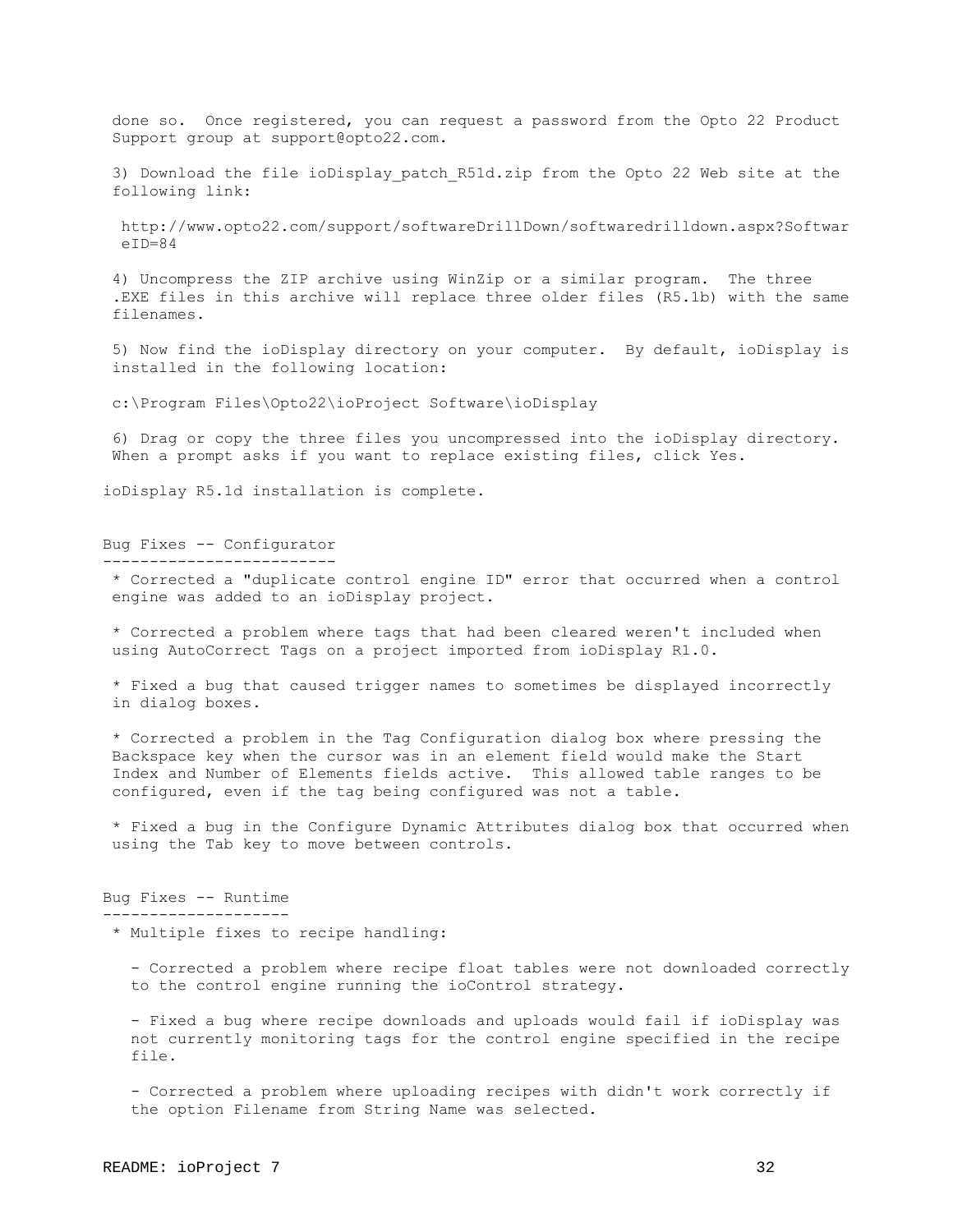- Fixed a problem where notifications didn't work after uploading or downloading a recipe.

 - Increased the number of table entries that can be used in a recipe to 2048 per table.

 - Corrected a problem where an uploaded recipe file could not be subsequently downloaded if brackets [ ] were used around table indices.

 - Fixed a problem where recipe files wouldn't work if comment lines were used throughout the file.

 \* Corrected a problem where historic logging didn't work correctly if the option Filename from String Name was selected.

 \* Fixed a problem where alarm point notifications did not work correctly with Application Manager and Historic Logs.

 \* Corrected an error with toggling discrete tags that occurred when the tag was configured with another dynamic attribute.

 \* Fixed a problem where the Offset feature didn't work on the Send Value dynamic attribute.

 \* Corrected an error where a window state could not be configured by appending a string in a command line.

 \* Fixed a bug where historic logs would sometimes display only commas for data, and sometimes display data at twice the refresh rate or faster.

 \* Corrected a problem so historic SuperTrends no longer start with the "1601" date.

 \* Corrected a problem where alarm sounds didn't work when used in conjunction with the Silence/Unsilence Alarm feature.

======================================================================

**ioDisplay Software R5.1c** April 27, 2004

ioDisplay software R5.1c was made available briefly as a beta version to a small number of testers, but this version was never formally released.

======================================================================

**ioDisplay Software R5.1b** February 27, 2004

#### Enhancements

------------

 \* In ioDisplay Runtime, multiple "not connected" and similar error messages appear when an ioDisplay project starts. You can now choose whether to have these initial messages displayed. To hide or show these error messages, in ioDisplay Configurator select Configure-->Scanner Location and then select or deselect the "Enable Bad Quality/Not Connected Errors" checkbox.

\* In the Scanner Location dialog box, the location "This computer" is now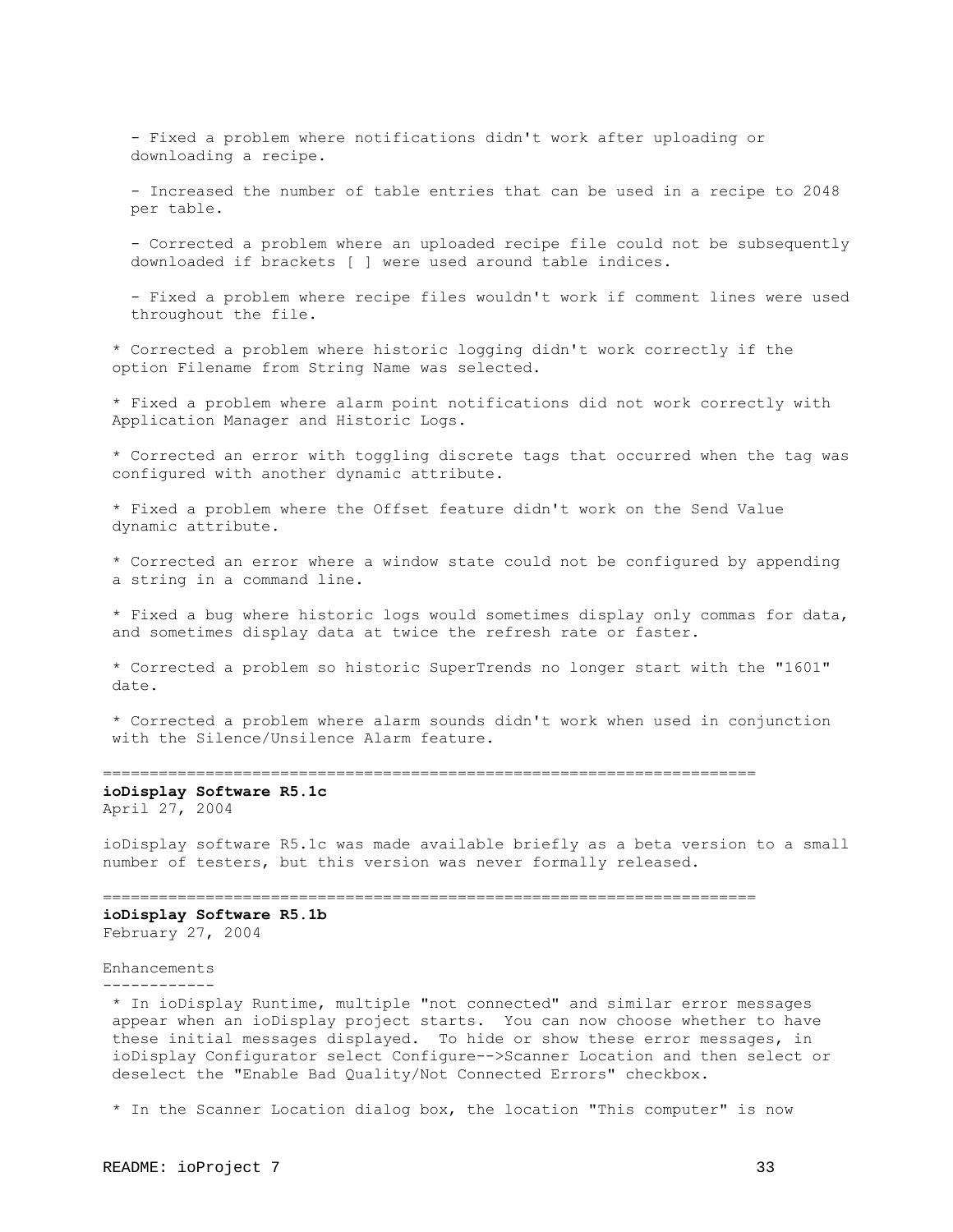selected by default.

Bug Fixes ---------

> \* On digital points configured as counters, counters are now displayed correctly.

\* Correct Windows Help files for this version of ioDisplay are now installed.

 \* Corrected error when a Historic Log is configured to get the filename from the controller. The Historic Log would not be created and a scan error (undefined) would be displayed.

 \* Fixed problems in the View->Control Engines dialog box. Previously it still showed re-enable times. Also, if a control engine was not connected, it still said "Attached" even if no physical control engine existed.

 \* If a control engine was not initially attachable, graphics for that control engine were not correctly displaying the "Detached on Error" color.

 \* A trigger is no longer required to start or stop historic logs. Before, if a historic log was configured with no triggers, nothing would get logged.

\* Strings can now be written to string tables.

\* Recipes containing chart commands now work correctly.

 \* Corrected problem when a window had the "Always in memory" box checked in Configurator, and then was closed in Runtime. Previously the data was still being scanned; now the group is disabled on the server so that no scanning takes place until the window is re-opened.

\* Fixed an error when trying to import an invalid metafile.

 \* Graphic color changes for Last Known Value or Comm Error now occur as the graphic objects are being scanned instead of occurring all at once.

 \* When multiple control engines must be monitored, selecting the Control Engine Status input dynamic attribute now shows the control engine that has the most critical status. A control engine's status, however, can only be monitored if the control engine is already referenced elsewhere in the ioDisplay project, and the referenced item is in an active ioDisplay window.

====================================================================== **ioDisplay Software R1.0b**

February 1, 2002

Enhancements

------------

 \* The ioDsrX version of Runtime now has the View->Controllers menu option available.

Bug fixes:

----------

 \* Selecting integer and float table ranges when configuring tags is only allowed if configuring an XY Plot or Historic Data Log points.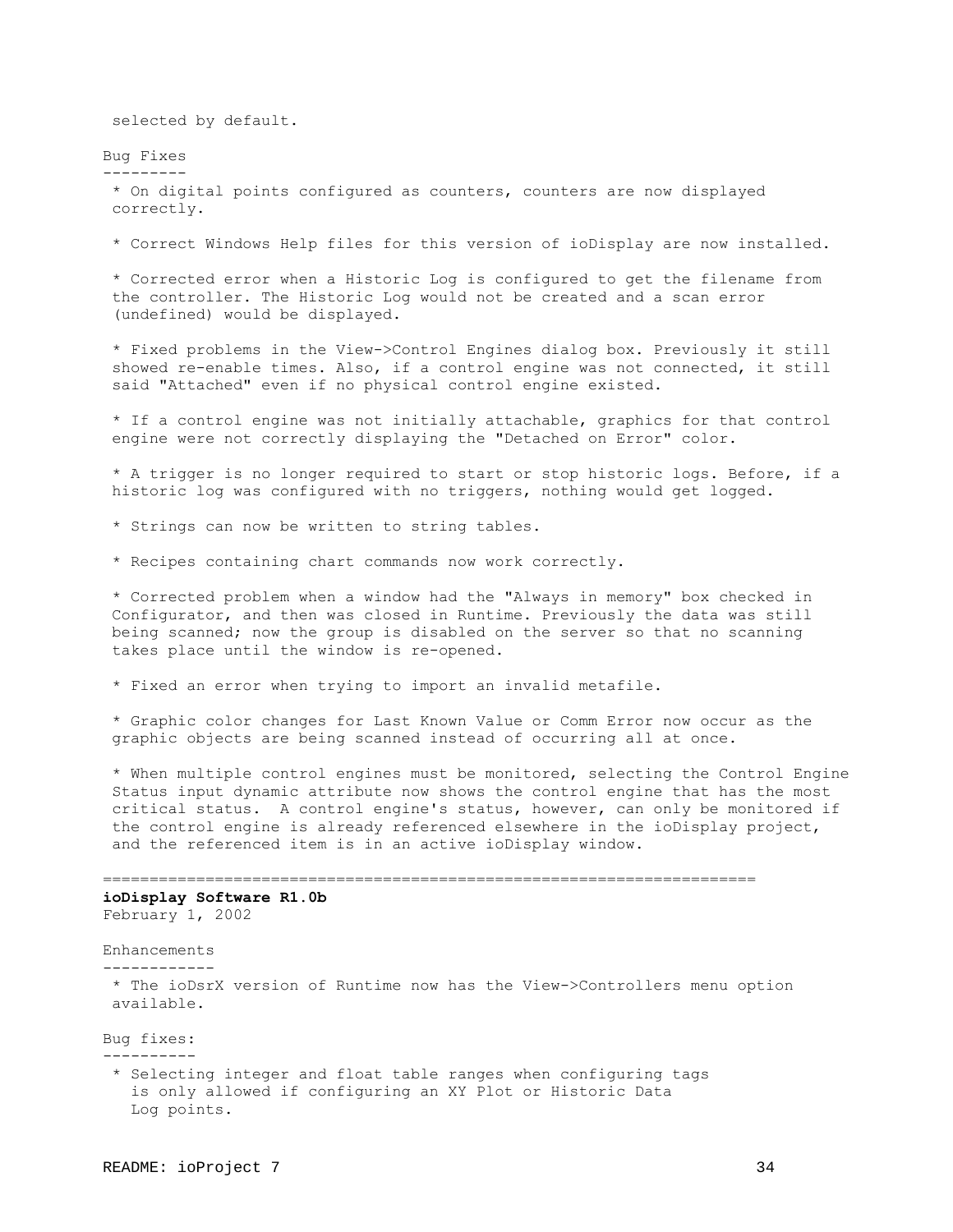- \* The option "Play sound continuously" now works correctly when using alarm points that are not inserted into an alarm graphic.
- \* Deadbands for floats now work when configuring "Text In From Controller" Dynamic Attributes.
- \* The "Switch Control Engines" menu option now appears correctly in Runtime.
- \* Sending Discrete values to bits 0 through 31 of Integer64 types now works correctly in Runtime.
- \* Metafiles are now properly pasted after being copied.
- \* Repeatedly sending discrete values no longer locks the controller.

=====================================================================

Initial Release **ioDisplay Software R1.0a** October 15, 2001

## Known Issues

------------

 \* When running ioDisplay Configurator under the Windows 2000 operating system, the font used to format text in a text box may change as you edit or change the text box. This problem does not occur when the ioDisplay project is run in ioDisplay Runtime.

## <span id="page-34-0"></span>**OptoOPCServer**

**What's New in Version R7.1a?** April 7, 2006

Bug Fixes: ----------

- ٭ A memory leak was fixed that could occur when large numbers of string variables were continually added and removed from the server.
- ٭) KB50037) A problem has been corrected where communications between OptoOPCServer and a device could sometimes fail resulting in a partial crash of OptoOPCServer. Communication to other devices would still be active, but the only way to recover was to restart the server.
- ٭ A problem has been corrected where occasional "out of service" errors could occur while rapidly adding and removing groups.

===============================================================================

**What's New in Version R7.0c?** February 2, 2006

Bug Fix: ----------

(KB49807) A problem has been corrected where the server would crash when attempting to scan a string or string table strategy variable that no longer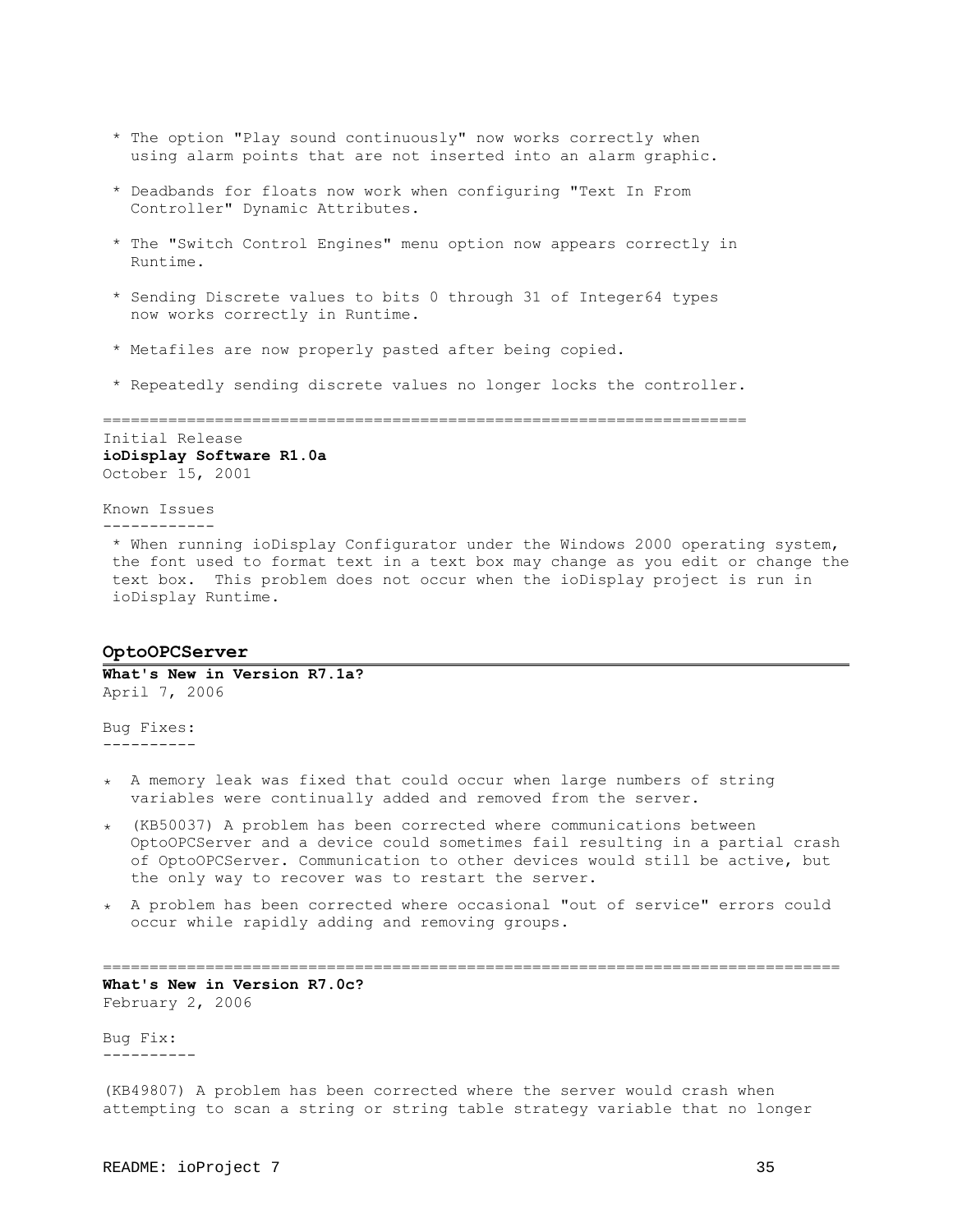exists. This might happen when the controller lost power and the strategy was not saved to flash.

## ===============================================================================

**What's New in Version R7.0b?** January 26, 2006

Bug Fixes: ----------

- ٭) KB49750) A problem has been fixed where client programs using OptoOPCAuto.dll could cause the server to fail if an item was added as inactive and later activated.
- ٭) KB49750) A problem has been resolved where client programs using OptoOPCAuto.dll would not be able to modify the update rate for a group. Attempts to do so would set the update rate to 20ms.

#### ===============================================================================

**What's New in Version R7.0a?** December 19, 2005

OptoOPCServer software is now available as part of the ioProject Professional software suite. You can also purchase OptoOPCServer separately. See the ioProject 7.0 Release Notes (Opto 22 form 1599) for more information. This document is included with all ioProject software, and can also be downloaded from the Opto 22 website at www.opto22.com.

Enhancements: -------------

1. Added support for redundant Ethernet links using the SNAP PAC controllers' two Ethernet interfaces. OptoOPCServer offers the ability to designate primary and secondary controllers. If the primary controller is not available, OptoOPCServer will use the secondary controller.

2. Can obtain I/O data through a SNAP PAC controller rather than having to talk directly with the I/O unit.

3. Since OptoOPCServer does not require an Ethernet connection to I/O units, a segmented control network can be created using the SNAP PAC's two network interfaces.

4. Support has been added for FactoryFloor controllers running OptoControl strategies, so that OPC clients can now work with data on these legacy control systems.

Known Issues: -------------

 \* When an ioDisplay project is configured to use redundant OptoOPCServers, ioDisplay or OptoOPCServer may stop operating or otherwise become unavailable. Contact Opto 22 Product Support for current information on this problem.

===============================================================================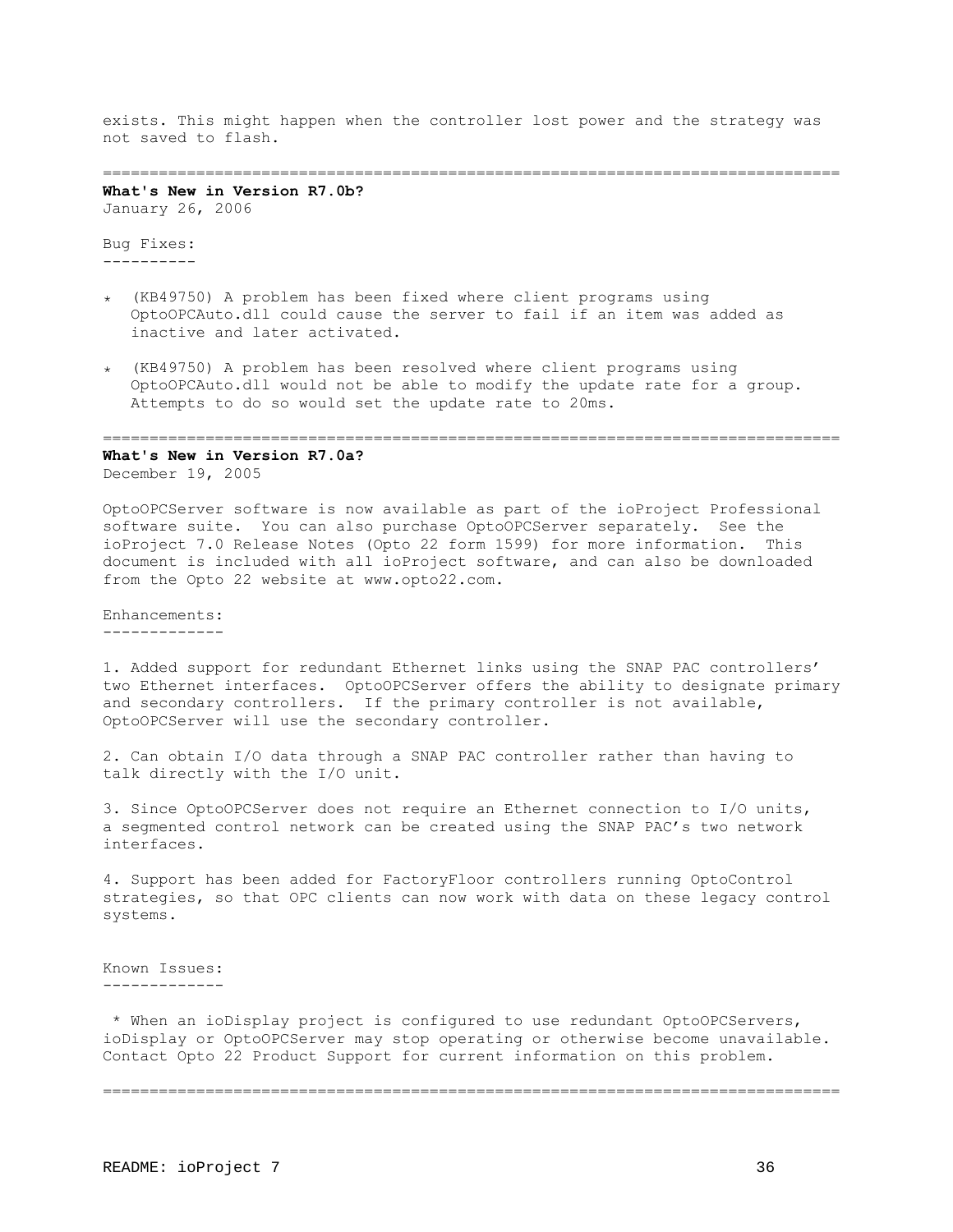**What's New in Version R6.1a?** May 25, 2005 Enhancements: ------------- 1. Added support for High Density Digital modules. Bug Fixes: ---------- 1. The Browser Configurator will again allow editing of array type Item IDs. =============================================================================== **What's New in Version R6.0a?** October 1, 2004 Enhancements: ------------- 1. Digital point states and analog point engineering units can now be read from Ethernet-based controllers that are running OptoControl strategies. 2. Added ability select all items in the log by pressing Ctrl-A. 3. Added the number of items to the Group Information Tool Tip that is displayed when hovering over a group in the tree view. Bug Fixes: ---------- 1. Sync Write now converts from types other than the canonical type. 2. Items added to an inactive group are not scanned until the group becomes active. 3. When using IDataObject for subscription callbacks, float values now update correctly. 4. Transferring a very large browser database from the Browser Configurator to the server no longer fails. 5. The Browser Configurator is now able to open OTG files whose first point is an analog output. 6. Sync Write no longer has difficulty with empty BSTRs being represented by a NULL pointer. 7. Response times are not affected if groups are continually added and removed. =============================================================================== **What's New in Version R5.1b?** February 26, 2004 Bug Fixes: ----------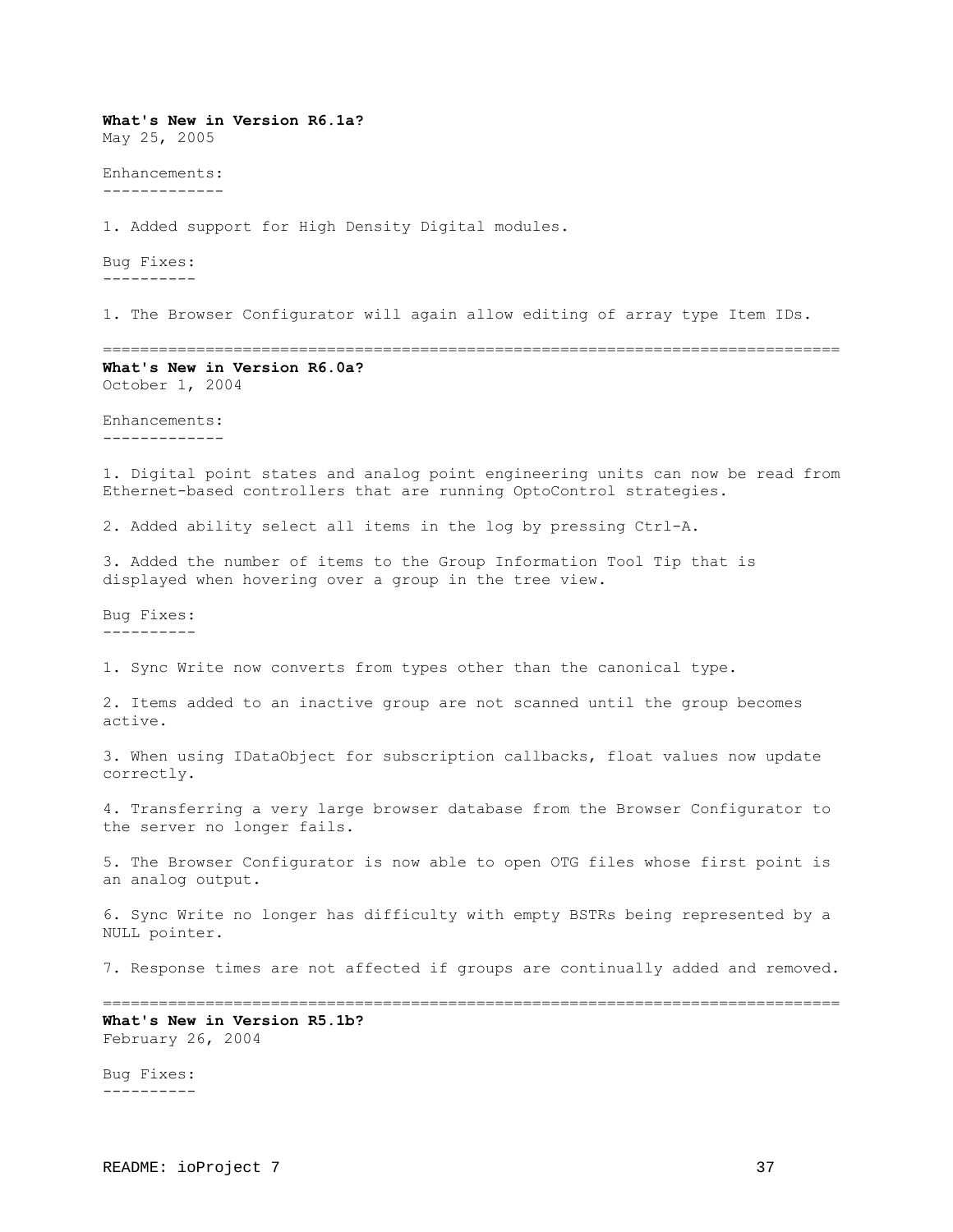1. Reading very large data requests from UIO controllers would sometimes cause some elements of the data to change value for one scan cycle.

===============================================================================

**What's New in Version R5.1a?** December 12, 2003

Enhancements: -------------

1. Added support for new devices: SNAP LCE controller, and SNAP Simple I/O brain.

2. Added support for PID Loops for the SNAP Ethernet devices that have added that new feature.

3. Added support for OptoControl variables - Integers, Floats, Strings, and their corresponding table types.

4. Scratch Pad Bits can now be accessed on SNAP Ethernet brains.

5. The extended Scratch Pad Integers and Scratch Pad Floats areas on Ultimate I/O can now be accessed by the exact index of the element.

Bug Fixes: ----------

1. Updates of array elements in the upper portion of the array would not always occur at the proper time.

===============================================================================

**What's New in Version R5.0b?** August 22, 2003

Bug Fixes: ----------

1. Attempting to load Browser Items files that resided in very long pathnames would result in strange and unpredictable behavior in the Browser Configurator.

===============================================================================

**What's New in Version R5.0a?** July 28, 2003

Enhancements: -------------

1. Added support for Ultimate I/O brains and controllers.

2. Added a Browser Configuration utility that gives greater control of the tags that are available in the OPC Server's browser interface.

Bug Fixes: ----------

1. Performing asynchronous writes using the older IDataObject interface would result in memory leaks.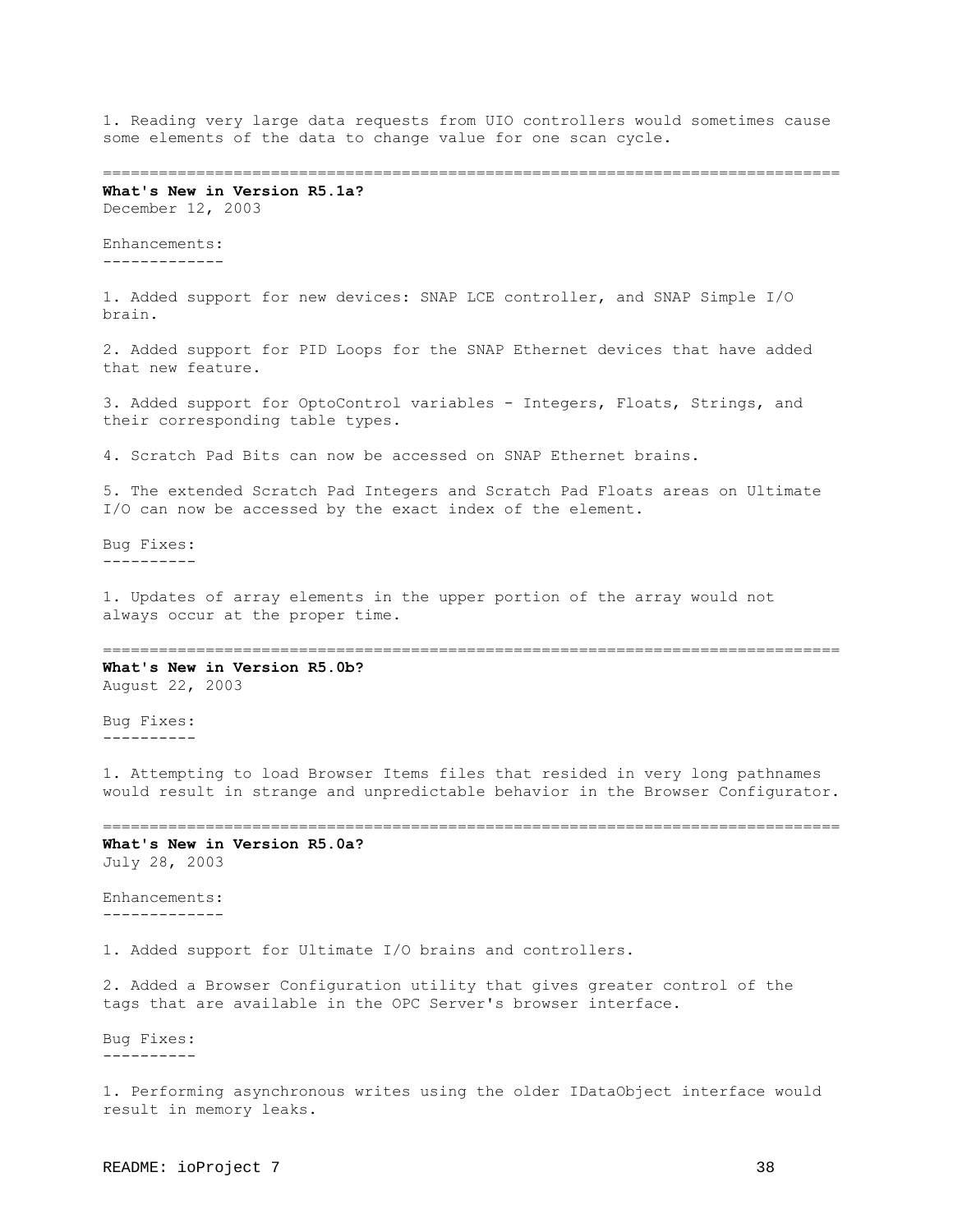2. When removing a group, the corresponding data callback interface would sometimes not be released in the correct order, resulting in the server hanging.

3. When the server was remotely activated and a second client would connect, the server would crash if the log view was being written to. In this situation, the server is invisible and there is no need to write to the log view.

4. Changed the initial quality of items that haven't been scanned yet to "Not Connected" instead of "Bad".

5. When items were added to an inactive group, the group would be marked as active after the operation of adding items.

6. The server would crash if there was no group selected in the user interface and the Show Items menu item was chosen.

7. In AsyncIO::Read and AsyncIO::Write (as opposed to AsyncIO2::Read and AsyncIO2:: Write), the server is supposed to return S FALSE when any of the item handles are invalid. Also, no transaction should be queued up at this point. These functions were behaving like their AsyncIO2 counterparts which allow some item handles to be invalid and the remaining items would be included in a transaction that would result in a callback.

8. The number of lines displayed in the message log has now been limited to prevent overflows that could in some situations cause a memory leak.

=============================================================================== **What's New in Version R2.0b?**

November 14, 2001

Bug fixes: -----------

1. String array items were being updated at every subscription interval instead of only when there was a change in the string data.

2. IOPCShutdown could not be Advised by clients meaning that this interface was not available to clients.

3. Using Generic Tags to specify access to memory map information would result in mixed up results (e.g. information for the second tag would be returned for the first tag).

4. Writing to the Scratch Pad Bits area of the memory map was not working correctly.

5. Transferring BSTR and all SAFEARRAY data on IDataObject (ver 1.0) subscriptions did not work correctly.

=============================================================================== **Windows NT Installation Notes:** -----------------------------

Windows NT users must have write access to the registry and the WinNT\System32 directory to successfully install and use this product.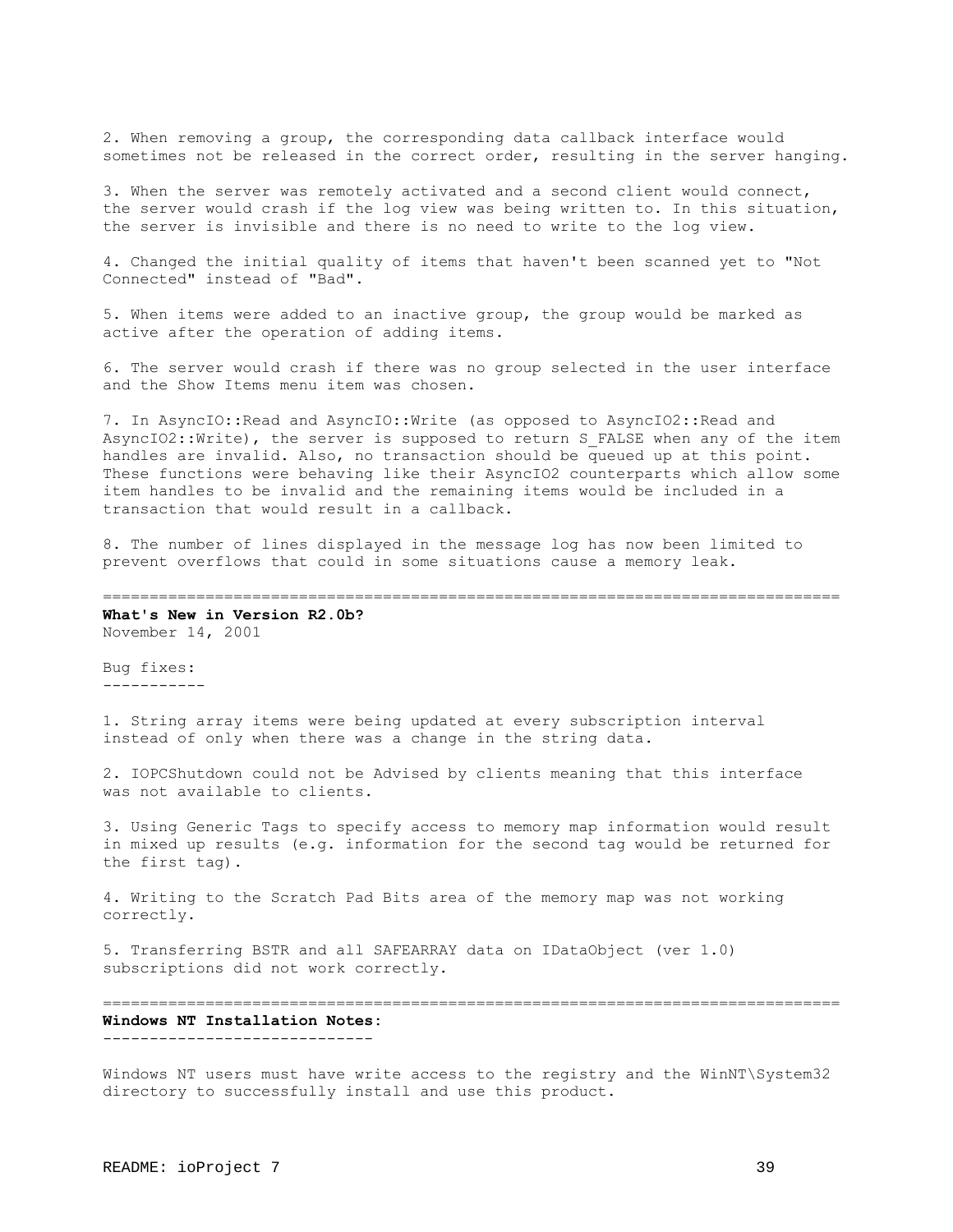#### ===============================================================================

# **Uninstallation of this Product:**

------------------------------

A utility is provided to uninstall this product. The utility will remove all registry entries and files previously installed with the following exceptions: - The installation directory tree is not removed if any user-created files exist in it. - The Win95/Win98 program folder or Windows NT program group is not removed if any icons have been added by the user.

## <span id="page-39-0"></span>**ioManager**

**What's New in Version R7.1c?** December 11, 2006

Bug Fixes: -------------

1. (KB51899) A problem has been fixed where Filter Weight, and Fast Settle Level for Load Cell modules were not being configured correctly in Inspect mode.

2. (KB53373) Calibration of analog input points now works as expected. Improved the feedback to the user when something goes awry.

3. A problem has been corrected where Configuring SNMP Trap Version was possible for all I/O Unit types when it should have only been possible for certain I/O Unit types.

4. Changed labeling of SNMP v2 Notification to SNMP v2 Trap.

#### **What's New in Version R7.1b?**

=============================================================================== May 18, 2006

Enhancements: -------------

1. (KB51463) Added the ability to synchronize the device time to the PC time after a firmware install.

2. Changed references to IP Ports to just Ports, and IP Security to Network Security.

Bug fixes: -----------

1. (KB51648) An error is no longer reported when reading an empty flash memory image on SNAP-PAC-R1 and SNAP-PAC-R2.

2. A problem has been corrected where the Point Config Inspect mode dialog was not setting Load Cell Filter Weight and Fast Settle Level correctly.

3. The Read Filenames From I/O Unit command on the Maintenance dialog no longer returns the wrong time for each file.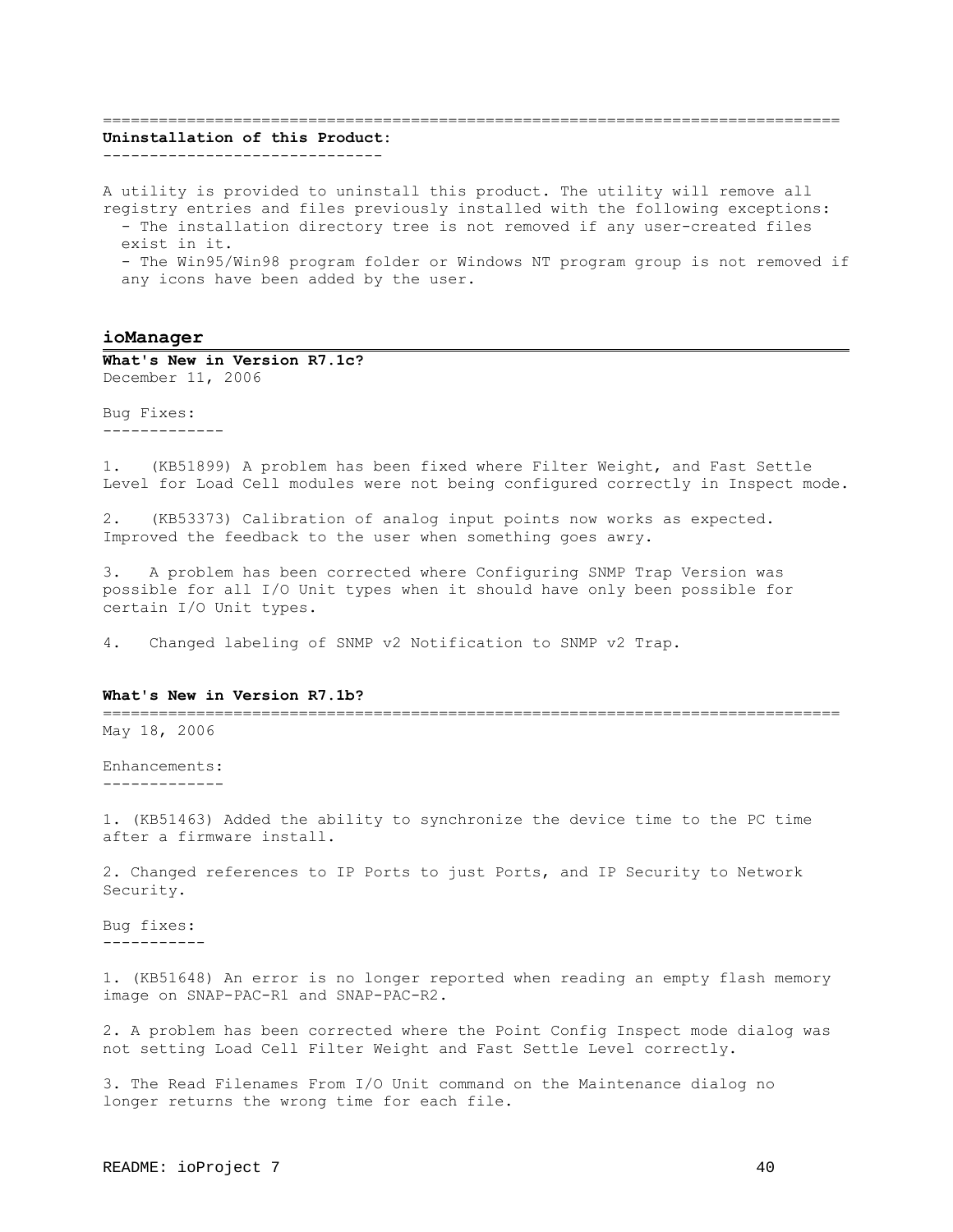4. A problem has been corrected on the I/O Unit Import/Copy dialog where the primary ip address was getting duplicated into the ip address list of the Edit I/O Unit dialog when the Image Destination was to Create a New I/O Unit.

5. The SNMP Trap Version - Notification is no longer causing an error to be reported when configuration information is sent to a SNAP-B300-ENET.

#### **What's New in Version R7.1a?**

=============================================================================== March 8, 2006

Enhancements: -------------

Added support for SNAP-PAC-R1 and SNAP-PAC-R2.

Bug fixes: -----------

(KB50210) A problem has been fixed where occasionally the Test Ping on the Assign IP Address dialog would just flash the screen instead of pinging the device.

## **What's New in Version R7.0d?**

=============================================================================== February 2, 2006

Enhancements: -------------

1. PPP Commands in the PPP Status Inspect mode dialog can now be used with UIO and LCE devices.

2. Control Engine port has been added to the IP Security Inspect mode dialog. The default value is 22001. A value of 0 will disable the control engine.

3. Trap Version has been added to the SNMP Agent configuration. v1 Trap and v2 Notification are the supported settings.

4. An informational dialog is now displayed before attempting to install firmware via a serial connection.

5. The Previous Command info has been removed from the Status Read page.

6. All Compatible File Types is now the default mask when installing firmware on the Maintenance dialog.

Bug fixes: -----------

1. (KB50639) A problem has been fixed where the Current Value of Input and Current Value of Setpoint items in the PID Loops Inspect mode dialog were not displaying the correct values.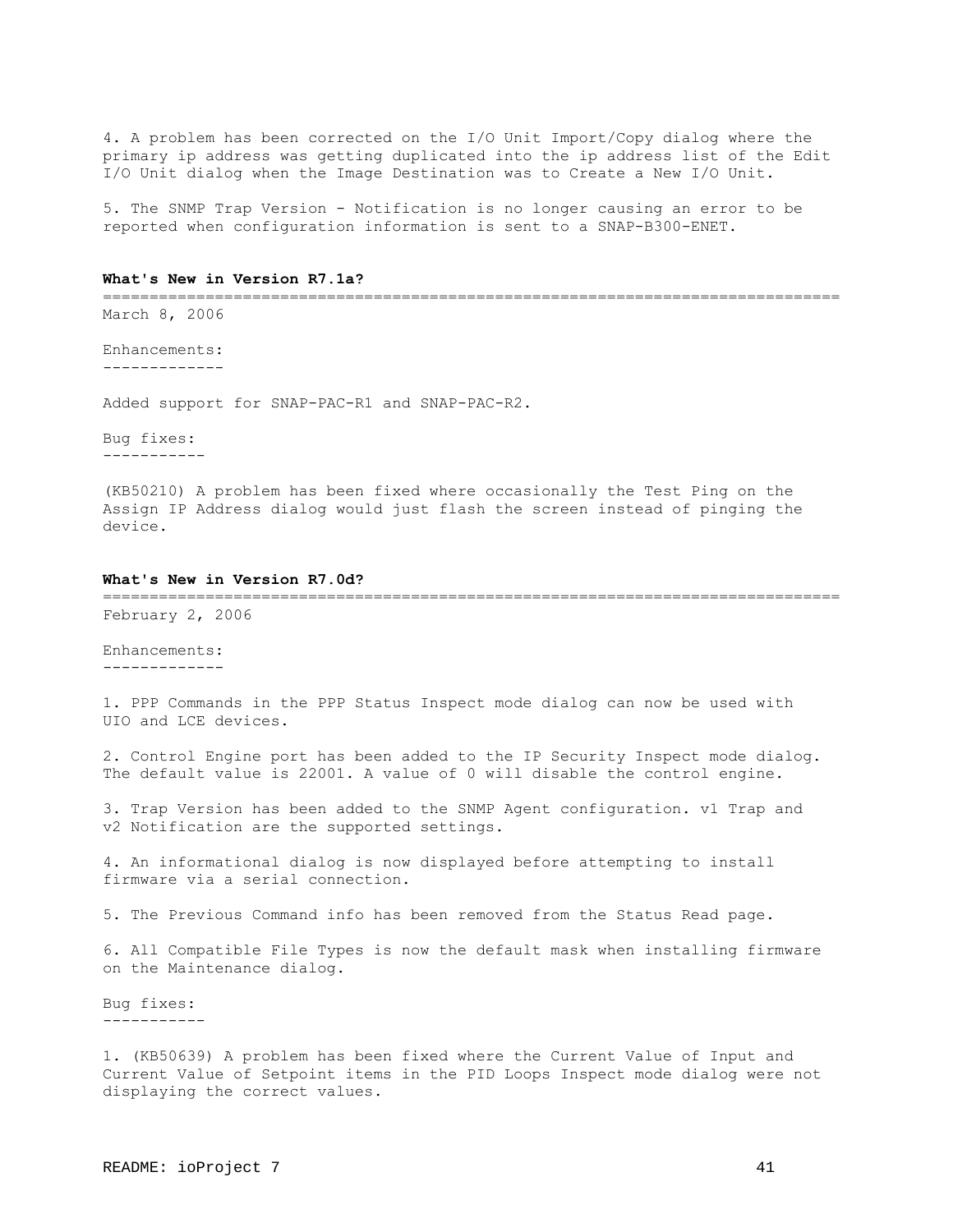2. (KB50638) A problem has been corrected where extremely high counter values were being displayed as negative numbers in the Inspect mode Digital Point and Digital Bank dialogs.

3. (KB50636) A problem has been corrected where access was being denied to Inspect mode PID Loops dialog for EIO firmware versions 6.1 to 6.1c.

#### **What's New in Version R7.0c?**

===============================================================================

November 11, 2005

Enhancements: -------------

1. Increased Scratchpad Floats and Integers by 7168 to 10240 elements.

2. Added PPP Commands to the PPP Status Inspect mode dialog for the SNAP-PAC.

3. Added the ability to access Comm Port Control data for the 3rd serial port on SNAP-PAC controllers.

4. Added the ability to set the Secondary Interface IP information on SNAP-PAC controllers to the Status Write Inspect mode dialog.

#### **What's New in Version R7.0b?**

=============================================================================== September 29, 2005

Enhancements: -------------

1. SNAP-AIMA2-i, SNAP-AIVRMS-i, SNAP-AIARMS-i modules now supported.

2. Added the ability to copy information to the clipboard in the Find Opto 22 MMP Devices dialog.

#### **What's New in Version R7.0a?**

=============================================================================== July 28, 2005

Enhancements: -------------

1. The Assign IP Address dialog box now supports DHCP devices such as E1 and E2 brain boards as well as BootP devices like EIO and UIO.

2. Added the ability to find all OptoMMP (memory-mapped) devices on the network and list their MAC and IP addresses, firmware versions, and types.

3. Added the ability to use Host Names instead of IP Addresses in Inspect mode. Host Name and Domain Name were added to the Status Write dialog box.

4. Load Cell (SNAP-AILC), Profibus (SNAP-SCM-PROFI), and SNAP-AOA-23-iSRC modules now supported.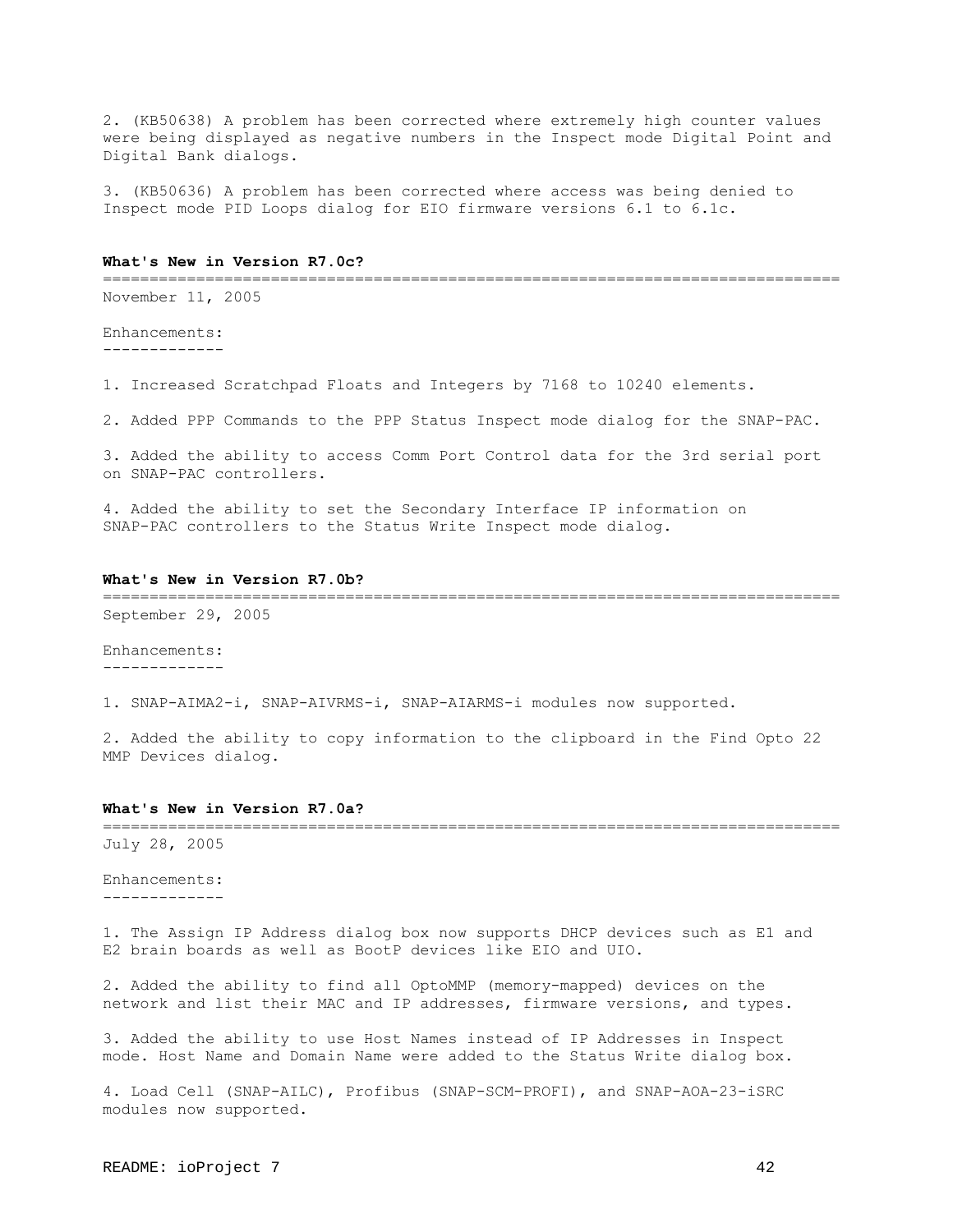5. Added Scanner Flags setting to the Inspect mode Status Write dialog box. 1 = process alarms in digital scanner 2 = stop analog scanner 4 = stop digital scanner 8 = stop control engine 6. 32 PID Loops now available on SNAP Ultimate I/O Units with analog capability. Bug fixes: ----------- 1. IP Addresses that were very similar could sometimes be incorrectly resolved in Inspect mode. Now each IP Address has a port and timeout associated with it. 2. When installing new firmware in the Maintenance dialog box, ioManager now confirms that the device has restarted after the firmware is installed. 3. "Save to Flash" is now the default in the Send Configuration dialog box. 4. SNAP-AIRTD module now has a generic resistance mode point type. =============================================================================== **What's New in Version R6.1a?** March 1, 2005 Enhancements: ------------- 1. Added support for High Density Digital Input and Output modules. 2. Added "Is Event Occurring?" flag to the memory map for Digital Events. 3. Added items to the Status Read dialog for diagnostic purposes: TCP Idle Session Timeout Count Arcnet Transmit Attempts Since Powerup Arcnet ACKs Arcnet Timeouts Arcnet Other (node not found, etc Arcnet Timeout Value (msec.) Arcnet Receive Interrupts Digital Interrupt Failures Since Powerup =============================================================================== **What's New in Version R6.0b?** January 17, 2005 Bug fixes: ----------- 1. PPP Incoming Password string in Configuration Mode is now being written to the correct memory map address. 2. PPP Modem Initialization strings can now have embedded commas.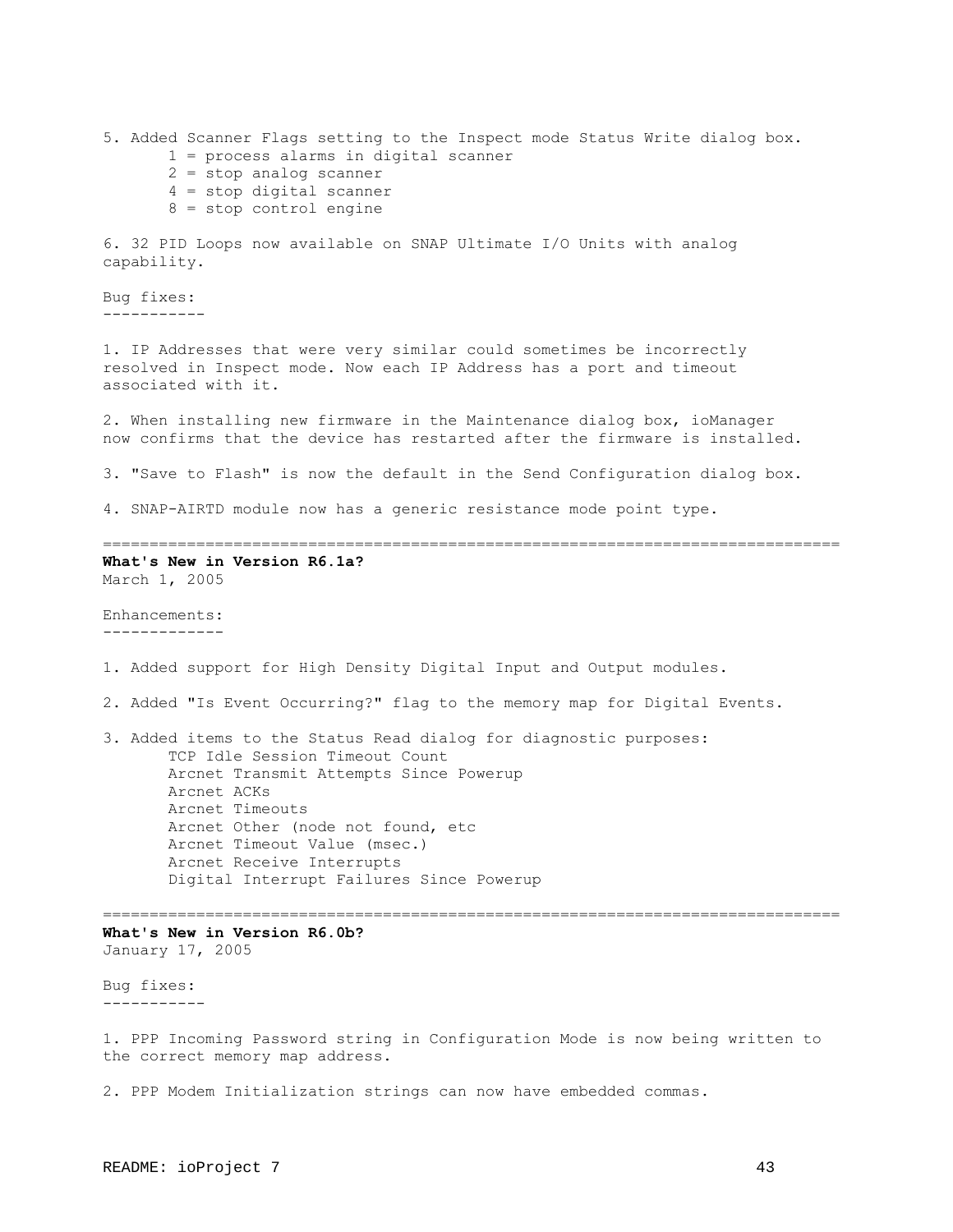===============================================================================

**What's New in Version R6.0a?** October 1, 2004

Enhancements: -------------

1. Added hotkeys to the Turn On and Turn Off points in the Inspect Mode Digital Point dialog box.

2. Clarified menu options for installing firmware via Ethernet or serial connection.

3. Organized common communications into one button in Inspect and in Configuration modes.

4. Added Timeout fields to the I/O Unit Import/Copy dialog.

5. Modified the Modbus Address Conversion graphic to make it easier to understand.

6. Added Milliseconds Since Powerup, Ethernet MAC Resets Since Powerup, and Digital Output Points Resets Since Powerup to Inspect Mode Status Read dialog.

7. Inspect Mode now remembers the Timeout setting.

Bug fixes: -----------

1. Scratch Pad String Inspect dialog box now guards against invalid length values.

2. Installing firmware to multiple devices in the Maintenance dialog no longer results in an erroneous "Could not open local file" log message.

3. The Inspect Mode Point Configuration and Analog Point dialog boxes now display all AIPM module channels correctly.

4. ioManager will now allow you to save an empty file, including a file from which all I/O units have been deleted.

5. ioManager is now stable when reading OTG files with Digital Events.

6. You can now write to the PID module data in Inspect Mode.

7. PPP Status - Status Result for LCE devices now returns the correct status codes.

8. Data Logging Configuration in Inspect Mode now reads and writes to all points correctly.

9. Changing the Point Type in the Point Configuration dialog box in Inspect Mode now updates the scaling values, ensuring that subsequent calibrations to the updated point are scaled correctly.

10. Connections with latency between ioManager and the device no longer time out when attempting to read after a powerup.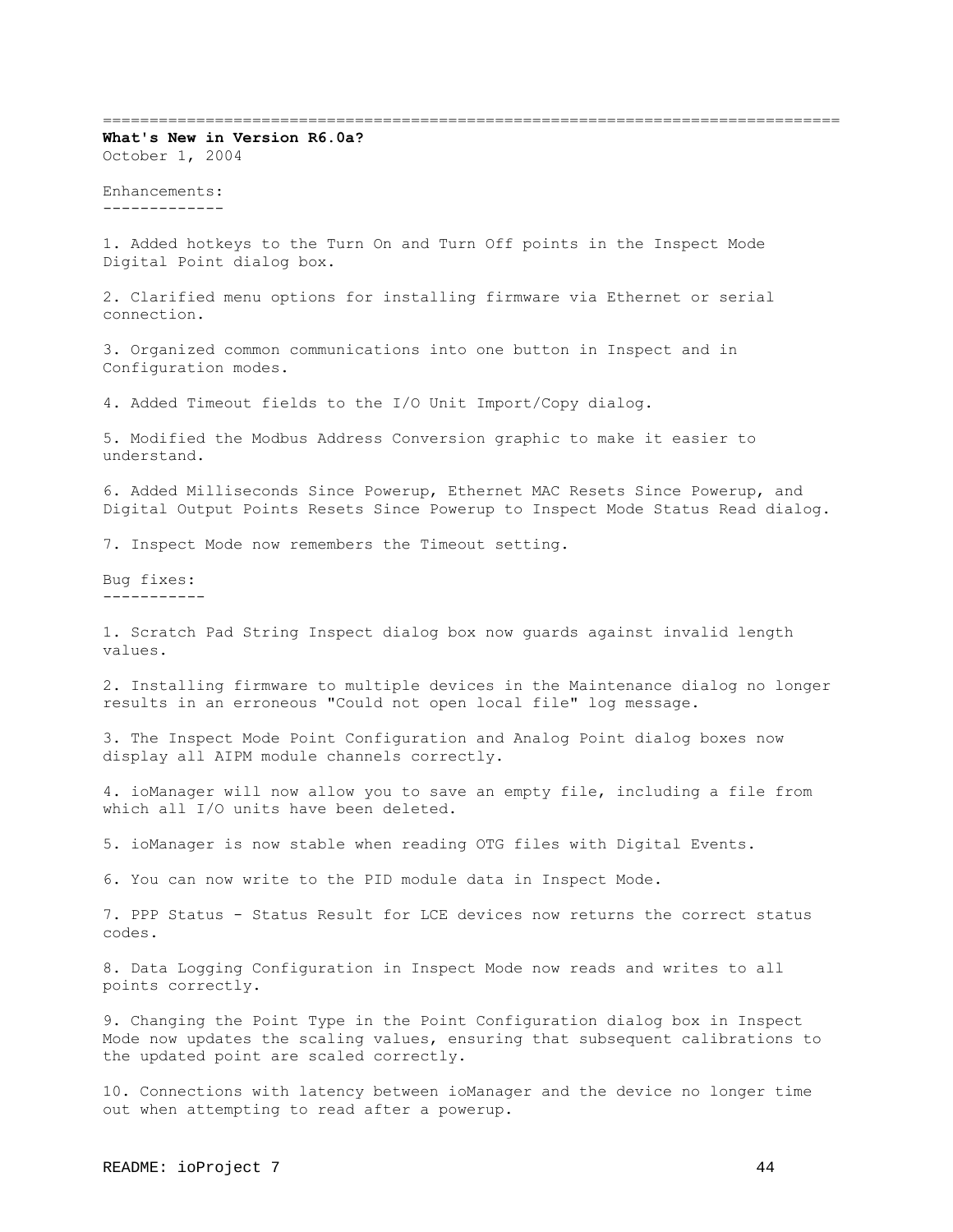=============================================================================== **What's New in Version R5.1c?**  April 27, 2004 Enhancements: ------------- 1. Added Sync I/O Unit to PC Time feature to the Maintenance dialog. 2. Added SNAP-pH/ORP analog input module. 3. Modified the Modbus Address Conversion picture to make it easier to understand. Bug fixes: ----------- 1. All 128 digital events can now be accessed on ENET-D64, UP1-D64, and UP1- M64. 2. The memory map location of Incoming PPP Password is now F03E60B0. The PPP Phone Number can now have embedded commas and the Link Always Connected setting is now being saved to disk correctly. 3. The AIV2-i and pH/ORP modules did not display proper choices for Point Type in Inspect Mode. 4. The main window will now remember its size and position. 5. All Event Dialogs in Inspect mode are now properly disabled when accessing SNAP-LCE. =============================================================================== **What's New in Version R5.1b?** December 18, 2003 Bug fixes: ----------- 1. Serial Module Parity in Inspect mode can now be set to Even with- out it switching back to Odd when the Apply button is pressed. Also, added Mark and Space to the list of parity choices. 2. The Modbus memory map address calculator now correctly supports the full range of memory map addresses as shown in the picture. =============================================================================== **What's New in Version R5.1a?** November 14, 2003 Enhancements: ------------- 1. Added Configuration and Inspect dialogs for PID Loops. 2. Added support for Simple I/O (SNAP-ENET-S64).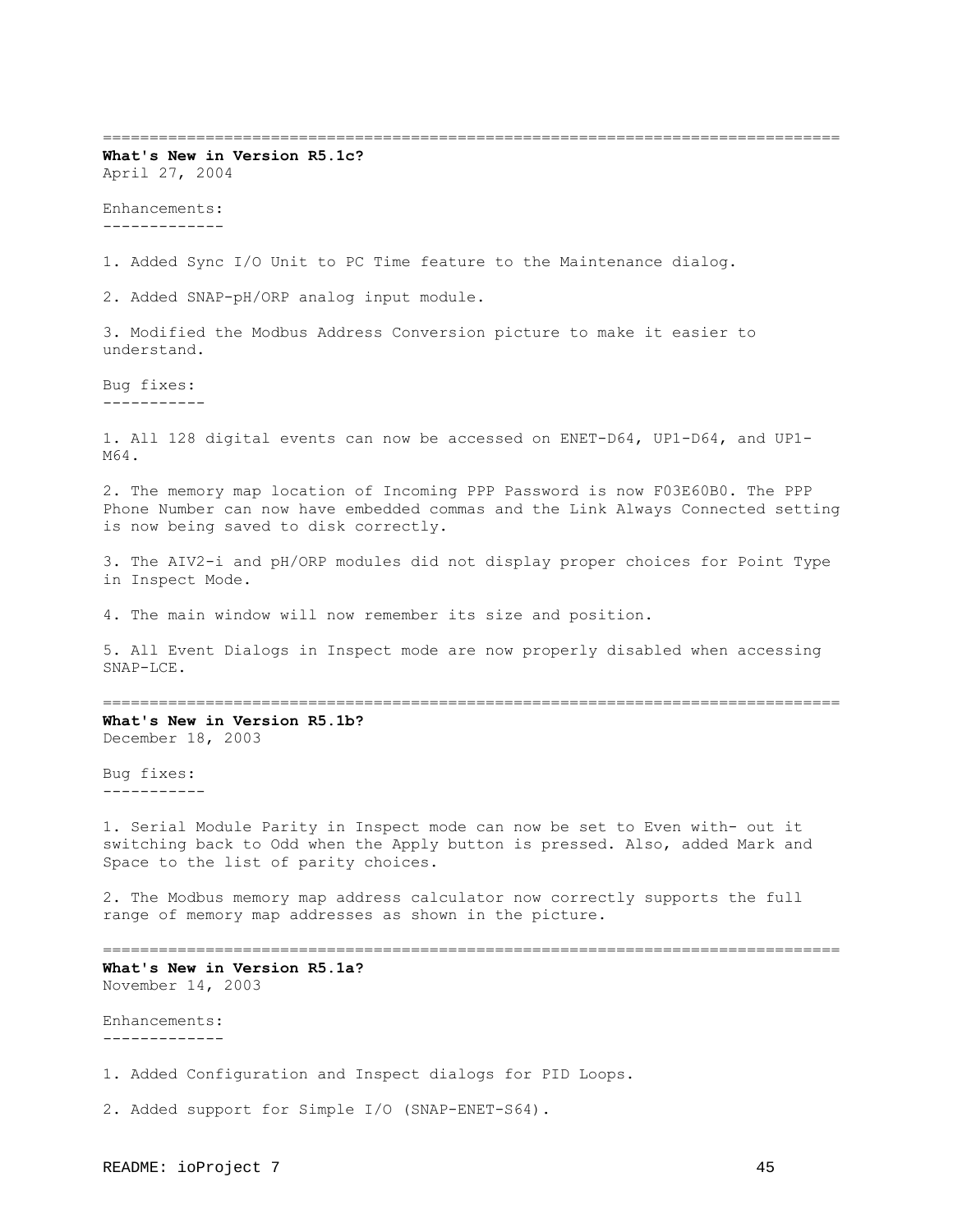3. Added Configuration and Inspect dialogs for M2M functionality.

4. Current Local IP Address was added to the display of PPP Status.

5. Login and Password strings in PPP Config were lengthened to 64 characters.

Bug fixes: -----------

1. Serial Module Config no longer clears the Hardware Flow Control byte.

2. The extended Scratch Pad areas for Integers and Floats now have the correct MemMap addresses in the Configuration and Inspect dialogs.

=============================================================================== **What's New in Version R5.0b?**

September 15, 2003

Enhancements: -------------

1. Added Flash Tech Config and Status dialogs.

2. Added M2M section to Event Messages Inspect dialog.

3. Scratch Pad Floats and Integers expanded to 3072 items from 1024 items.

4. Switch To Loader Mode command added to Status Write dialog.

5. Improved Maintenance Dialog to be resizable, have colored text in the results list, and to copy a portion of a result line to the clipboard.

6. Added Ethernet Physical Link dialog.

7. In Inspect Mode, added "used" markers in the event/message number combo box to indicate which events/messages are currently configured.

Bug fixes: -----------

1. Commas are now stripped from Point Descriptions as they are written to disk.

2. Alarm Events, Digital Events, Serial Events, Timers, Wiegand Events, Event Messages, Serial Modules, Wiegand Modules, Point Config, PPP and Status Write handle partial reads/writes of the memory map.

3. The Maintenance Dialog no longer allows duplicate IP Addresses, and the Copy button is correctly enabled when a result line is selected.

===============================================================================

**What's New in Version R5.0a?** July 30, 2003

Enhancements: -------------

README: ioProject 7 46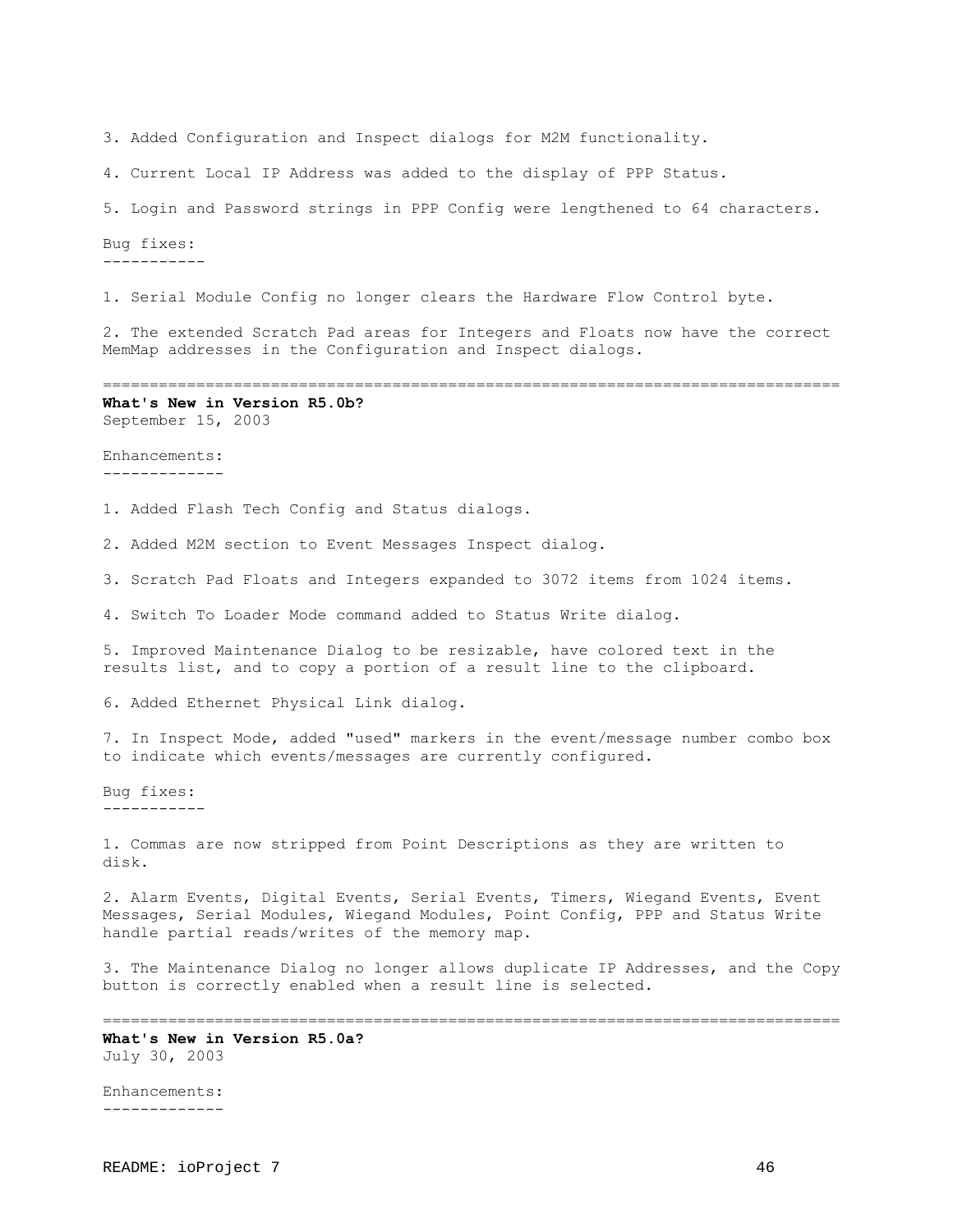1. Added the ability to configure Analog Events, Digital Events, Serial Events, Timer Events, Wiegand Events, Wiegand Modules, PID Modules, Scratch Pad Bits, Scratch Pad Integers, Scratch Pad Floats, Scratch Pad Strings, IP Security, Date and Time, Data Logging, Modbus, Status Write, and Wireless I/O Unit.

2. Added "Inspect Mode" which gives the ability to inspect and/or change any memory mapped value on an Ethernet I/O unit that can be reached over an Ethernet connection.

3. Added "Maintenance Mode" which gives the ability to perform various operations on one or more Ultimate I/O units. Operations include Install Firmware, Install Module Firmware, Upload File, Down- load file, Read Files From Flash, Write Files To Flash, and Clear Flash Files.

4. Added the ability to change the IP Address, Subnet Mask, Gateway Address, and DNS Address of an Ethernet I/O unit.

5. Added support for the SNAP-UP1-M64 I/O unit which allows analog and digital I/O on all 64 points.

Bug fixes: -----------

1. Ultimate I/O D64 brains were not being recognized when trying to read flash memory images.

2. Changed the way that the address for where the Flash Memory Image begins is determined. Removed reliance on reading the unit type.

===============================================================================

**What's New in Version R1.0c?** September 12, 2002

Enhancements: -------------

1. Detailed error and diagnostic messages are reported when an I/O Unit image is sent using the I/O Unit Import/Copy dialog.

Bug fixes: -----------

1. Some strings were not being null terminated correctly when sent to an I/O Unit. All strings in the memory map have a specified maximum length, so the strings must be truncated to one less than that maximum length to allow for a trailing null character. The problem could only occur on strings that were longer than the field length. Point Name, FROM E-mail Address, TO E-mail Address, E-mail Subject, SNMP Community string, and SNMP Host Community string were all incorrect. SNMP Sysname, SNMP Syslocation, and SNMP Syscontact were actually being truncated to 16 bytes when the field is 32 bytes. Modem Initialization string, Modem Hangup string, Incoming Login, Incoming Password, Modem Listen string, Outgoing Login, Outgoing Password, and Phone Number were technically incorrect but their lengths were being handled properly in the ioManager dialogs so it was highly improbable to have an error with these strings.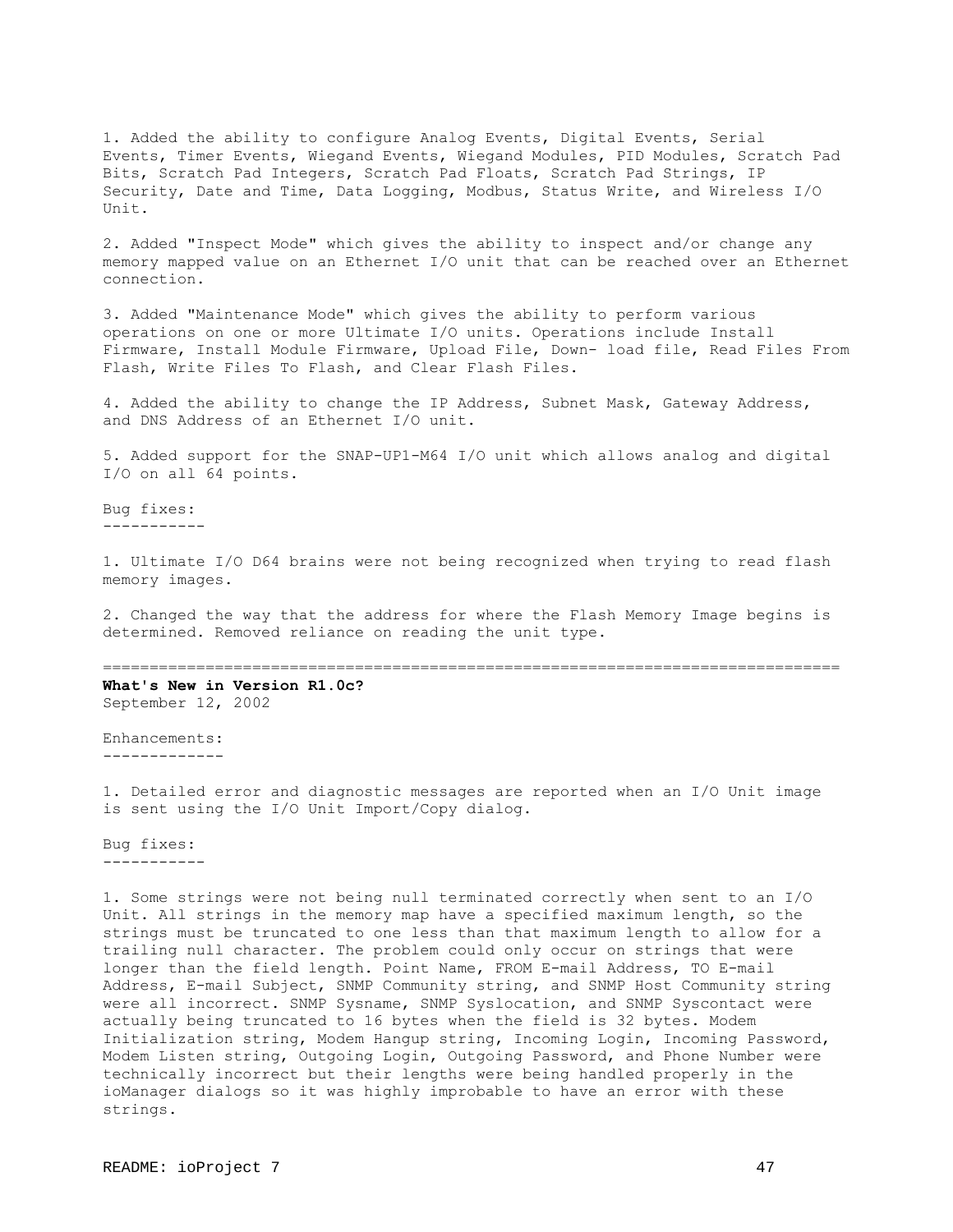2. When sending I/O Unit images to Ultimate I/O units, an error occurs if there are modules that exist in the image that are not present on the I/O unit. This error was causing the operation to be aborted. Now, the operation continues, and errors are logged and displayed at the end of the operation.

3. When reading an I/O Unit image from a file, the number of characters to be read in was not being checked against the number of characters that were actually read in. If these two numbers are different, it indicates a corrupt I/O Unit image file. This error is now reported.

4. The I/O Unit Import/Copy dialog would sometimes allow the Create I/O Unit radio button to be selected even though other choices on the dialog had disabled that button.

===============================================================================

**What's New in Version R1.0b?** November 12, 2001

Bug fixes: -----------

1. Removed calls that were causing computers without Microsoft Office installed to display error messages when reading and sending brain images.

2. Changed how analog point information is sent. No scaling is sent for nonscalable points. Gain and Offset are no longer sent since it might wipe out previous calibration.

3. Fixed PPP Configuration strings, which were not being cleared correctly before being initialized by ioManager. This resulted in random characters at the end of strings in the PPP Configuration.

4. Gateway and DNS addresses were not being sent correctly to Ultimate I/O brains in the Assign IP Address dialog box.

===============================================================================

# **Windows NT Installation Notes:**

-----------------------------

Windows NT users must have write access to the registry and the WinNT\System32 directory to successfully install and use this product.

=============================================================================== **Uninstallation of this Product:** ------------------------------

A utility is provided to uninstall this product. The utility will remove all registry entries and files previously installed with the following exceptions:

- The installation directory tree is not removed if any user-created files exist in it. - The Win95/Win98 program folder or Windows NT program group is not removed if any icons have been added by the user.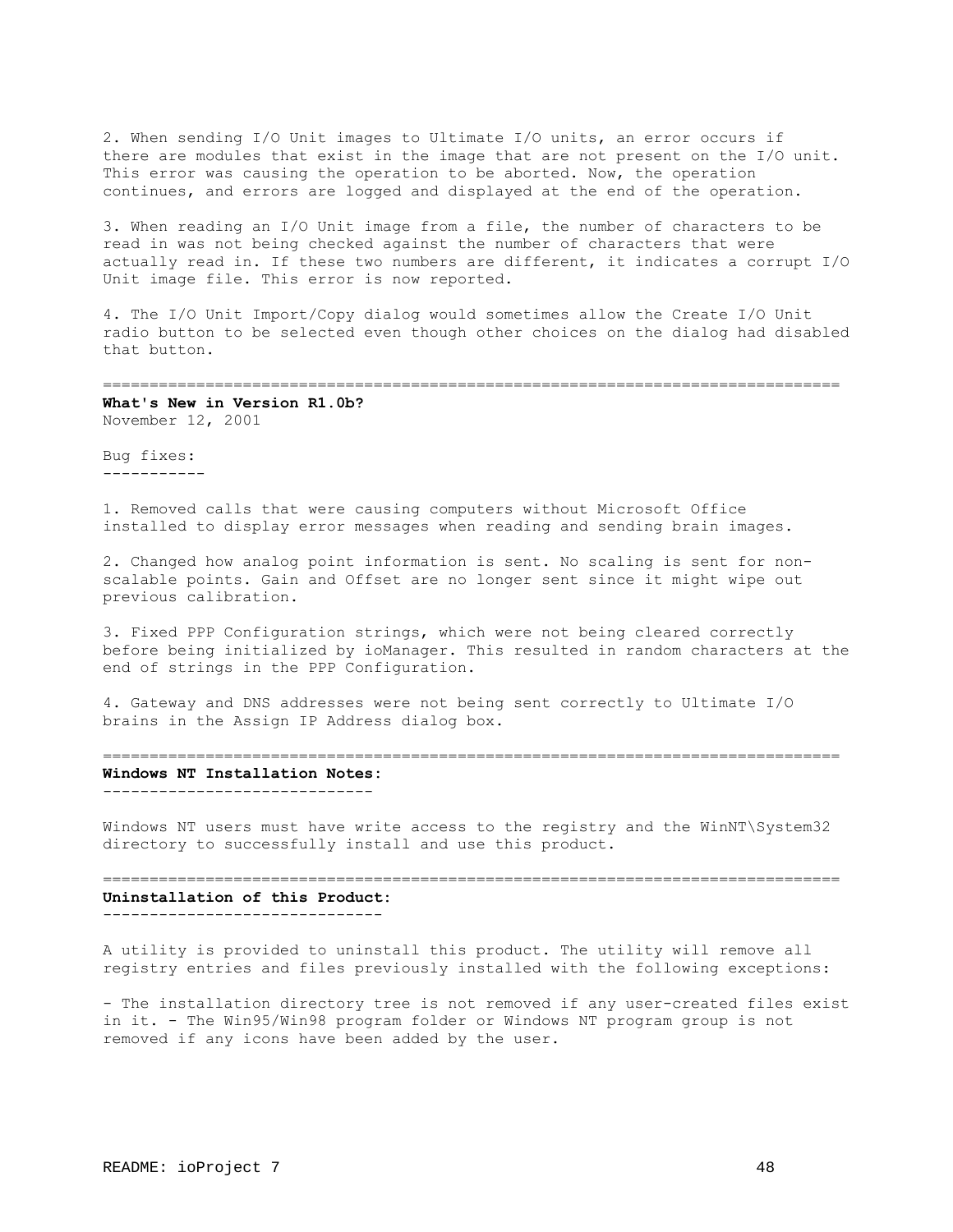# <span id="page-48-0"></span>**ioUtilities**

#### **What's New in Version R7.1c?**

===============================

May 18, 2006

ioCom.dll is now version R7.1c

1. (KB50320) Corrected a problem in the View Messages dialog. Incorrect results would be shown if a chart's name was longer than 35 characters.

2. In the Inspecting Control Engine dialog, added a field to show how many charts are currently running.

#### **What's New in Version R7.1b?**

============================

April 7, 2006

(KB51140) OptoVersion was updated to include ioProject Professional and Basic executable files.

## **What's New in Version R7.1a?**

============================

February 15, 2006

(KB49973) Corrected a problem that could prevent OptoENETSniff from loading a log file, instead reporting the error: "Invalid Log File Error Type mismatch; Error in function LoadFile. Invalid log file. Error code 13."

## **What's New in Version R7.0b?**

============================

January 19, 2006

1. When using one of ioTerm's command line options, it now returns an error code to indicate success or failure. It also provides a -q option to prevent any dialog boxes from being shown.

2. In the Inspect Control Engine dialog box, added user confirmation to the Run and Stop buttons.

## **What's New in Version R7.0a?**

============================

December 11, 2005

1. ioTerm now supports the secondary network interface found on SNAP PAC products.

2. ioMessageViewer is now more responsive when logging to a file and the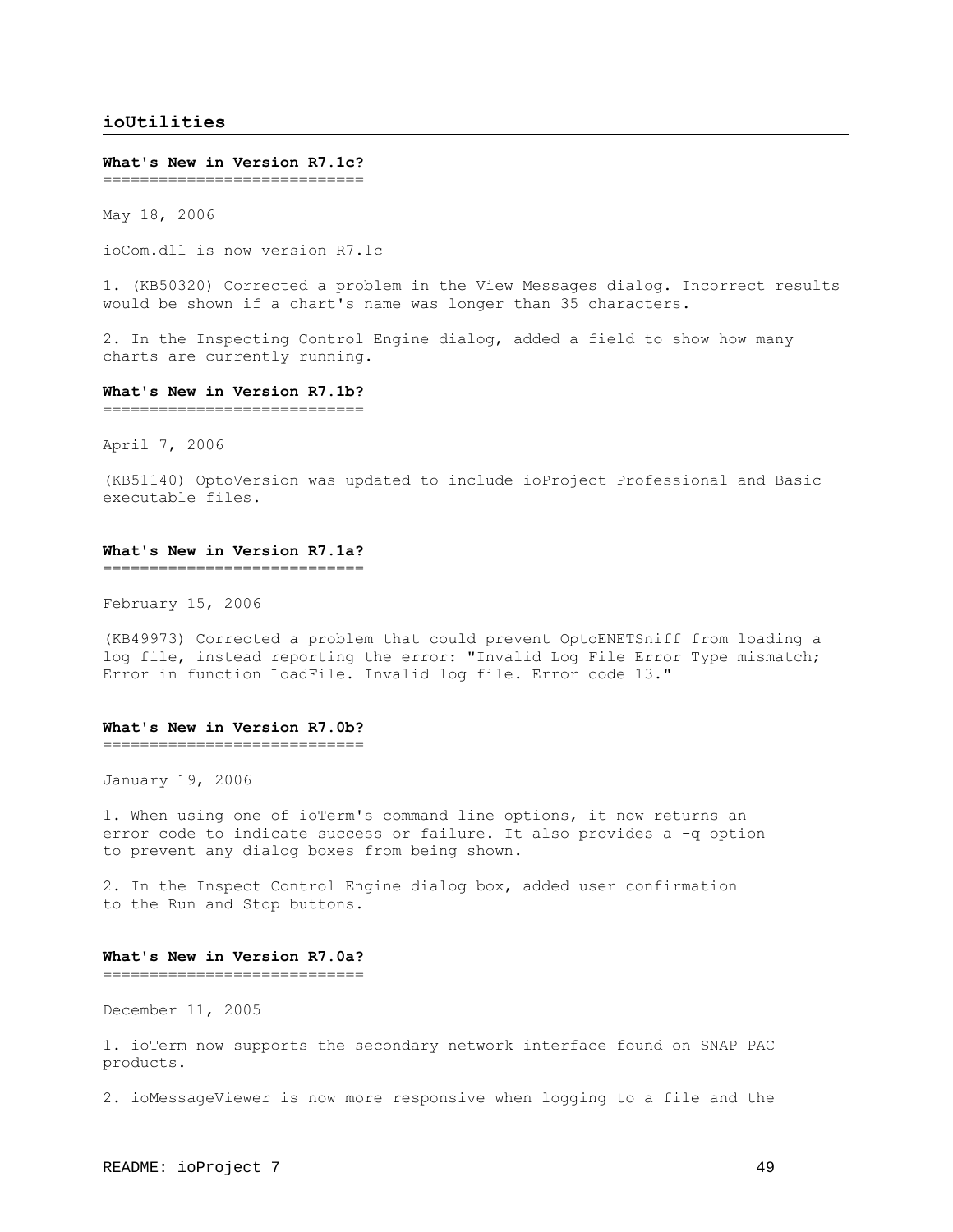screen at the same time.

#### **What's New in Version R6.0a?**

================================

October 1, 2004

1. ioTerm no longer includes the Clear ioDisplay Words option, which is obsolete for ioDisplay versions R5.1 and newer.

2. ioMessage Viewer (formerly ioSnif.exe) now supports logging to multiple files. Multiple files can be helpful when sniffing for longer periods of time. Filenames are automatically generated and stored in a subdirectory based on the date and time logging begins.

3. ioMessage Viewer now allows you to disable on-screen updates while logging. Disabling on-screen updates reduces the resource usage so the sniffing itself will have less impact on the behavior you're recording. See File->Settings.

4. OptoEnetSniff is now included as part of ioUtilities for the R6.0a release.

OptoEnetSniff R6.0a Enhancements --------------------------------

\* Added an option in OptoEnetSniff to specify the number of buffers to save (as a file to the hard drive). This avoids unintentional overwriting by creating a folder for the new multiple files created. Folder and files are named according to time and date. (Example: 2004.09.01\_09.48.45\netmon2004.09.01\_09.48.48-2.log)

\* Increased allowable buffer size to 256 MB.

\* Now OptoENETSniff remembers your preferences for adapter card selected, display colors, and buffer settings.

\* Added menu keyboard shortcuts for easier navigation without a mouse.

\* Increased the maximum number of characters in the Name field to allow IP addresses to be used as names.

\* The adapter selection is more flexible. It will now allow the user to select a 0.0.0.0 IP address. (0.0.0.0 appears as "unknown.")

## OptoEnetSniff R6.0a Bug Fixes -----------------------------

\* Corrected bug that caused the application to crash when no IPs were selected for filtering.

\* Adapter card information is now read more reliably.

\* Corrected red error indicator that incorrectly appeared in logs opened after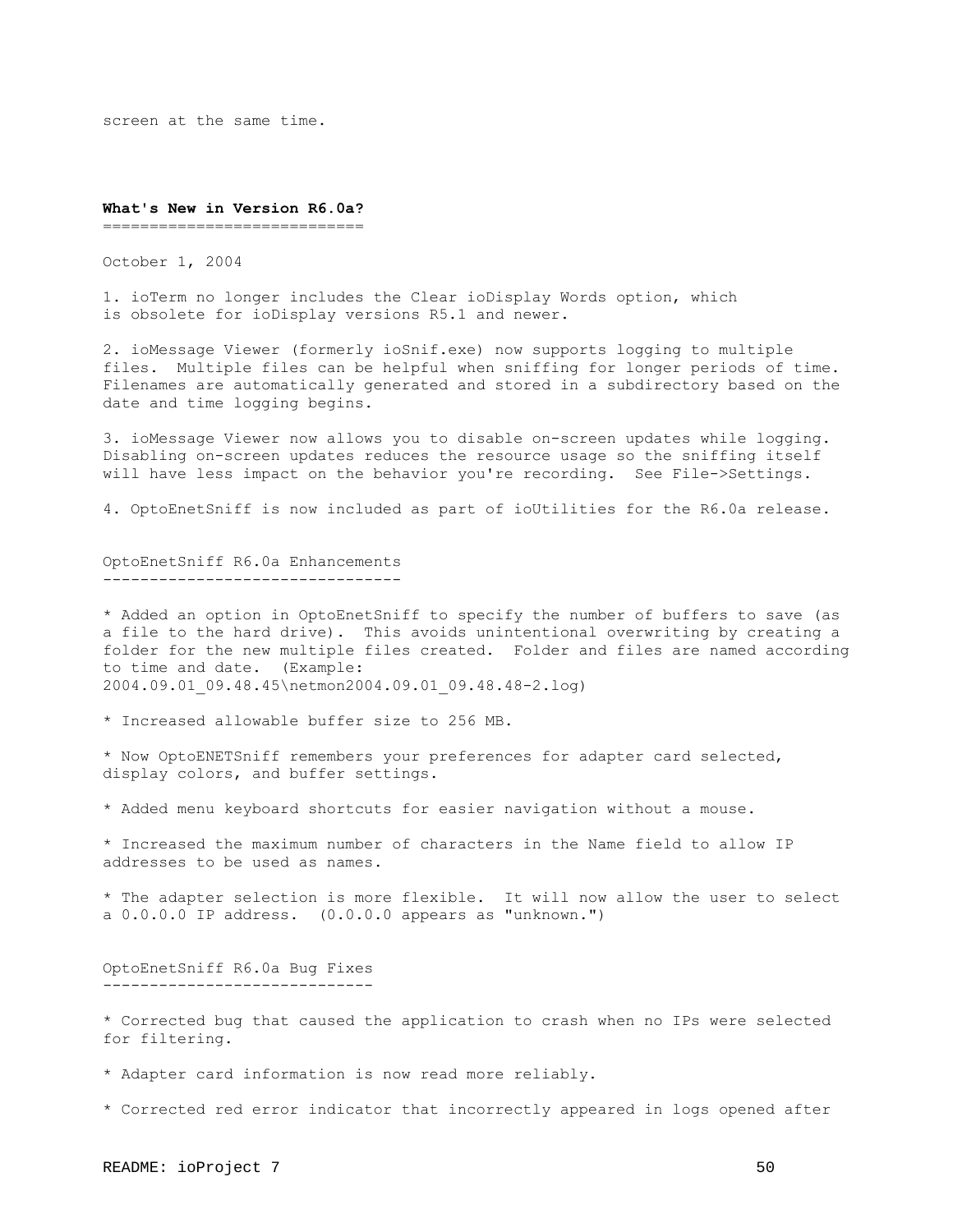a log with an error. The indicator incorrectly showed up on the same row as the previous log's error, even though no errors occurred on the frame in the new log.

\* Corrected bug that sometimes occurred after clicking the Stop Capture button. The bug caused the message "Error in function Loadfile. Invalid log file. Error code:9" to appear.

\* Corrected bug that sometimes occurred if the Stop Scan button was clicked while attempting to capture packets. The bug caused the message "Error in function Loadfile. Invalid log file. Error code: 0" to appear if no packets were captured.

## **What's New in Version R5.0a?**

============================

July 29, 2003

1. ioTerminal displays the date, time, and strategy object associated with any error or notification message.

2. ioTerminal no longer includes the Clear ioDisplay Words option, which is obsolete for ioDisplay versions R5.1 and newer.

#### **What's New in Version R1.0c?**

============================

August 16, 2002

1. Each line in an ioMessageViewer log now has a unique line number.

2. Added filtering to ioMessageViewer.

3. In ioMessageViewer, the client's name is now included on each line.

4. Added a timestamp to mark when logging to a file has started or stopped.

5. Added support to ioTerminal for ioControl's new Control Engine Download File feature.

6. Added command line arguments to ioTerminal for adding a control engine, downloading a file, and running and stopping a strategy.

7. Made a few GUI tweaks to make ioTerminal easier to use with a keyboard. The control engine inspect dialog now has a close button that is the default. Also, selecting a control engine and hitting Enter will now open the inspect dialog, rather than closing ioTerminal.

#### **What's New in Version R1.0a (002)?** ==================================

September 7, 2001

1. The "Inspect Control Engine" dialog in ioCom.dll has a new look. It also has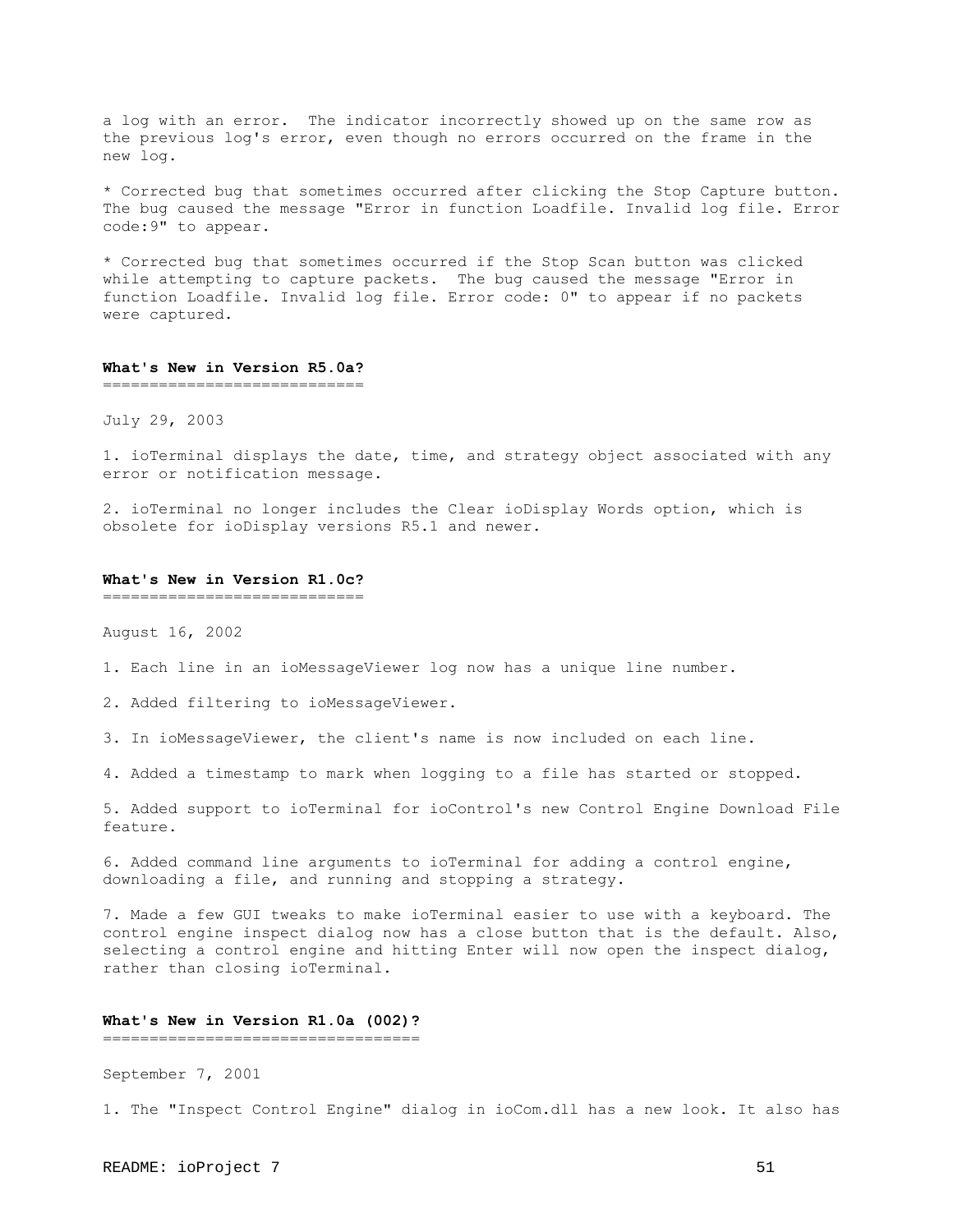two new fields, "Revision Time" and "Persistent RAM".

2. The "Inspect Control Engine" dialog in ioCom.dll now uses a different method for determining the communications loop time. It now displays the time taken for one single transaction, rather than several.

3. OptoVersion was not scanning directories that had the archive, hidden, compress, or hidden flags set.

===============================================================================

What's included in ioUtilities? ===============================

ioTerm.EXE, ioMessageViewer.EXE, OptoVersion.EXE, AND OptoENETSNiff.EXE

ioTerminal (ioTerm.exe)

ioTerminal.EXE may be used to create and test communications to control engines. When it starts, it displays a list of control engines configured on your computer. ioTerminal is used to:

\* view a status dialog for a control engine

\* interactively 'talk' to a control engine for diagnostic purposes

\* add and configure control engines

ioMessage Viewer (ioMessageViewer.exe)

------------

------------

ioMessage Viewer is used to monitor communications at various levels in the communications drivers. Normally, ioMessage Viewer is used with the help of Opto 22 Product support personnel. Select 'View/monitor levels' to enable or disable various monitor levels.

OptoVersion.EXE

---------------

OptoVersion is a quick utility that will come in handy when you are talking with our Product Support staff. OptoVersion searches your local hard drives and reports back all the Opto 22 DLL and EXE files that you have, including their versions and paths. If Product Support needs to see the list, the utility sets it up for easy emailing.

OptoEnetSniff.EXE (OptoEnetSniff.exe) ------------ OptoENETSniff is a network communication analysis tool that captures Ethernet frames and stores them in a log for analysis. You can capture a log manually or use an automatic timer. Additional features are: \* Advanced Scripting for Visual Basic users. \* Display options

\* Tracing routes

## <span id="page-51-0"></span>**How to Get Help**

If you have any questions about this product, contact Opto 22 Product Support Monday through Friday, 7 am to 5 pm, Pacific Time.

Email: support@opto22.com